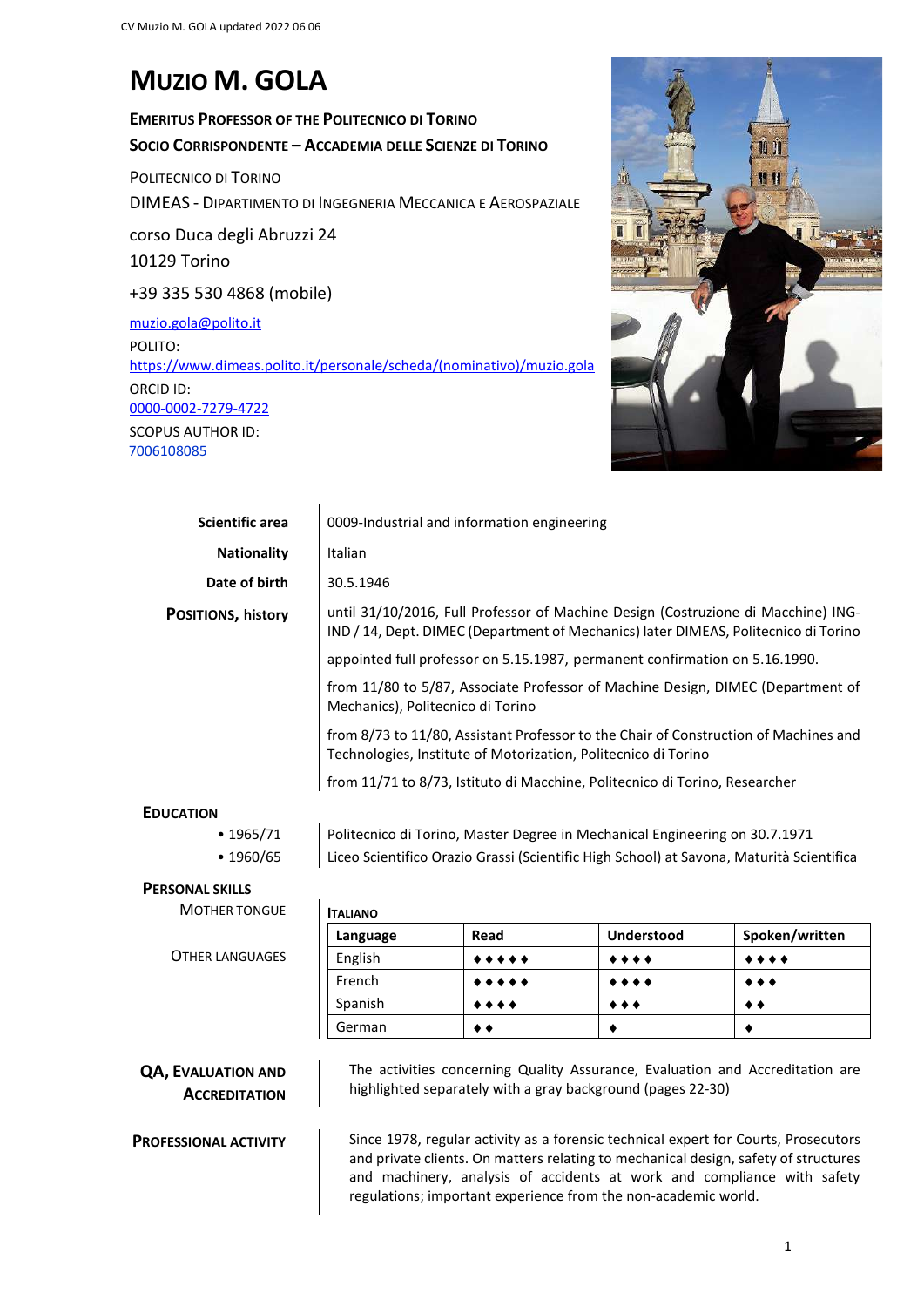| <b>SERVICE ACTIVITIES</b><br>AT POLITECNICO DI<br><b>TORINO</b> | from 2014 to 2016.10, member of the University Quality Presidium<br>$\bullet$<br>from 2012.03 to 2015.03, Vice-Rector for Quality<br>$\bullet$<br>2008, appointment by the Dean of the I Faculty of Engineering to the<br>$\bullet$<br><b>Commission as Professor Emeritus</b>                                                                                        |
|-----------------------------------------------------------------|-----------------------------------------------------------------------------------------------------------------------------------------------------------------------------------------------------------------------------------------------------------------------------------------------------------------------------------------------------------------------|
|                                                                 | from 2007 to 2016, Director, CEQUA-University Quality Center<br>$\bullet$<br>from 2005 to 2012, Vice-Rector for Quality, Evaluation and Accreditation, first<br>$\bullet$<br>term                                                                                                                                                                                     |
|                                                                 | from 2005.12 to 2006.30, rectoral appointment to the Bibliometric Criteria<br>$\bullet$<br>Committee                                                                                                                                                                                                                                                                  |
|                                                                 | from 2003 to 2007, Member of the University Resources Commission - CRA<br>$\bullet$<br>from 2003 to 2007, Director, DIMEC - Department of Mechanics,<br>٠<br>from 2002 to 2005, Rector's Delegate for Quality, Evaluation and Accreditation<br>$\bullet$                                                                                                              |
|                                                                 | of Teaching<br>from 2000.10 to 2002.4 member of the Executive Committee for Educational<br>$\bullet$<br>and Research Self-Assessment                                                                                                                                                                                                                                  |
|                                                                 | from 1999 to 2002, Vice Dean, 1st Faculty of Engineering<br>$\bullet$<br>from 1994 to 1999, President of the CPD, Joint Committee for Didactics<br>$\bullet$<br>1993, member of the Joint Committee for Didactics<br>$\bullet$                                                                                                                                        |
|                                                                 | 1992, member of the Committee for relations with the Academy of Sciences of<br>$\bullet$<br>the former Soviet Union<br>from 1990 to 2003 Coordinator of the PhD course "Design and Construction of<br>$\bullet$                                                                                                                                                       |
|                                                                 | Machines"<br>from 1985/86 to 1996/97, member of the Board of DIMEC - Department of<br>$\bullet$<br>Mechanics                                                                                                                                                                                                                                                          |
|                                                                 | 1981-1992, member of the University Commission for Departmental<br>$\bullet$<br>Experimentation                                                                                                                                                                                                                                                                       |
| <b>CO-ORDINATION</b><br><b>RESPONSIBILITIES</b>                 | 2012 Coordination of the operations for the quality certification and EUR-ACE<br>$\bullet$<br>Accreditation of the CdS: CL in Aerospace Engineering, CLM in Aerospace<br>Engineering, CL in Automotive Engineering, CLM in Automotive Engineering, CL<br>in Building Engineering, CLM in Building Engineering, CL in Electronics                                      |
|                                                                 | Engineering, CLM in Electronics Engineering<br>from 2008.3.21 to the end of 2009, coordination of the Quality Assurance<br>$\bullet$<br>Group for the development of the INFORMATION MODEL (of QA) on-line at the<br>Politecnico di Torino (all CdS)                                                                                                                  |
|                                                                 | from 2004 to 2016: founder and Head of the DIMEC section of the LAQ (High<br>Quality Laboratory) "AERMEC" http://www.aermec-dimec.polito.it and of the<br>research group operating in it (about 10 people)                                                                                                                                                            |
|                                                                 | from 2003 to 2007, development of the Operating Manual for the Accreditation<br>$\bullet$<br>of the operating offices Macrotype B (Piedmont Region) and coordination /<br>preparation for the accreditation visits and subsequent six-monthly surveillance<br>visits to the Polytechnic of Turin                                                                      |
|                                                                 | from 1997 to 2000 and from 2001 to 2003, Scientific coordinator of the joint<br>$\bullet$<br>FIAT AVIO / Politecnico di Torino project on vibration and damping of blades<br>and on thermal transients and fatigue in aircraft engine discs                                                                                                                           |
|                                                                 | from 1989 to 1994, Scientific manager of the sub-project "Robotic Structures -<br>$\bullet$<br>Modular Structures - Light Modular Robots" of the CNR "Robotics" Program,<br>contract "Robot in composite materials: innovative projects and their dynamic<br>evaluation"                                                                                              |
|                                                                 | from 1997/98 to 2013-14, Coordinator of the TOP-UIC joint degree program of<br>$\bullet$<br>the Politecnico di Torino and UIC, University of Illinois at Chicago<br>from 7/1988 to 9/1988 and from 7/1989 to 10/1989, missions in Srinagar,                                                                                                                           |
|                                                                 | Kashmir - India, Executive Coordinator of the cooperation program "Program<br>for the establishment of Maintenance Engineering Center", Italian Ministry of<br>Foreign Affairs and Regional Eng. College Srinagar (laboratory design, choice of<br>equipment, supervision of the design of the new building, coordination of<br>teaching activities held in Srinagar) |
|                                                                 | NOTE: CL=Bachelor degree course, CLM: Master Degree Course                                                                                                                                                                                                                                                                                                            |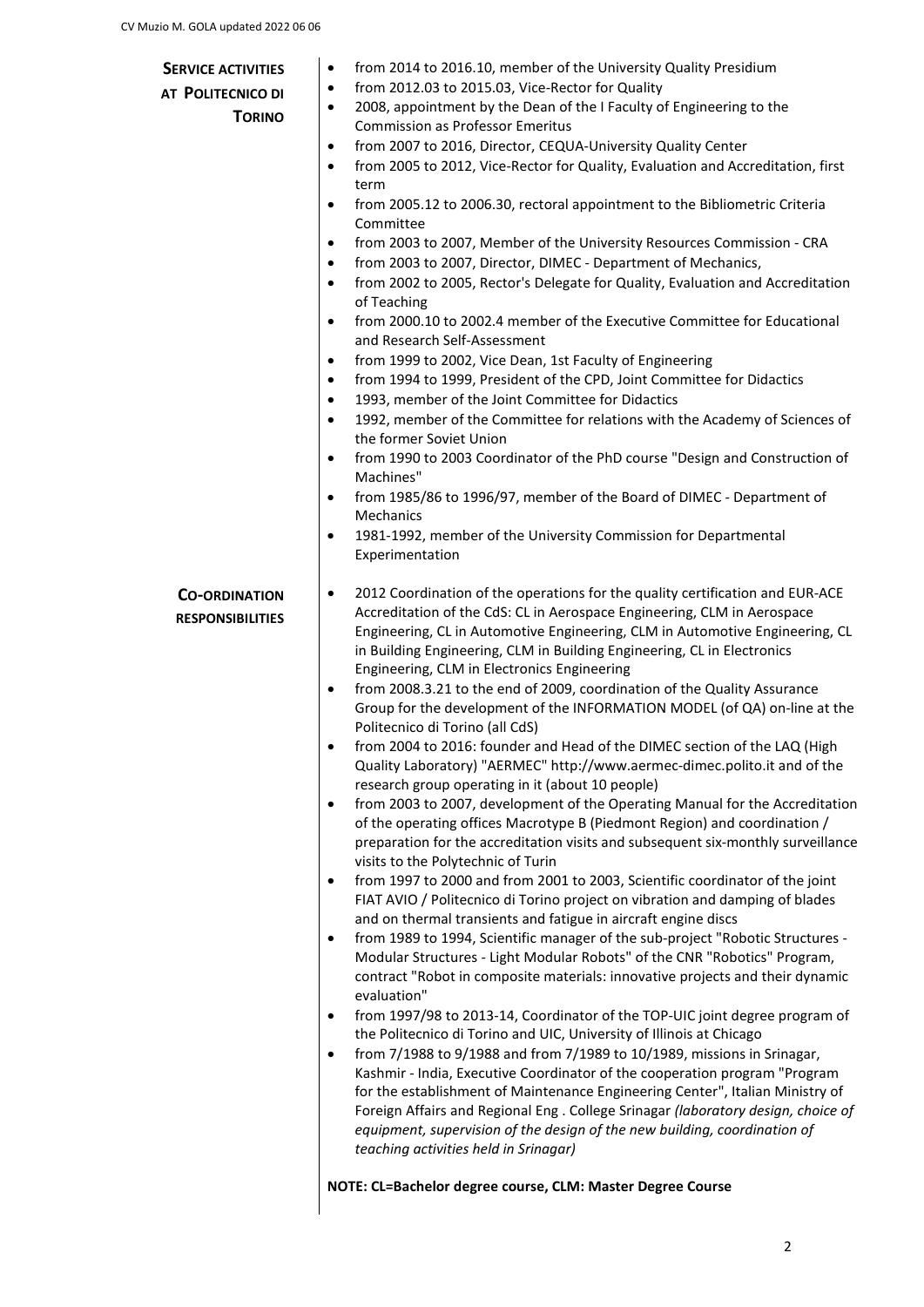| <b>TEACHING</b> | 2011-12 to 2016-01, "Costruzione di motori per aeromobili" (Aircraft engine<br>$\bullet$<br>construction), CLM "Ingegneria Aerospaziale", Politecnico di Torino<br>2011-12 to 2016-06, "Machine design", CLM "Ingegneria Meccanica", english<br>$\bullet$<br>language track, Politecnico di Torino<br>2012 and 2014, lectures of the module "The design of engine sub-systems:<br>$\bullet$<br>turbine, combustor and mechanical transmissions", of the Master Univ. II Level<br>in Propulsion Systems Engineering (AVIO Group); supervision of n. 4 "Case<br>Studies"<br>2006, 2007, development of material and recordings for the CETEM-POLITO<br>distance course "Mechanical Behavior of Materials",<br>http://corsiadistanza.polito.it/on-line/CMM_flv/index.htm<br>http://corsiadistanza.polito.it/diplomi/mediateca/cdrom.php<br>1997/98 to 2010-11, Current topics in mechanical engineering, "TOP-UIC" joint<br>$\bullet$<br>degree program of POLITO and University of Illinois Chicago<br>1992/93 to 2010-11, Costruzione di macchine (Machine Design),<br><b>CLM</b><br>$\bullet$<br>"Ingegneria Aerospaziale", Politecnico di Torino<br>1995/96 to 2009/10, Comportamento meccanico dei materiali, CLM "Design del<br>$\bullet$<br>prodotto eco-compatibile", Politecnico di Torino<br>1996, 1997, development of material and recordings for the NETTUNO distance<br>$\bullet$<br>courses "Comportamento Meccanico dei Materiali" e "Affidabilità e Sicurezza<br>delle Costruzioni Meccaniche" ("Mechanical Behavior of Materials" and<br>"Reliability and Safety of Mechanical Constructions")<br>1992/93 to 1997/98, "Affidabilità e Sicurezza delle Costruzioni Meccaniche"<br>$\bullet$<br>(Reliability and Safety of Mechanical Constructions), CL "Ing. Gestionale",<br>Politecnico di Torino<br>1984/85 e 1985/86, "Costruzione di macchine" (Machine Design), CLM "Ing.<br>$\bullet$<br>Meccanica", sede di Novara del Politecnico di Torino<br>980/81 to 1991/92, "Costruzione di Macchine per l'Industria Chimica"<br>$\bullet$<br>(Mechanical Design for the Chemical Industry), CLM "Ing. Chimica", Politecnico<br>di Torino<br>7/1981 to 12/1981 and 7/1983 to 12/1983, "Costruzione di Macchine" (Machine<br>$\bullet$<br>Design), National University of Somalia in Mogadishu (program commissioned by<br>the Italian Ministry of Foreign Affairs)<br>1979/80 e 1980/81, "Analisi Strutturale dei Componenti Nucleari" (Structural<br>$\bullet$<br>Analysis of Nuclear Components) CLM "Ing. Nucleare", Politecnico di Torino<br>1976/77 to 1978/79, "Meccanica Biomedica", (Biomedical Mechanics)<br>$\bullet$<br>Politecnico di Torino |
|-----------------|-----------------------------------------------------------------------------------------------------------------------------------------------------------------------------------------------------------------------------------------------------------------------------------------------------------------------------------------------------------------------------------------------------------------------------------------------------------------------------------------------------------------------------------------------------------------------------------------------------------------------------------------------------------------------------------------------------------------------------------------------------------------------------------------------------------------------------------------------------------------------------------------------------------------------------------------------------------------------------------------------------------------------------------------------------------------------------------------------------------------------------------------------------------------------------------------------------------------------------------------------------------------------------------------------------------------------------------------------------------------------------------------------------------------------------------------------------------------------------------------------------------------------------------------------------------------------------------------------------------------------------------------------------------------------------------------------------------------------------------------------------------------------------------------------------------------------------------------------------------------------------------------------------------------------------------------------------------------------------------------------------------------------------------------------------------------------------------------------------------------------------------------------------------------------------------------------------------------------------------------------------------------------------------------------------------------------------------------------------------------------------------------------------------------------------------------------------------------------------------------------------------------------------------------------------------------------------------------------------------------------------------------------------------------------|
|                 |                                                                                                                                                                                                                                                                                                                                                                                                                                                                                                                                                                                                                                                                                                                                                                                                                                                                                                                                                                                                                                                                                                                                                                                                                                                                                                                                                                                                                                                                                                                                                                                                                                                                                                                                                                                                                                                                                                                                                                                                                                                                                                                                                                                                                                                                                                                                                                                                                                                                                                                                                                                                                                                                       |

| Ac. year | module name                                                                                                      | code    | type       | <b>Module</b><br>ranking    | <b>Teacher</b><br>ranking                                              | %<br>partic. |
|----------|------------------------------------------------------------------------------------------------------------------|---------|------------|-----------------------------|------------------------------------------------------------------------|--------------|
|          |                                                                                                                  |         |            | Average of all<br>questions | Ave. D9 - D10 -<br>D <sub>11</sub> - D <sub>12</sub> - D <sub>13</sub> |              |
| 2015/16  | Machine design                                                                                                   | 03MCHQD | <b>CLM</b> | 3,52                        | 3,76                                                                   | 0,41         |
| 2015/16  | Costruzione di motori per aeromobili                                                                             | 01LKCMT | <b>CLM</b> | 3,43                        | 3,80                                                                   | 0,52         |
| 2014/15  | Machine design                                                                                                   | 03MCHQD | <b>CLM</b> | 3,56                        | 3,65                                                                   | 0,29         |
| 2014/15  | Costruzione di motori per aeromobili                                                                             | 01LKCMT | <b>CLM</b> | 3,4                         | 3,94                                                                   | 0,47         |
| 2013/14  | Machine design                                                                                                   | 03MCHOD | <b>CLM</b> | 3,54                        | 3,74                                                                   | 0,31         |
| 2013/14  | Costruzione di motori per aeromobili                                                                             | 01LKCMT | <b>CLM</b> | 3,51                        | 3,92                                                                   | 0,59         |
|          | 1-lowest 4-highest<br>in APPENDIX 1 - COMMENTS STUDENTS 2015-16, in APPENDIX 2 - RADAR DIAGRAMS STUDENT OPINIONS |         |            |                             |                                                                        |              |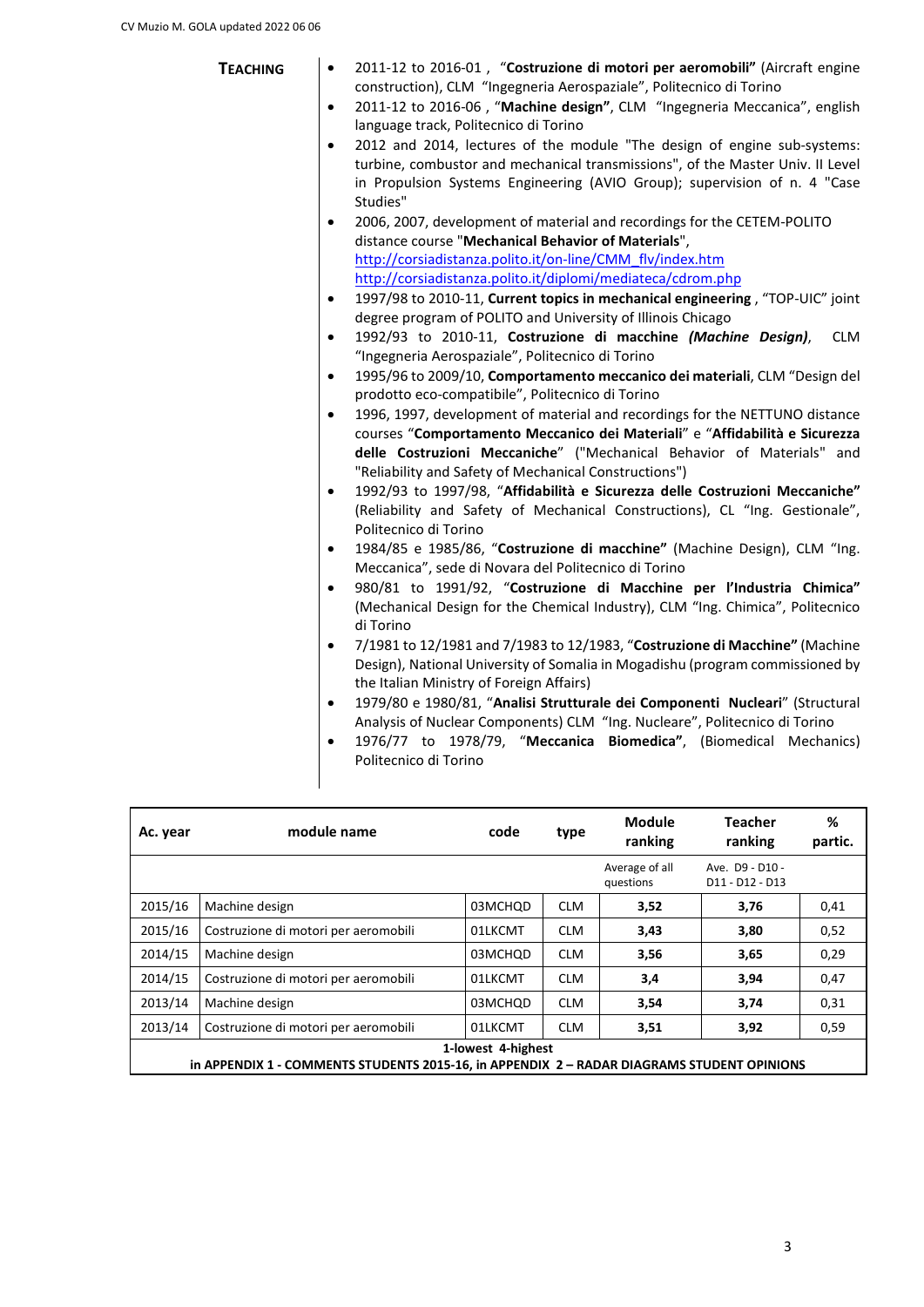## **RESEARCH INTERESTS IN ENGINEERING SCIENCES**

My research was initially, 1975, characterized by biomechanics, in particular ballisto-cardiography, hip replacement design, gait analysis. Research sector closed around 1983, except for investigations on external fixators for bone fractures in the early 1990s.

Later my research concerned X-ray diffractometry, and ultrasonic techniques; professional experiences on non-destructive tests (NDE): X-rays, Ultrasound, Penetrants, Magnetoscopy, (ASNT level II qualification for ultrasound examinations)

In the period 1989-1994, I was Scientific Responsible of the sub-project "Robot Structure - Modular Structures - Light Modular Robots" in the "Robotics" Program of the CNR, contract "Robot in Composite Materials: innovative projects and their dynamic evaluation".

From 1997 onwards, until today, the main research area concerns the mechanical aspects of the aeronautical turbine engine: vibrations and damping of turbine blades, under-platform dampers and shrouds, dry friction contacts even at high temperatures, thermal transients, and fatigue in engine disk aircraft. Since 2004 my research has developed entirely within the LAQ (High Quality Laboratory) "AERMEC", of which I was the founder and team leader until 2016.

**RESEARCH AND TECHNOLOGICAL TRANSFER CONTRACTS PROJECTS, MANAGEMENT 2000 TO 2016**

## **Total gross value of contracts 2004/2016: over 4 million € (App. 3)**

#### **Consultancy and research contracts**

- 2015 -… (Johnson Electric Asti s.r.l.) Reliability analysis methods of PCBA (Printed Circuit Board Assembly) for fan brushless motors
- 2013-2014 (AVIO) Wear tests New alloys for Z-Notch
- 2013-2014 (AVIO) T800 wear tests for GE90
- 2013-2014 (GATE s.r.l. Johnson Electric) Design and testing methodologies of electronic boards of electric motors for fans and conveyor fan system
- 2013-2014 (Mitsubishi-Hitachi) Research on friction damping and friction model at contact surfaces of turbine blades
- 2012-2013 (GATE s.r.l. Johnson Electric) Test methodologies and analysis of thermal and mechanical fatigue for electronic control boards of electric fans
- 2012-2014 (GENERAL ELECTRIC NUOVO PIGNONE) Extension of calculation codes for the dynamic analysis of steam turbine blades (HS blades and control stage)
- 2012-2014 (GENERAL ELECTRIC NUOVO PIGNONE) Experimental tests for the characterization of wear on the roofs of low pressure blades HS for steam turbines
- 2012-2013 (GENERAL ELECTRIC NUOVO PIGNONE) Control stage Static test with two blades and different damper geometries - Numerical-experimental validation
- 2011 (GENERAL ELECTRIC NUOVO PIGNONE) Analytical simulation of an exciting magnet for dynamic response tests on steam turbine blades
- 2010-2012 (GENERAL ELECTRIC NUOVO PIGNONE) Numerical and experimental investigations on HS low pressure blades for steam turbines
- 2009-2011 (AVIO) Partnership Development of advanced methodologies for the prediction and experimental verification of the wear behavior of surface coatings for new generation turbine applications
- 2008-2012 (AVIO) Study and development of calculation models and design of damper ring systems for aeronautical applications
- 2008, (LISA-POLAND) New technologies for sheet metal stamping
- 2007-2008 (RINALDI) Determination of the thermal reduction of a heat shield made of multi-layer sheet metal 2007-2010 (AVIO) Combined cycle fatigue tests on CMSX4 tubes within the European research program PREMECCY
- 2007-2007 (AVIO) Study of dynamic phenomena of the turbine blade disc in the presence of asymmetric effects (mistuning) - LAQ AERMEC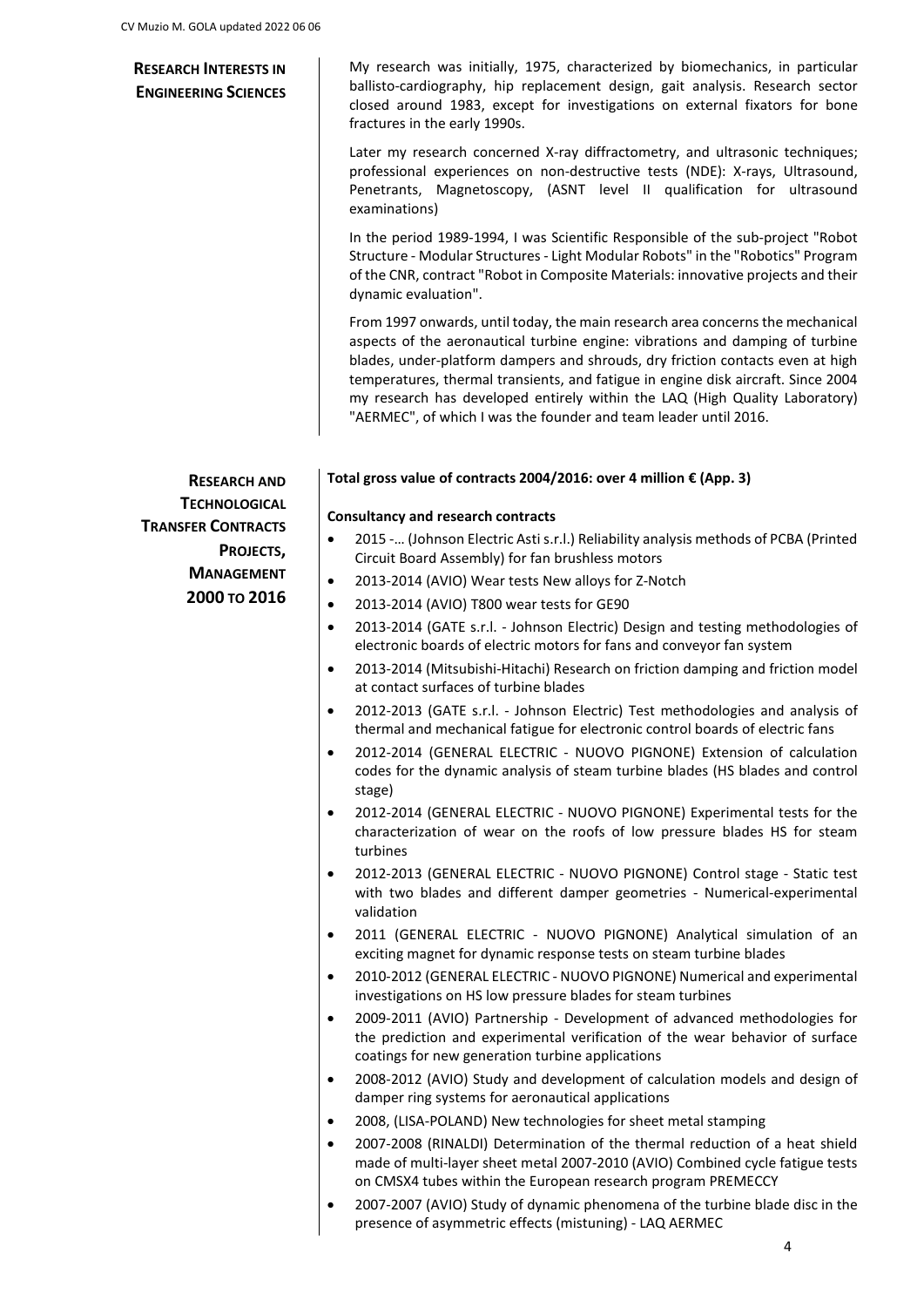| 2007-2008 (AVIO) High temperature tribological survey for the evaluation of the |
|---------------------------------------------------------------------------------|
| damping parameters and related wear effect for aeronautical materials           |

- 2005-2006 (ALSTOM Ferroviaria) Support for the analysis of the results of predictive models of motion sickness and their correlation with experimental tests
- 2005-2006 (AVIO) Review of the design of the under blade dampers of the first stage of the LMS 100 IPT turbine
- 2004 (AVIO) Experimental and numerical evaluation of the damping due to the under blade dampers in the first stage of the LMS100 IPT turbine
- 2001-2004 (AVIO) Study of the optimization of the fatigue and vibrational behavior of critical components of turbomachinery
- 2001 (SKF Industrie S.p.A.) Design of calibration devices and execution of diffractometric measurements to determine the residual stress state in rollbearing rings

## **PRIN-MIUR (national projects Ministry Education and Research)**

- 2007-2009 Development and validation of models for damper-induced mistuning
- 2002-2004 Determination of friction parameters in vibrating contacts for passive dampers of aviation turbine blades: experimentation on dedicated benches, models of the contact and under-blade dampers, numerical validation of the dynamic response of blade systems in controlled laboratory conditions

## **Union Research Projects**

- 2012-2015 UPGRADE (Marie Curie) complex dynamic interactions of nonlinear, multistage and localization phenomena in turbine engines: development and validation of efficient and accurate modeling techniques
- 2008-2012 FUTURE Flutter-Free Turbo machinery Blades European Union 7th FP-UE (AVIO)
- 2008-2011 DREAM Validation of radical engine architecture systems
- 2005-2009 VERDI Virtual engineering for robust manufacturing with design integration
- 2005-2009 VITAL Environmentally friendly aero engine

## **Research Projects on Regional and National Structural Funds**

- 2014-2017, CLUSTER Greening the propulsion
- 2012 2014 GREAT 2020 fase 2 Green engine for air traffic
- 2009 2011 GREAT 2020 fase 1 Green engine for air traffic
- 2007-2010 CORALE Development of an integrated simulation system for the collaborative design of a low environment impact aeroengine
- 2005-2007 E10 Models and design criteria for mistuning in turbomachinery

**PARTICIPATION IN NETWORKS, MOST RECENT INTERNATIONAL AGREEMENTS**  • 2017.05 - Associate Member of the Board of the "Joint Innovation lab on Joints Mechanics (JIJM)", established between NPU (Northwestern Polytechnical University, Xi'an. RPC) and POLITO-AERMEC for joint research on: Contact mechanics, Wear mechanics, Numerical modeling of friction damped system, Nonlinear dynamics of structure with localized nonlinearity. • Co-organizer of the "1st NPU-POLITO WORKSHOP ON AEROSPACE ENGINEERING, 26-29 September 201, 6NPU Xi'an China" • Member (since 2006) of the international research group "Joint Mechanics" and regularly participates by invitation in the NSF-Sandia-AWE Joints Modeling

Workshops (2009, 2012, 2015)

**PAPERS IN ENGINEERING SCIENCES AND TECHNOLOGIES**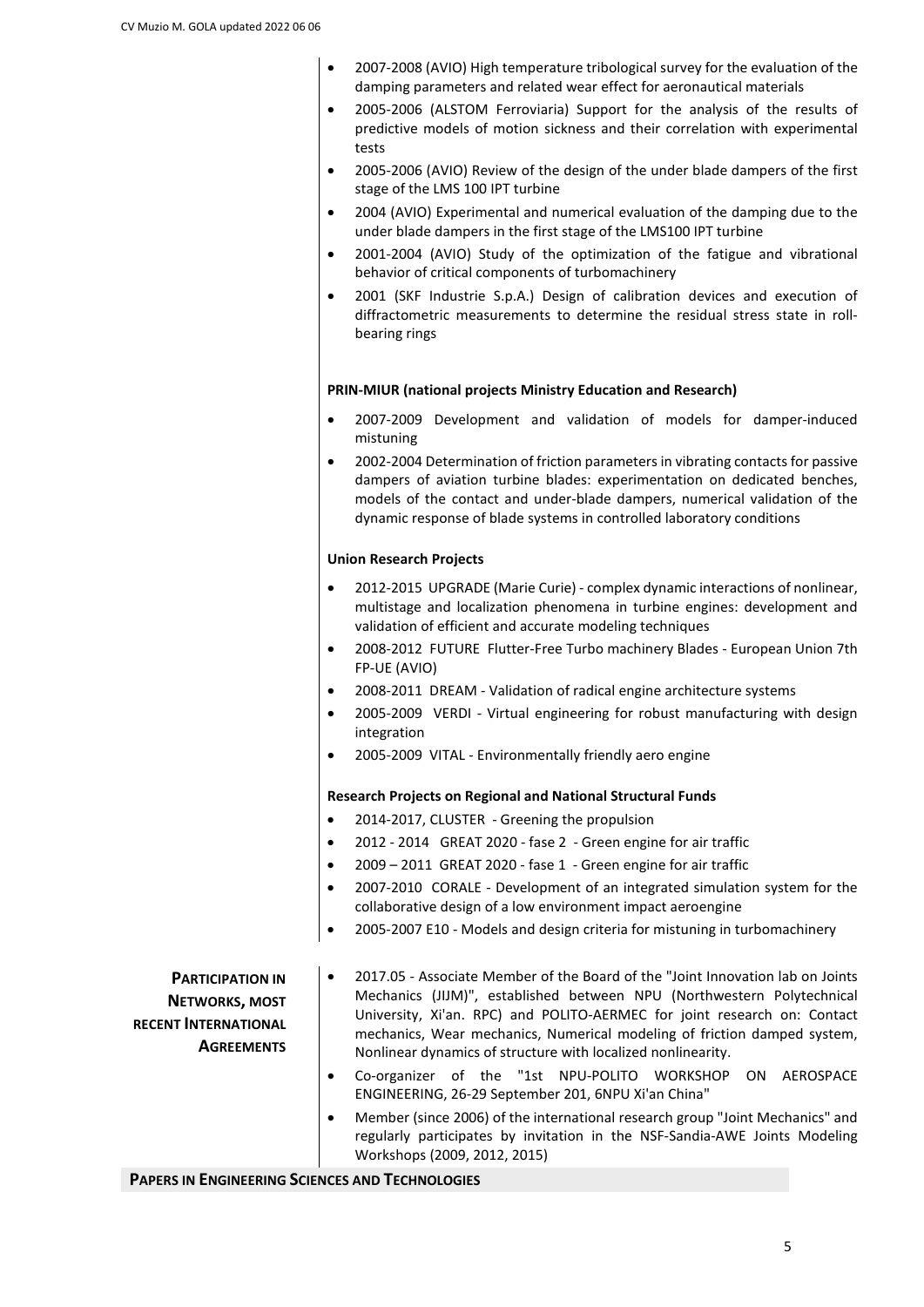#### **N. ……. AUTHORS, TITLE, BIBLIOGRAPHICAL DATA**

- 1 ANTONELLI E., GOLA M.M., "Motori rotativi a combustione interna", Enc. Ing., II-7.20, ISEDI, Milano, , 7.327-7.340, 1972
- 2 GOLA M.M. "Metodi numerici per la scelta fra profili di camme", ATA, 26-3, , 149-154, 1973.03
- 3 GOLA M.M. "Profili statorici di motori Wankel ottenuti per inviluppo", ATA, 26-6, 149-154, 1973.06
- 4 GOLA M.M. "Proposta per utilizzare le macchine della classe KKM-ka come motori endotermici", ATA, 27-8,, 426-432, 1974.08
- 5a CALDERALE P.M., GOLA M.M. "A new ULF-BCG: two degrees of freedom, air bearings, hyperboloidic surface", 4th World Congr. Ball. Card. Dyn., Amsterdam 1975; Biblthca Cardiol.,35, 75-81, Karger, Basel, 1976
- 5b "Miglioramento dell'accoppiamento uomo-tavolo in ballistocardiografia", III Congr. Naz. AIMETA, Cagliari, 3/22. 1-22.12, 1976.10
- 6 CALDERALE P.M., GOLA M.M, "Protesi interne di articolazione", Enciclopedia dell'Ingegneria, IX-2.1, ISEDI , Milano, 2.34-2.40, 1976
- 7 ATZORI B., GOLA M.M. "Sulla determinazione delle velocità critiche degli alberi rotanti", Ingegneria Meccanica, 25-1, 34-40, 1976.01
- 8 COLASURDO G., GOLA M.M,.- "Caratteristiche cinematiche di elementi di tenuta in macchine KKMka 3/2", ATA, 29-3, 133-137, 1976.03
- 9 COSTANZO S., FERRARIS R., GOLA M.M., SINISTRERO G., SISMONDI P. "La radioterapia endocavitaria del carcinoma del collo dell'utero con apparecchio modellato e dosimetria con elaboratore", La Radiologia Medica, Vol. 62 n. 5, 369-380, 1976.05
- 10 GOLA M.M, LUGANO F. "Calcolo di sistemi tubieri piani: metodo di rigidezza e carichi nodali equivalenti", ICP, 5-6, 85-90, 1976.06
- 11 GOLA M.M. "Piattaforme dinamometriche per misure biomeccaniche", Tecnica Ospedaliera, 6-9, 52-58, 1976.09
- 12 GOLA M.M., VULLO V. "Analisi teorica di fondi curvi di forma superellittica", III Conv. Naz. AIMETA, Cagliari, 2/28.1-28.14, 1976.10
- 13a GOLA M.M. "Una nuova piattaforma dinamometrica: analisi teorica e sperimentale", III Conv. Naz. AIMETA, Cagliari, 3/23.1-23.12, 1976.10
- 13b "A statically determinate force plate: theoretical analysis and experimental confirmation", First Mediterranean Conf., Medical Biological Engineering, Sorrento, I/1.33-1.36, 1977.09
- 14 CALDERALE P.M., GOLA.M.M., GUGLIOTTA.A.- "Nuovi metodi dell'ingegneria per lo studio dell'accopiamento osso-protesi", Tecnica Ospedaliera, n. 2, 1977.02
- 15 BELINGARDI G., GENTA G., GOLA M.M. "Optimization of orthotropic multilayer cylinders and rotating discs", L'Aerotecnica Missili e Spazio, 1977.03.
- 16 CALDERALE P.M., GOLA.M.M., GUGLIOTTA.A.- "Balistocardiografia e meccanica del sistema cardiovascolare", Tecnica Ospedaliera, 7-4, 40-47, 1977 04
- 17 GOLA.M., GUGLIOTTA .A. "Ballistocardiographic facilities at the "Politecnico di Torino", Experimental device and analysis techniques", Ist Mediterranean Conf. Medical Biological Engineering, Sorrento, I/1.107-1.109, 1977.09
- 18a BELINGARDI G., GENTA G., GOLA M.M. "Una applicazione del principio dei lavori virtuali al calcolo di dischi rotanti in materiale anisotropo", V Conv. Naz. AIAS, Bari, I/15.1-15.12, 1977.09-10
- 18b "A study of the stress distribution in rotating orthotropic discs", Composites, 77-80,1979.04
- 19 BELINGARDI G., GENTA G., GOLA M. "Ovalization critical speeds in anisotropic rotating disks", 1977 Flywheel Technology Symp., 441-448, San Francisco, 1977.10
- 20 GOLA M.M., GUGLIOTTA A., VULLO V. "Rappresentazione e tolleranze di profili trocoidali", II Conv. Naz. ADM, St. Vincent, 1-III,23.1-23.12., 1978-03
- 21 GOLA M.M., GUGLIOTTA A. "Minimum average configuration for a set of "n" independent BGG events", 11th Europ. Congr. Ballist., Ljubljana, 37-10, 113-118, 1978.03
- 22 CALDERALE P.M., GOLA M.M., GUGLIOTTA A. "Newly built facilities for ballistocardiography at the polytechnic of Turin", 11th Europ. Congr. Ballist., Ljubljana, 37-9, 109-111, 1978.03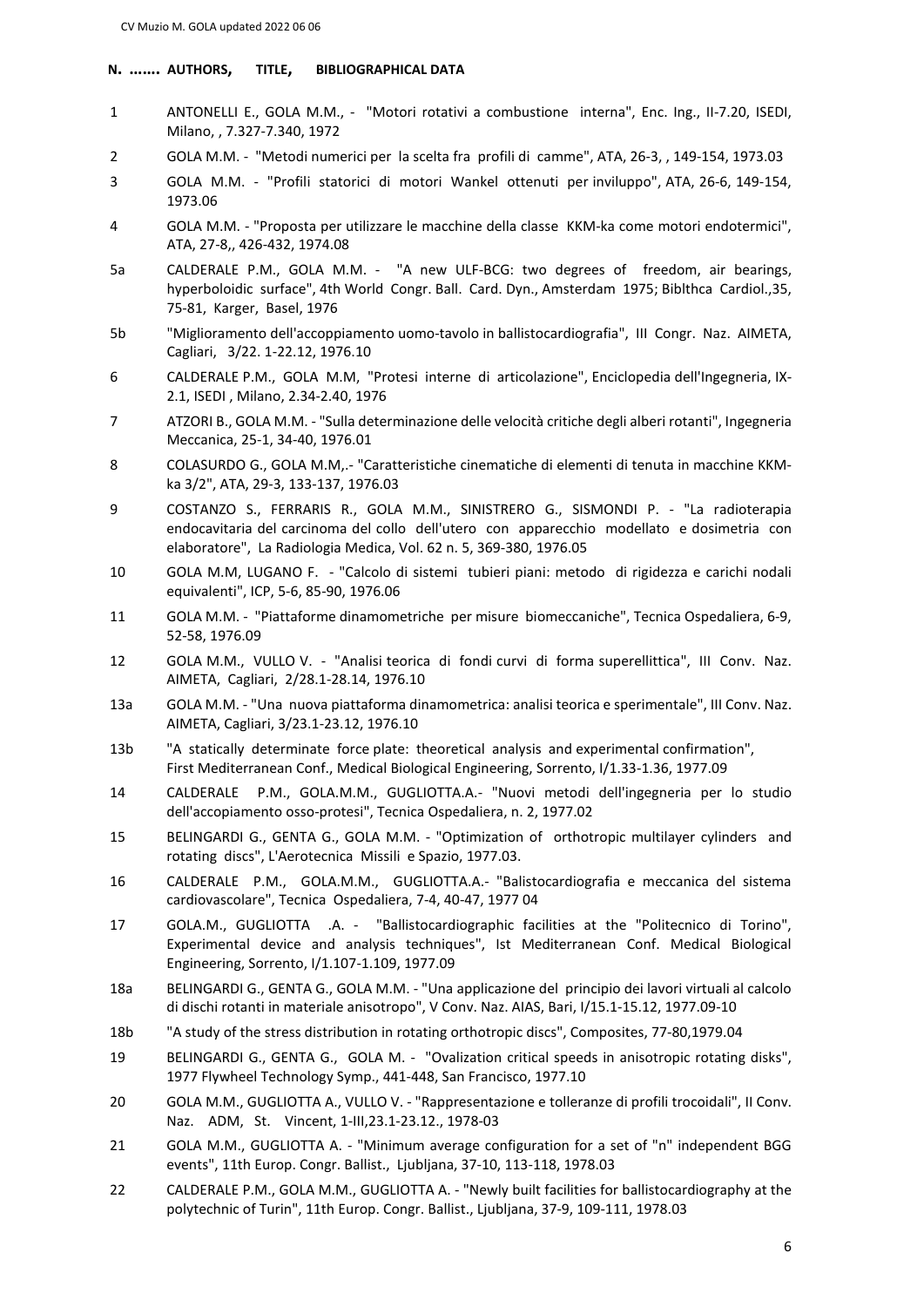- 23 BARBERI G., GOLA M., GUGLIOTTA A., CALDERALE P.M. "Analytical considerations on the mechanical stem femur coupling", Congr. Europ. Soc. Biomech., Bruxelles, 216-222, 1978.05, Acta Orthopaedica Belgica, 46,6, 728-734, 1980
- 24 GOLA M.M. "A calibration procedure of a new force plate", Congr. Europ. Soc. Biomech., Bruxelles, 1978.05; Acta Orthop. Belg., 18-29.
- 25 GENTA G., GOLA M.M. "Volani in legno lamellare: caratterizzazione del materiale, calcolo delle tensioni e prove di centrifugazione", VI Conv. Naz. AIAS, Brescia, 275-286, 1978.06
- 26 BARBERI G., CALDERALE P.M., GOLA M.M., GUGLIOTTA A. "Flexural coupling of hip prosthesis stem and femur: a simple method of theoretical analysis", Engineering in Medicine, 3, 172-178, 1978.07
- 27 GOLA M.M., GUGLIOTTA A., NICOLOTTI G.C. "Proposta costruttiva di macchina KKM-ka 3/2", ATA, 31-7/8, 326-331, 1978.07-08
- 28 GOLA M.M., GUGLIOTTA A. "Calcolo non assialsimmetrico dei recipienti in pressione", ICP, VI n. 12, 49-54, ERIS, Milano, 1978.12
- 29a GOLA M.M., GUGLIOTTA A. "Analytical estimate of stress in bones and prosthesis stems". Journal of Strain Analysis, 14-1, 29-33, 1979.01
- 29b "Analytical estimate of bone-prosthesis coupling", VI International Congr. Biomech., Copenhagen, 1977.07
- 29c "Calcolo delle caratteristiche di accoppiamento stelo-manicotto", V Conv. Naz. AIAS, Bari, I/12.1- 12.12, 1977.09-10
- 29d "An approximate analytical method for the design of arthroprosthesis stems", Ist Mediterranean Conf. Medical Biological Engineering, Sorrento, II/1.77-1.79, 1977.09
- 30 CALDERALE P.M., GOLA M.M., GUGLIOTTA A. "New theoretical and experimental developments in the mechanical design of implant stems", Pauwels Symposium, Freie Univ., Berlin, 199-208, 1979.01
- 31 GENTA G., GOLA M.M. "Whirl and critical speeds of flywheel-container systems aboard vehicles", Meccanica, 14-1, 1979.03.
- 32 GENTA G., GOLA M.M. "Dynamic behaviour of flywheel heat engine hybrid vehicles", Science Motor Vehic., Bled, Jugoslavja, 376-387, 1979.06
- 33a CALDERALE P.M., GOLA M.M., GUGLIOTTA A- "Analisi teorica e sperimentale dello stato di tensione in steli protesici", VIII Conv. Naz. AIAS, Cagliari, 2.61-2.72, 1979.09
- 33b "Mechanical stress distribution in stems of implants", Biomechanics VII, 3A, Warszawa, 373-379, 1979.09
- 34 GOLA M.M. "Mechanical design, constructional details and calibration of a new force plate", Journal of Biomechanics, 13-2, 113-128, 1980.01
- 35a GENTA G., GOLA M.M. "Dynamic problems in the mechanical design of flywheel- heat engine hybrid vehicle", XVIII Intern. Congr. FISITA, Hamburg, 1980.05, VDI Berichte, 370, 4.2.3., 99-104, 1980
- 35b "Dimensionamento di alberi e sopporti per volani ad alta densità di energia: problemi dinamici", VII Conv. Naz. AIAS, Cagliari, 3.15- 3.26, 1979.09
- 36a GOLA M.M., GUGLIOTTA A. "La meccanica della frattura nel progetto di recipienti in pressione", ICP, VIII n. 3, 21-25, ERIS, Milano, 1980.03
- 36b "Dimensionare con la meccanica della frattura un recipiente in pressione", Progetto, II n. 9, 40-44, ERIS, Milano, 1980.09
- 37a CALDERALE P.M., GOLA M.M., GUGLIOTTA A. "Experimental results for stem-femur coupling loaded in bending", Al II-LEA, Simpozion National de Tensometrie, Cluj-Napoca, Romania, 3-11, 1980.06
- 37b "Systematic approach to the experimental and theoretical study of hip prosthesis coupling", I World Biomat. Congr. Baden near Vienna, 1980.04; Advan. Biomat., 3, J.Wiley & Sons, chap. 17,113-119;
- 37c "Analisi teorica e sperimentale dello stato di tensione in steli protesici /II/", VIII Conv. Naz. AIAS, Firenze, 556-565, 1980.09
- 37d "Analisi teorica e sperimentale dello stato di tensione in steli protesici", Tecnica Ospedaliera, 11, 5, 70-76, 1981.05
- 38a GENTA G., GOLA M.M., GUGLIOTTA A. "Remarks on the stress state in rotating orthotropic disks", Flyw, Tech. Symp., Scottsdale, Arizona, 1980.10;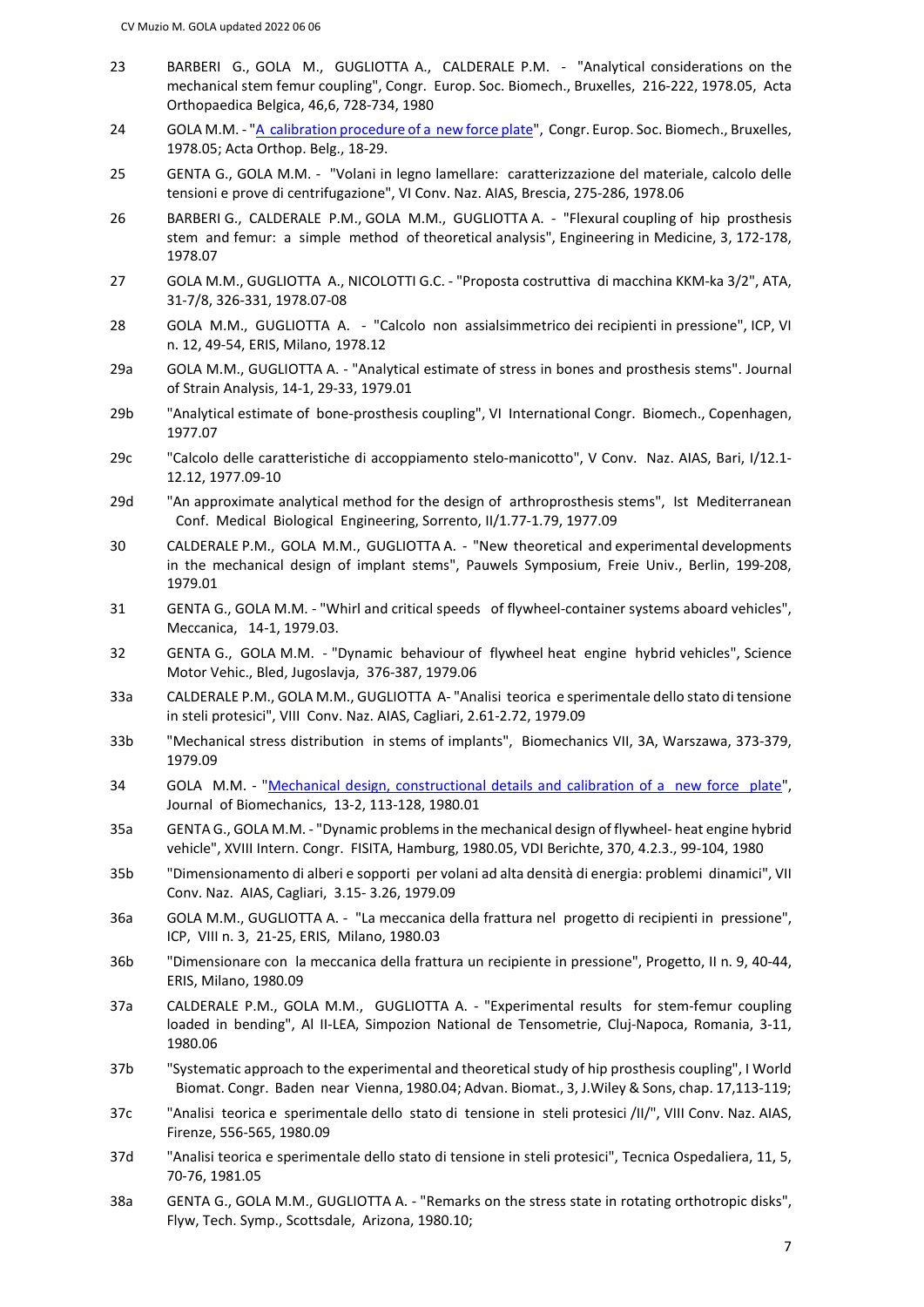- 38b "Axisymmetrical stress state in orthotropic rotating disks", V Cong. Naz. AIMETA, Palermo, III/209- 218, 1980.10
- 38c "Axisymmetrical computation of the stress distribution in orthotropic rotating discs", Int. Journ. of Mech. Science, 24,1, 21-26, 1982.01
- 39a BERTINO M., FURXHI G., GOLA M.M. "Microcomputer control for a 5 axis manipulator with cartesian path control", Int. conf. Cybernetics and Society, IEEE, Cambridge, Mass., 1980.10
- 39b "Sistemi a micro calcolatore per un manipolatore a 5 assi con controllo rettilineo dei movimenti /I/". Tecniche dell'Automazione, ETAS-KOMPASS, 5, 21-24, 1981.05
- 40 GOLA M.M., GUGLIOTTA A. "Rappresentazione di ordine qualsiasi per funzioni di una sola variabile nella progettazione meccanica", Il Progettista Industriale, Milano, 1981.02
- 41 FACCIO A., GOLA M.M., GUGLIOTTA A. "Impostazione e verifica di massima di macchine KKM-ka 3/2", ATA, 34-2, 72-79, 1981.02
- 42 GOLA M.M. "Design methodology of force-plate trasducer: a creative approach", Proc. Inter. Conf. Teach.Eng. Des., ICED, Roma 1981.03.
- 43 a GENTA G., GOLA M.M. "The stress distribution in rotating orthotropic disks", Journal Applied Mechanics, 48, 3, 559-562, 1981 https://doi.org/10.1115/1.3157674 link
- 43 b "Stato di tensione in dischi ortotropi rotanti", VIII Conv. Naz. AIAS, Firenze, 451.460, 1980.09
- 44 a GOLA M.M., GUGLIOTTA A. "Developments in trasducer stems for mechanical coupling measurements in endoprotheses", Engineering in Medicine, 11, 4, 183-186, 1982
- 44 b "A critical appraisal of theoretical and experimental analyses of the coupling of endoprosthesis and femur", Ist China - Japan - USA Conf. on Biomechanics, Wuhan (Rep. Pop. China) 1983.05.
- 44 c "Theoretical and experimental analyses of the coupling of endoprosthesis and femur", in Biomech. Normal Path. Human Artic. Joints, NATO ASI, N. Berme et al. ed., 364-365, 1983
- 45 GOLA M.M., GUGLIOTTA A. "Analisi strutturale di compensatori di dilatazione", ICP, Milano, n.5, 1982
- 46 GENTA G., GOLA M.M., GUGLIOTTA A. "Design of anisotropic disc flywheels: Interaction roles of numerical and analytical methods of solution", Int.Conf. on Finite Element Methods, Shanghai, 1982.08
- 47 CALDERALE P.M., FASOLIO G., GOLA M.M., GUGLIOTTA A. "Cinematica e analisi delle sollecitazioni della caviglia", Minerva Ortopedica, vol.33, n.3, Torino, 1982
- 48 a GENTA G., GOLA M.M., GUGLIOTTA A. "Stress field in orthotropic accelerating discs", Journal of Applied Mechanics, 1982.09
- 48 b "Considerazioni sullo stato di tensione in dischi ortotropi in accelerazione", IX Conv.Naz. AIAS, Grado (Trieste), 195-203, 1981.09
- 49 COPPA P., GOLA M.M., MARINSEK G. "Misura delle tensioni residue a raggi X: tensioni da rettifica", XI Conv. Naz. AIAS, Torino, 1983.09
- 50 a GOLA M.M., GUGLIOTTA A. "Strumenti per l'analisi semplificata dell'andatura umana"; Dinamica del Movimento, n.spec. Rassegna di Bio-ingegneria, vol.8, n. 1-3, 1983
- 50 b "Gait analysis, a simplified approach", acc. Engineering in Medicine in Biomeccanica del Movimento, quali applicazioni cliniche?, Centro Ing.Biomedica, Universit… La Sapienza, Roma, 1983.02
- 51 GOLA M.M., GUGLIOTTA A., MACELLARI V. "Multi joint motion telemetry for clinical gait analysis", III Mediterranean Conf. Med. Biol. Engng., Portoroz (yu), 1983.09
- 52 GOLA M.M., GUGLIOTTA A. "Some experimental results concerning the mechanical coupling in endoprosthetics", Torino, 1984.10
- 53 GOLA M.M. "Dinamica di rotori ad alta velocità: un metodo di soluzione elegante", ICP, Milano, n.2, 1985
- 54 GOLA M.M., SAVIOTTI E., BASSINO L. "Misura della pressione esercitata dalle calze terapeutiche a compressione", Tecnica Ospedaliera, Milano, n.3, 1985
- 55 COPPA P., GOLA M.M. "Tensioni residue di rettifica e teorie estese dell'elasticità", XIII Conv. Naz. AIAS, Bergamo, 1985.09
- 56 GOLA M.M., GUGLIOTTA A. "An improved experimental device for simplified gait analysis", Int. Conf. Experim. Mechanics, Beijing. 1985.10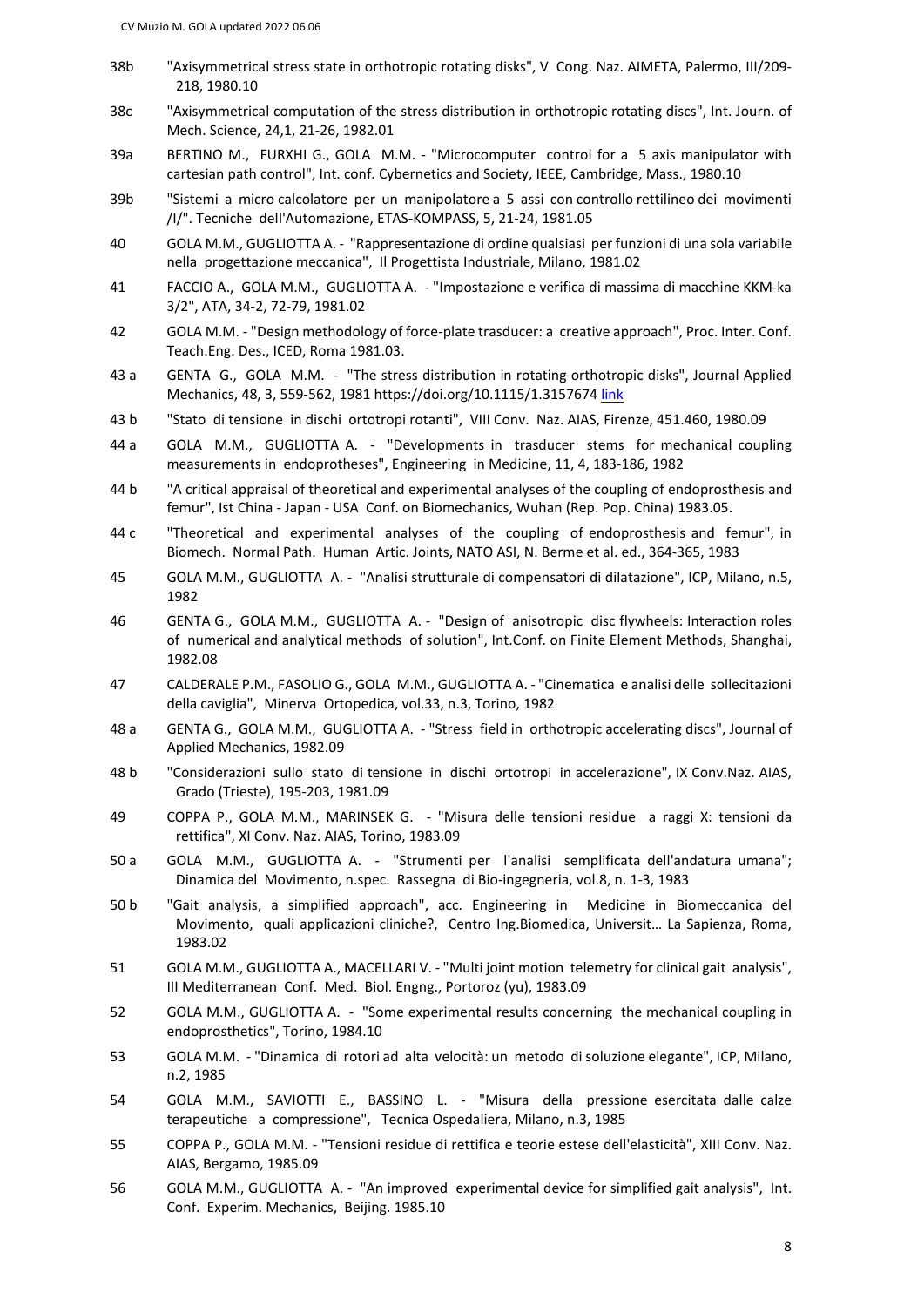- 57 COPPA P., GOLA M.M. "Non destructive residual stress measurement under the surface by xray diffractometry", Int. Conf. Experim. Mechanics, Beijing, 1985.10
- 58 COPPA P., GOLA M.M. "Tensioni residue superficiali e diffrattometria a raggi Roentgen: rassegna sul metodo". Il Progettista Industriale, Milano, I parte 5/86, II parte 6/86
- 59 COPPA P., GOLA M.M. "Diffrattometria RX e prova sperimentale delle teorie tensione-coppia o micropolari", 8ø Congr. Naz. AIMETA, Torino, 1986
- 60 GOLA M.M., YOSIEF MEBRAHTU "Verifica Teorica delle prestazioni dinamiche di robot polare in fibra di carbonio", XV Conv.Naz. AIAS, Pisa, 1987.09
- 61 BIGNARDI C., CALDERALE P.M., GOLA M.M., GUGLIOTTA A. "Progettazione e valutazione di endoprotesi", Bioingegneria della Riabilitazione, ed. T.Leo G.Rizzolatti, P…tron, Bologna, ottobre 1987
- 62 BELFORTE G., GOLA M.M., IPPOLITO R. "Il comportamento dei riduttori di velocità Harmonic Drive", Progettare, 1987.10
- 63 BELFORTE G., GOLA M.M., BELLOSTA F,, "Braccio per robot cartesiano in fibra di carbonio", IV Congr. SIRI, Milano, 1988.03
- 64 GOLA M.M., GUGLIOTTA A. "An improved experimental device for simplified gait analysis", Ogulnopolska Komferencia Biomechanicki, Gdan'sk 1987.06
- 65a GOLA M.M., GUGLIOTTA A., AMORT G., CALDERALE P.M. "Strumenti per l'analisi semplificata dell'andatura umana", IX Congr. Naz. F.I.O.T.O., Torino 1988.04
- 65b "An improved experimental device for simplified gait analysis", KONGRESS '88 Biomedizinische Technik und Informationsverarbeitung, Dresden, 1988.03
- 66 COPPA P., GOLA M.M. "Misura diffrattometrica RX delle tensioni residue in provini rettificati", XVI Conv. Naz. AIAS, L'Aquila 1988.09
- 67 GOLA M.M., HANABUSA T. "Tensioni tangenziali residue in acciai mono e bi- fasici", XVI Conv. Naz. AIAS, L'Aquila, 1988.09
- 68 GOLA M.M., COPPA P. Possible Experimental X-Ray Diffractometry Evidence of Couple-Stresses. ASME. J. Appl. Mech. 1988;55(3):539-544. doi:10.1115/1.3125827.
- 69 GOLA M.M., "Biomeccanica e valutazione oggettiva della mobilità", Atti e Rassegna Tecnica, Soc. Ing. Arch. Torino, 1988.11/12
- 70 COPPA P., GOLA M.M., "Tensioni residue superficiali e diffrattometria a raggi X: applicazioni",Il Progettista Industriale, Tecniche Nuove, Milano n. 5, 6, 7, 1989
- 71a BELFORTE G., GOLA M.M., D'ALFIO N., "Design and testing of carbon fibre robots", 2nd Int. Conf. Robotics, Dubrovnik (Ju), 1989.06
- 71b "Progetto e realizzazione di robot in fibra di carbonio", Il Progettista Industriale, Tecniche Nuove, Milano 1/90
- 72a GOLA M.M., Yosief MEBRAHTU, SOMA` A., "Design optimization of an experimentally tuned robotic structure", Int. Conf. Appl. Mechs., Beijing 1989.08
- 72b "Corrispondenza fra previsione e sperimentazione nel comportamento modale di una struttura per robot", XVII Conv. Naz. AIAS, Ancona, 1989.09
- 73 GOLA M.M., Yosief MEBRAHTU, SOMA` A., "Evoluzione di una architettura per robot polare in fibra di carbonio", XVII Conv. Naz. AIAS, Ancona, 1989.09
- 74 FURXHI G., GOLA M.M., Jamal M. HASSAN, "Cinematismo di un caricatore doppio per rettifica", Progettare n. 110/111, 82-86, Etas Kompass, Milano, 1989
- 75 GOLA M.M. -"La manutenzione di sistemi e componenti meccanici: la situazione in paesi in via di sviluppo",Int. Congr. La Qualità per l'Europa, Torino, 1989.11
- 76 GARIBALDI L., GOLA M.M., Yosief MEBRAHTU, "Nonlinear dynamics of a lightweight carbon fiber robot", Dip. Meccanica, Politecnico di Torino, 1990.05
- 77 GOLA M.M., GUGLIOTTA A, AMORT G. "Sviluppo di uno strumento per misure elettrogoniometriche articolari", Dip. Meccanica, Politecnico di Torino, 1990.05
- 78 GOLA M.M., QUENDA R., "La tenuta dei collegamenti flangiati nuove tendenze e proposta per una macchina di prova unificata", ICP, Eris, Milano, 1990.07
- 79 GOLA M.M., SOMA` A., "Controllo delle oscillazioni residue in strutture di robot", XVIII Conv. Naz. AIAS, Amalfi 1990.09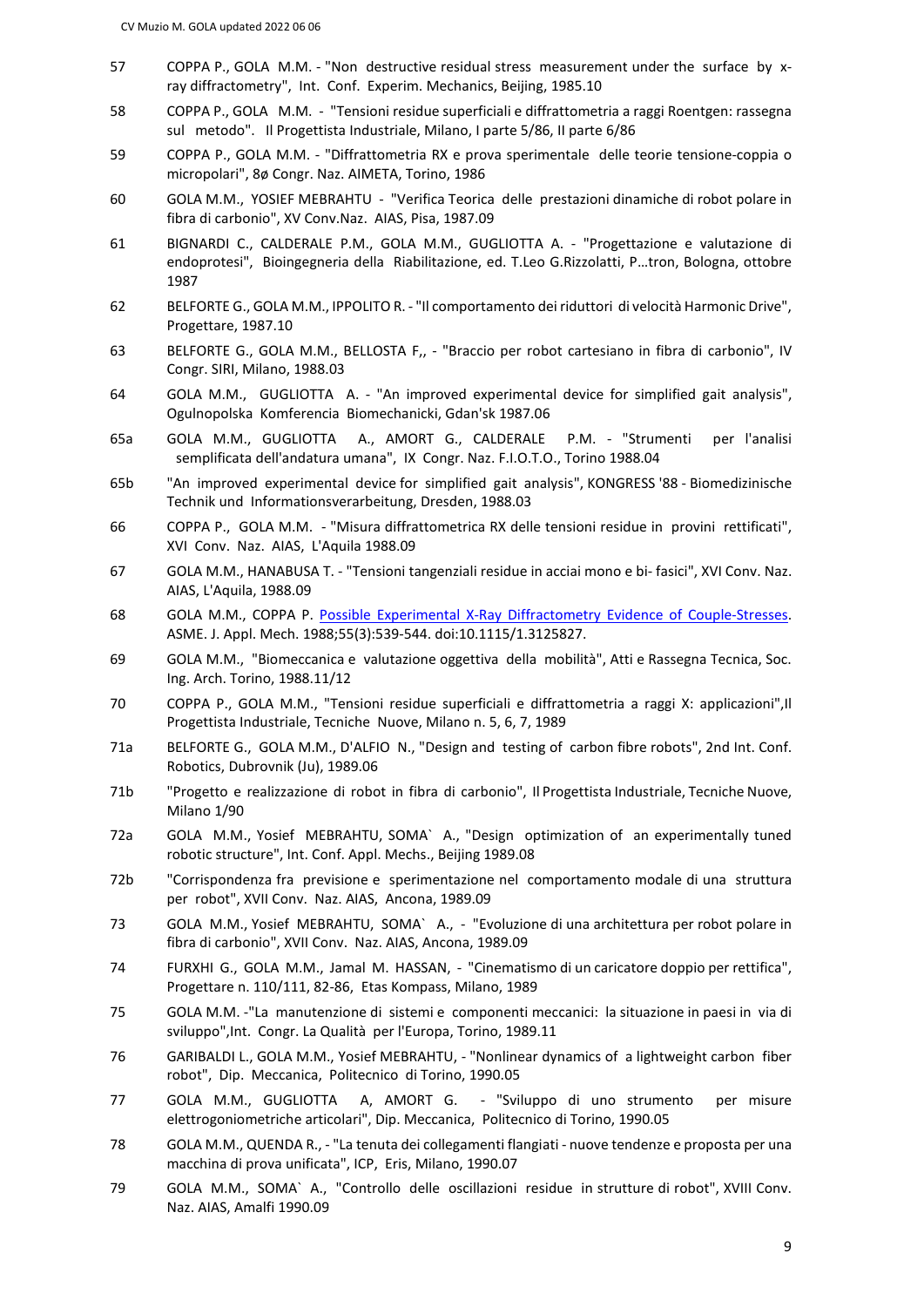- 80 DELPRETE C., GOLA M.M., "Il comportamento meccanico dei fissatori esterni a fili per osteosintesi", XVIII Conv. Naz. AIAS, Amalfi, 1990.09
- 81a GOLA M.M., SOMA` A., "Mode superposition method in flexible robot trajectory simulation", Struceng & Femcad, I.I.T.T., Grenoble, 1990.10
- 81b "Vibration reduction in a four mode flexible robot: identification and simulation", II IASTED Int. Conf., Alexandria, May 5-7 1992, pp. 79-84
- 82 GOLA M.M., "Mechanics of the stem/femur coupling, methods and objectives", Corso Int. Chir. Prot. I, Minerva Medica, Torino, 1991.04
- 83 GOLA M.M., SOMA` A., "Identification of robot joint stiffness using least squares on modal shapes", FMAC, Firenze, 1991.09
- 84 GOLA M.M., SOMA` A., "Identificazione di rigidezze: convergenza sulle forme modali e sui dati della FRF", XX Conv. Naz. AIAS, Palermo, 1991.09
- 85 BRACCIALI A., CARFAGNI M., GOLA M.M., SOMA` A., "Identificazione modale di una struttura per robot in varie posizioni del campo di lavoro", XX Conv. Naz. AIAS, Palermo, 1991.09
- 86 GOLA M.M., SOMA` A., "Structural identification on modal shapes and on FRF data", Struceng & Femcad, I.I.T.T., Paris, 1991.10
- 87 BOTTO. D., GOLA. M., SOMA` A., "Design of two non conventional robot structures", Robotics in Alpe-Adria Region, Portoroz, 1992.06
- 88 GOLA M.M., SOMA` A., "Design of a carbon fiber robot: architectural choices and design balancing", 9th CISM-IFToMM Symp. Theory Pract. Robot Manip., Udine, sept. 1992.09
- 89a GOLA M.M., SOMA` A., "Model updating through receptance sensitivity", 17th ISMA, Conf. Numerical Methods Struct. Dynamics, Leuven 1992.09
- 89b "Identificazione di parametri strutturali mediante derivata materiale" della recettanza", XXI Conv. Naz AIAS, Genova 1992.09
- 90a BOTTO D., GOGLIO L., GOLA M.M., SOMA` A., "On the maximum number of stiffness parameters that can be identified", 17th ISMA, Conf. Numerical Methods Struct. Dynamics, Leuven, 1992.09
- 91 BOTTO D., GOGLIO L., GOLA M.M., SOMA` A., "On the maximum number of stiffness parameters identifiable with modal data", IMAC '93, Kissimee, 1993.02
- 92a Goglio L., GOLA M.M. "The prediction of the transverse shrinkage in butt welded joints: a review", II Polish-Italian Seminar, Torino, 1993.04; /2 "Influence of process and groove shape on the trasnverse shrinkage in butt welded joints: an experimental approach", II Polish-Italian Seminar, Torino, 1993.04
- 92b GOGLIO L., GOLA M.M. , "Shrinkage in butt welded joints: measurement and prediction", Welding Int.,1993.7
- 92c GOGLIO L., GOLA M.M. "Il ritiro nei giunti saldati di testa: misura e previsione", Rivista Italiana della saldatura, pp. 3-14, 1993
- 93 PLUMMER C.J.G., WU YUJUN, GOLA M.M., KAUSCH H.H, "Impact Test of Filled and Unfilled Thermotropic Liquid Crystalline Polymer Injection Mouldings", Polymer Bulletin 30, 587-594, 1993
- 94 GOLA M.M., BOTTO D., GOGLIO L. , SOMA` A.: "Identificazione strutturale dinamica: applicazione a robot veloci", Scritti e Testimonianze in Ricordo di Attilio Lausetti, Dip. Ing. Aer. Spaziale, Politecnico di Torino, 1993
- 95 BOTTO D., GOLA M.M., "Design and construction of a modular robot with eulerian joints", Robotics in Alpe-Adria Region, Krems 1993.07
- 96 GOLA M.M., SOMA` A., "Vibration control through preshaping: application to a one-link flexible robot", 3rd International Symposium on Measurements and Control in Robotics, Torino (ISMCR '93), Torino, 1993.09 link
- 97 BOTTO, L. GOGLIO, M.M. GOLA, "Model updating of a robot: an exploration of the Lagrangian approach", ISMCR '93, Torino, 1993.09
- 98 GOLA M.M., SOMA` A., "Condizioni necessarie e sufficienti per l'identificazione modale di parametri strutturali", XXII Conv. AIAS, Forlì, 1993.10
- 99 GOLA M.M., GUGLIOTTA A., SANTUCCI G., SOMA` A., "Identificazione di un braccio di robot a struttura mista alluminio-composito", XXII Conv. AIAS, Forlì, 1993.10
- 100 GOLA M.M., "Robot in fibra di carbonio", Atti IV Convegno Progetto Finalizzato Robotica del CNR, Milano Città Studi, 1993.12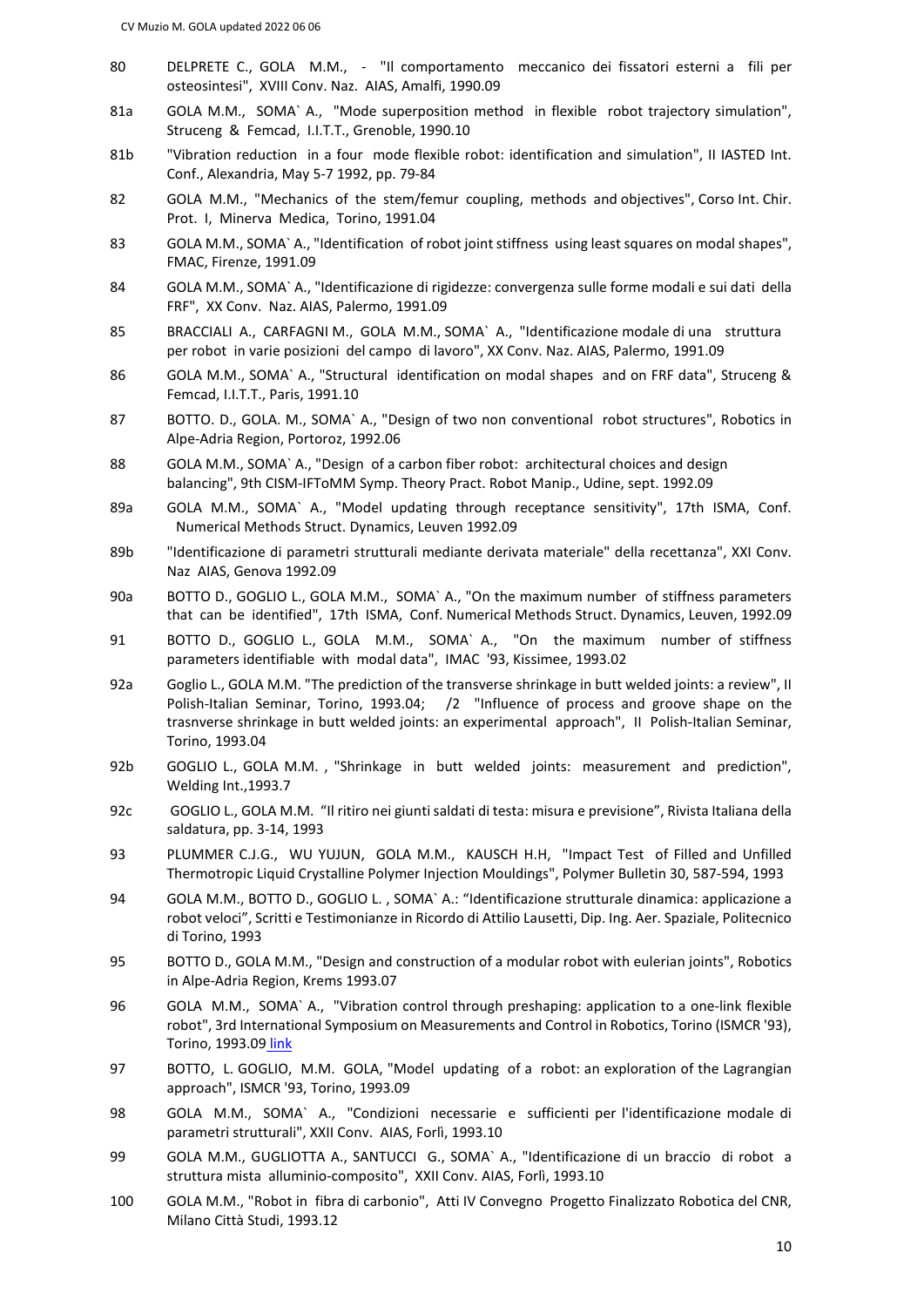- 101 DELPRETE, C. , GOLA, M. M. (1993) Mechanical performance of external fixators with wires for the treatment of bone fractures--Part I: Load-displacement behavior. J Biomech Eng. 1993 Feb;115(1):29-36 link
- 102 DELPRETE, C. , GOLA, M. M. (1993) Mechanical performance of external fixators with wires for the treatment of bone fractures-Part II: wire tension and slippage. J Biomech Eng 115 , pp. 37-42 link
- 103 BOTTO D., GOLA M.M., SOMA` A., "Planning of modal experiments for structural identification with the sensitivity approach", IMAC '94, Honolulu, 1994.02
- 104 BERRUTI T., DELSANTO P.P., GOLA M.M., SCALERANDI M., "A microscopic model for acoustoelasticity", subm. EUROMAT '94, 15th Conf. Mat. Testing Metallurgy, Balatonszeplak, 1994.05
- 105 BOTTO D., GOLA M.M., "Solution of the inverse kinematic problem of a robot manipulator with eulerian joints", subm. Symp. Robot Control '94, Capri, 1994.09 I- FAC Proceedings Volumes (IFAC Papers-OnLine) 27(14):375-379 DOI: 10.1016/S1474-6670(17)47340-X link
- 106 PLUMMER J.G., KAUSCH H.H., WU Y., GOLA M.M., "The long term mechanical behaviour of filled and unfilled injection moulded thermotropic liquid crystalline polymers", Polymer and Polymer Composites,
- 105 BOTTO D., GOGLIO L., GOLA M.M., "Identificazione strutturale: errore lagrangiano e soluzione fattoriale", XXIII AIAS, Rende, 1994.09
- 107 BOTTO D, GOLA M.M., SOMA' A., "Model updating with modal sensitivity: selection of modes and degrees of freedom", 18th ISMA, Conf. Numerical Methods Struct. Dynamics, Leuven 1994.09
- 108 GOLA M.M., GUGLIOTTA A., SANTUCCI G., SOMA' A., "FEM model updating and synthesis of mixed aluminium-composite robot arm", 18th ISMA, Conf. Numerical Methods Struct. Dynamics, Leuven 1994.09
- 109 GOLA M.M., SOMA` A., "Vibration Control of a one-link flexible arm: experimental results", Ro.Man.Sy. '94, Gdansk, Poland, 1994.09; anche 10th CISM-IFToMM Symp. Theory Pract. Robot Manip., THEORY AND PRACTICE OF ROBOTS AND MANIPULATORS, pp. 307-314, ISBN: 9783211826973, 1994
- 110 GOLA M.M., SOMA' A., "Design and construction of an original high performance industrial robot", 6th Int. Machine Design and Production Conference, Metu - Ankara, 1994.09
- 111 BERRUTI T, GOLA M.M., "A portable system for ultrasonic inspections", 6th Int. Machine Design and Production Conference, Metu - Ankara, 1994.09
- 112 GOLA M.M., "La scelta dell'università", invited lecture, "Le scelte adulte dei giovani nella Società che cambia", conv. Circolo Europa Libera, Torino, 1995.05,
- 113 GOLA M.M., SOMA` A., BERGESIO D: "Localizzazione del danno strutturale mediante prove dinamiche", 1° Conv. Naz. Identificazione Strutturale, ISMES, Bergamo, 1995.05
- 114 a GOLA M.M., SOMA` A.: "Identificazione strutturale mediante sensitività modale: scelta dei modi e dei punti di misura", 1° Conv. Naz. Identificazione Strutturale, ISMES, Bergamo, 1995.05
- 114b GOLA M.M., SOMA` A.:"Identificazione strutturale mediante sensitivià modale: scelta dei modi e dei punti di misura", XXIV Conv. Naz. AIAS, Parma 1995.09
- 114c GOLA M.M., SOMA' A., "Selective Sensitivity for Model Updating with Modal Data", Biennial ASME Conference, Boston,1995.09
- 115 DI GIUNTA R., GOGLIO L., GOLA M.M, "How calcareous layers affect ultrasonic thickness gaging", 7th Int. Symp. on Nondestructive Charac. Materials, 1995.06
- 116a BERRUTI T, GOLA M.M., "Acoustoelastic Determination of Stresses in Steel using Rayleigh Ultrasonic Waves",VII Int. Synp. Nondestructive Characterization of Materials , Praha, 1995.06
- 116b BERRUTI, T., GOLA, M. M. (1996). Acoustoelastic Determination of Stresses in Steel Using Rayleigh Ultrasonic Waves. Materials Science Forum, 210–213, 171–178 <https://doi.org/10.4028/www.scientific.net/msf.210-213.171> link
- 117 BAIRATI G., FERRAROTTI G., GOLA M.M, GUGLIOTTA A., SOMA' A.: "Controllo delle vibrazioni di un robot leggero ad alte prestazioni dinamiche", XXIV Conv. Naz. AIAS, Parma 1995.09
- 118b BAIRATI G., FERRAROTTI G., GOLA M.M, GUGLIOTTA A., SOMA' A.: "Vibration control of lightweigtht flexible robots: numerical simulation", European ADAMS User Conference, ..... 1995.11
- 119 GOLA M.M., SOMA` A., BERGESIO D:"Localizzazione del danno strutturale mediante prove dinamiche", XXIV Conv. Naz. AIAS, Parma 1995.09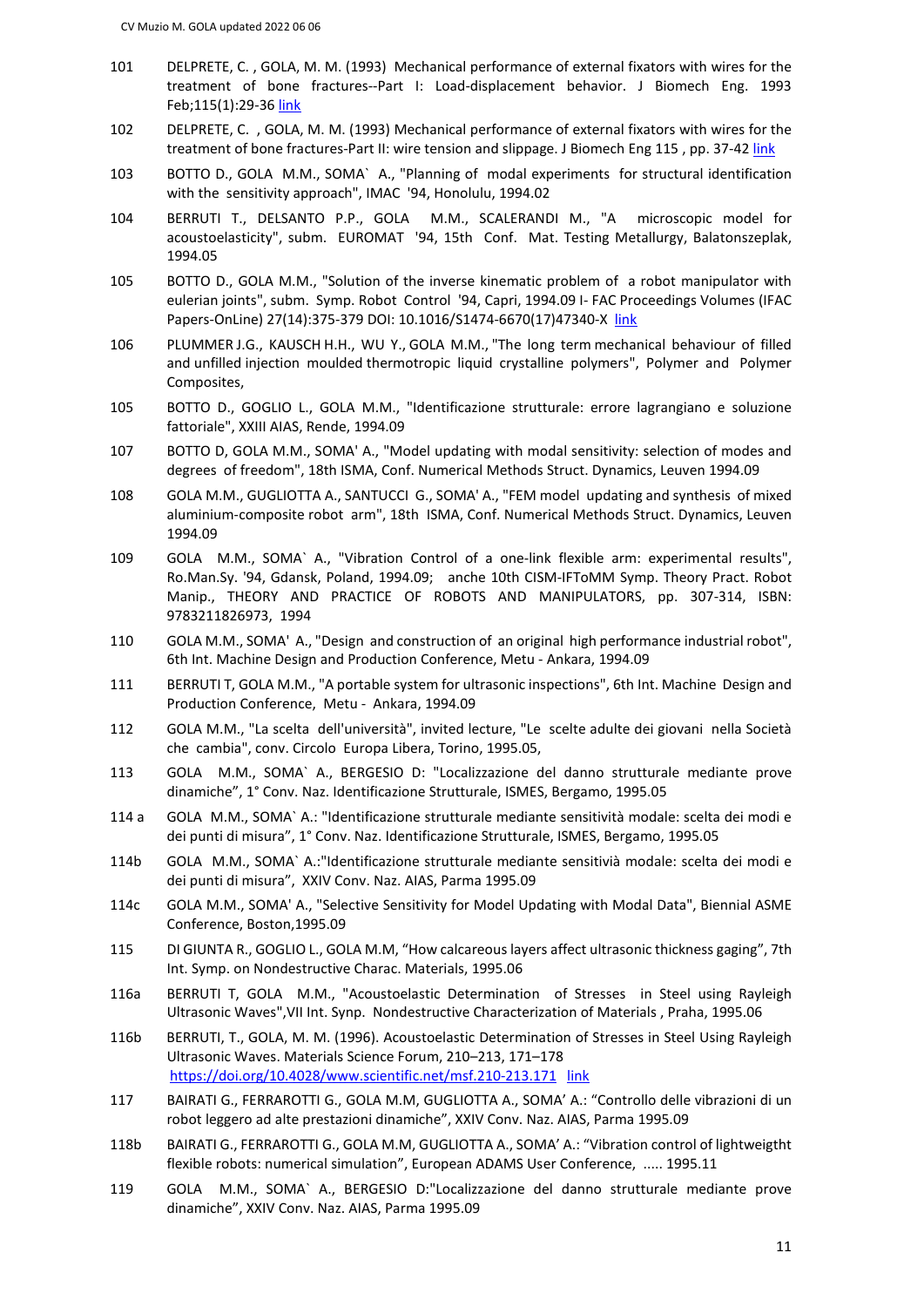- 120 CHIEPPA F., BAISSERO H., GOLA M.M:"Progettazione meccanica e ottimizzazione strutturale di un manipolatore per applicazioni spaziali e subacquee", XXIV Conv. Naz. AIAS, Parma 1995.09
- 121 GOLA. M.M., TOROPOV A.: "A Technique for the assessment of the healing rate in the bone fractures", XXIV Conv. Naz. AIAS, Parma 1995.09
- 122a BERRUTI T., GOLA M.M., "Dispositivi di misura dell'effetto acustoelastico in acciaio con onde di Rayleigh", XXIV Conv. Naz. AIAS, Parma 1995.09
- 122 b BERRUTI T., GOLA M.M., "Misura dell'effetto acustoelastico in acciaio con onde di Rayleigh", Proc. 8° Congresso Nazionale dell'Associazione Italiana Prove non distruttive (AIPnD), , 17-19 Ottobre 1995, Torino.
- 123a GOLA M.M., MAZOUZI S., "Sistema meccanico per la localizzazione e il riconoscimento dei difetti", Conf. Naz. Prove Non Distruttive Monitoraggio Diagnostica, 8ø Congr. Naz. AIPnD, Torino, 1995.10
- 123b GOLA M. M., MAZOUZI Slimane: "Mechanical system and related procedure for US defect recognition", XXV AIAS Nat. Conf., Int. Conf. on Mat. Eng., Gallipoli, 1996.09
- 124a GOLA M.M., SOMA' A., D. BOTTO, "On theoretical limits of dynamic model updating trough eigenvector sensitivity" , "Journal of Sound and Vibration", rif. P/45/95
- 125 GOLA M.M., TOROPOV A.: "Stiffness measurements of the fractures treated with unilateral external fixators", XXV AIAS Nat. Conf., Int. Conf. on Mat. Eng., Gallipoli, 1996.09
- 126 BERRUTI T., GOLA M.M.: "Acoustoelastic effect in different metallic materials", XXV AIAS Nat. Conf., nt. Conf. on Mat. Eng., Gallipoli, 1996.09
- 127 BERRUTI T., GOLA M.M., PILONE S., 'Studio di tensioni residue in un cuscinetto a sfere per mozzo ruota', Proc. XXVI Convegno Nazionale AIAS, Catania 1997, pp. 319-326.
- 128 BERRUTI T., GOLA M.M., BRIGGS G.A.D.: "Acoustoelastic measurements on aluminium alloy by means of a contact and a non contact (LFB acoustic microscopy) technique". Journal of Acoustic Society of America, vol 103 (3), 1370-1376, march 1998 link
- 129 BERRUTI T., FILIPPI S., GOGLIO L., GOLA M.M., 'Comportamento dinamico di palette di turbina soggette a forzamento e attrito', Proc. XXVII Convegno Nazionale AIAS, Perugia 1998, pp. 269-278.
- 130 BERRUTI, T., FILIPPI, S., GOGLIO, L., GOLA, M. M.: "Forced Response of Frictionally Damped Stator Segments", ASME Gas Turbine & Aeroengine Congress and Exhibition Indianapolis, 99-GT-412, June 1999
- 131 BERRUTI T., COPPA P., GOLA M.M., "Diffrattometria raggi X per la determinazione dello stato tensionale residuo", Quaderni tecnologici AMMA, Torino 1999, pag. 32-62
- 132 BAISSERO H., GOLA M.M., "Gli ultrasuoni per i controlli non distruttivi", Quaderni tecnologici AMMA, Torino 1999, pag. 84-122139
- 133 BERRUTI T., BRUNO E., GOLA M.M., MOURGLIA M., "Measurement of residual stresses in the processing of roller bearings", VI Int. Conf. Residual Stresses, pp. 913-920, Oxford, July 2000
- 134 BOTTO D:, GOLA M.M., "Ricostruzione approssimata dei transitori termici nei dischi di turbine aeronautiche", Proc. XXIX Convegno Nazionale AIAS, Lucca, sept. 2000, pp. 191-200
- 135 BERRUTI T., GOLA M.M., 'La rilevazione diffrattometrica a raggi X di tensioni residue su provini curvi' Proc. XXIX Convegno Nazionale AIAS, Lucca 2000, pp. 1251-1262.
- 136 BERRUTI T., FILIPPI S., GOGLIO L., GOLA M.M., 'Simulazione su banco di prova del comportamento dinamico di palette di turbina smorzate per attrito' Proc. XXIX Convegno Nazionale AIAS, Lucca 2000, pp. 201-211.
- 137a BERRUTI, T., FILIPPI, S., GOGLIO, L., GOLA, M. M. : "A Test Rig for Frictionally Damped Bladed Segments", ASME Gas Turbine & Aeroengine Congress and Exhibition Munich, 2000-GT-538, May 2000, and published in J. of Engineering for Gas Turbine and Power January 2002 vol. 124.
- 137b BERRUTI T., FILIPPI S., GOGLIO L., GOLA M.M., SALVANO S., "A test rig for frictionally damped bladed segments", ASME J. of Engineering for Gas Turbines and Power, April 2002, Vol. 124, p. 388-394
- 138 BERRUTI, T., FILIPPI, S., GOLA, M. M., SALVANO, S.: "Friction Damping of Interlocked Vane Segments: Experimental Results", ASME Gas Turbine & Aeroengine Congress and Exhibition New Orleans LA, 2001-GT-432, June 2001; ASME J. of Engineering for Gas Turbines and Power, Oct. 2002, Vol. 124, p. 1018-1024,
- 124b GOLA M.M., SOMA' A., D. BOTTO, "On theoretical limits of dynamic model updating using a sensitivity-based approach" Journal of Sound and Vibration (2001), 244(4), pp. 583, 595 link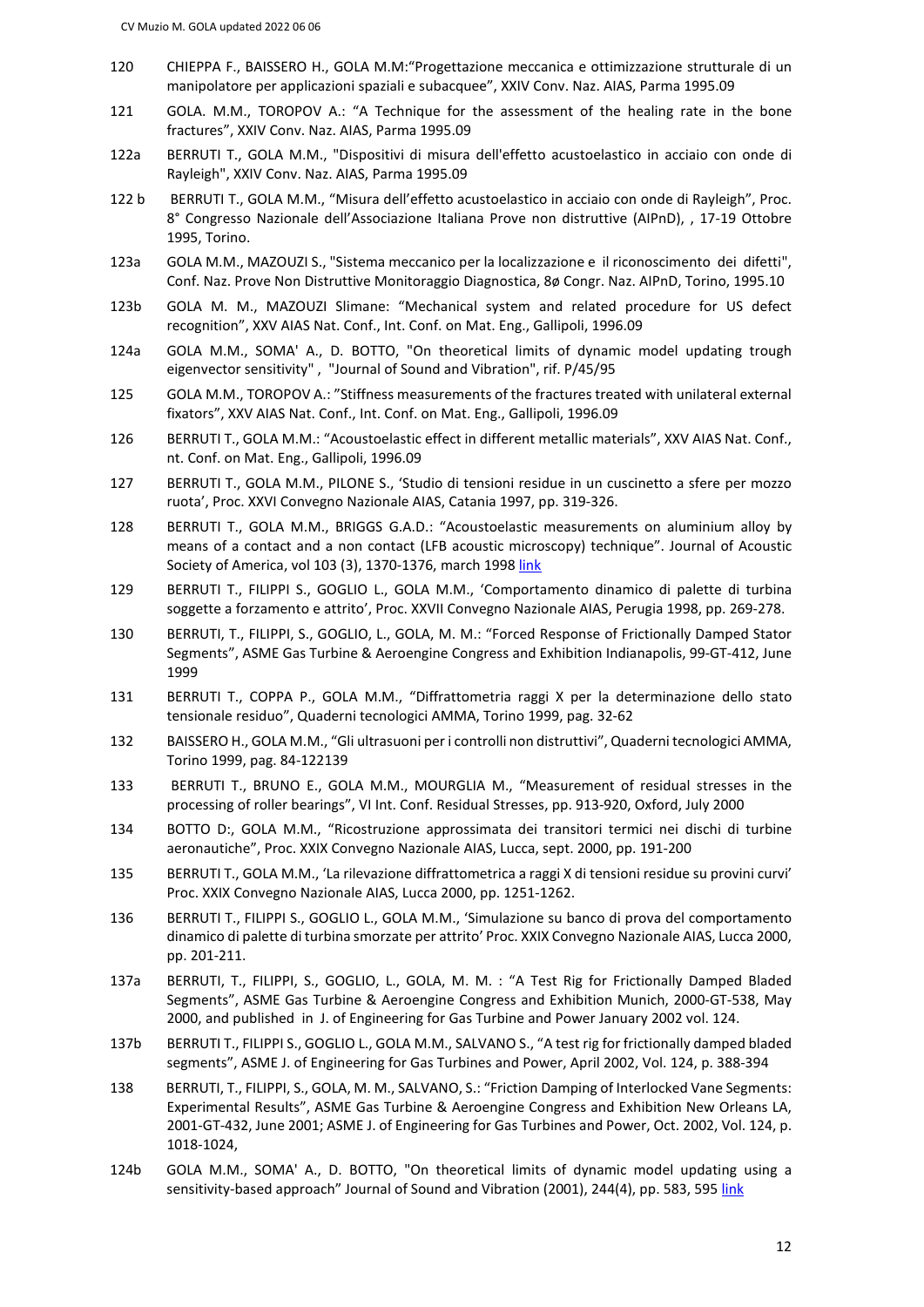- 139 BERRUTI T., GOLA M.M., " La rilevazione diffrattometrica a raggi X di tensioni residue in cuscinetti: procedura di misura", Proc. XXX Convegno Nazionale AIAS, Alghero, sept. 2001 (on CD-rom)
- 140 BERRUTI T., FILIPPI S., GOLA M.M., "Friction damping of interlocked vane segments: validation of friction model and dynamic response", Proc. XXX Convegno Nazionale AIAS, Alghero, sept. 2001 (on CD-rom) link
- 141 BERRUTI T., FILIPPI S., GOLA M.M., "Friction damping of interlocked vane segments: experimental results", Proc. XXX Convegno Nazionale AIAS, Alghero, sept. 2001 (on CD-rom)
- 142 ZUCCA S., BOTTO D., GOLA M.M., "Calcolo approssimato dello stato di tensione in dischi di turbine aeronautiche", Proc. XXX Convegno Nazionale AIAS, Alghero, sept. 2001 (on CD-rom)
- 143 BOTTO D., GOLA M.M., ZUCCA S., "Riduzione modale applicata a modelli termici non lineari di dischi di turbina", Proc. XXX Convegno Nazionale AIAS, Alghero, sept. 2001 (on CD-rom)
- 144 SALVETTI M., GOLA M.M., BERRUTI T., "Structural Design of the ICRH Antenna Faraday Shield for the Ignitor Experiment", poster, 43rd Annual Meeting APS, Div. Plasma Physics, Long Beach Cal., Oct. 29 / Nov. 2, 2001
- 145 VECCHI G., MAGGIORA R., GOLA M.M., BERRUTI T., "The Ignitor ICRF Antenna System", 43rd Annual Meeting APS, Div. Plasma Physics, Long Beach Cal., Oct. 29 / Nov. 2, 2001
- 146 BOTTO, D., ZUCCA, S., GOLA M. M., TRONCARELLI, E., PASQUERO, G., "Component modes synthesis applied to a thermal transient analysis of a turbine disc", in Worldwide Aerospace Conference and Technology Showcase, Toulouse (FR), 8-10 Aprile 2002
- 147 BERRUTI, T., FILIPPI, S., GOLA, M. M., SALVANO, S.: "Friction Damping of Interlocked Vane Segments: Numerical Results", ASME Gas Turbine & Aeroeng. Congr. and Exhib. Amsterdam, June 2002
- 148 BOTTO, D., ZUCCA, S., GOLA, M.M., "A method for on-line temperature monitoring calculation of aircraft engine turbine discs",GT-2002-30006, January 2002, , Conference: Proceedings of the ASME Turbo Expo 2002, Amsterdam, The Netherlands / DOI: 10.1115/GT2002-30006 link
- 149a VECCHI G., GOLA M.M., MAGGIORA R.,. BERRUTI T, KYRYTSYA V., SALVETTI M.F. : " Ignitor ICRH antenna and system design", (Poster) 2002 Fusion Summer Study, Snowmass, July 8-19 2002
- 150 BERRUTI T., GOLA M.M. (Politecnico di Torino), SALVETTI M.F. (MIT), "Structural design of the ICRH antenna's straps of the Ignitor experiment", 44th Annual Meeting APS (American Physical Society), Div. Plasma Physics, Orlando Fl., Nov. 2002
- 151 GOLA M.M., BERRUTI T. (Politecnico di Torino),, Salvetti M.F. (MIT), Bombarda F., (ENEA-Ignitor, Italy), "Advances in the Structural Design of the ICRH Antenna Faraday Shield for the Ignitor Experiment", 44th Annual Meeting APS (American Physical Society), Div. Plasma Physics, Orlando Fl., Nov. 2002
- 149b VECCHI G., GOLA M.M., MAGGIORA R.,. BERRUTI T, KYRYTSYA V. , LANCELLOTTI V. (Politecnico di Torino), SALVETTI M.F. (MIT): "Design of the Ignitor ICRF antenna system", (Poster) 44th Annual Meeting APS (American Physical Society), Div. Plasma Physics, Orlando Fl., Nov. 2002
- 152 BOTTO, D., ZUCCA, S., GOLA, M. M., "A methodology for on-line calculation of temperature and thermal stress under non-linear boundary conditions", Int. J. Pres. Ves. & Piping, Vol. 80/1, Jan. 2003, - pp. 21-29
- 153 BERRUTI T., GOLA M.M., "X-ray residual stress measurement on mechanical components with high curvature", Experimental Mechanics, march 2003, pp. 105, 114 link
- 154 ZUCCA S., BOTTO D., GOLA M.M., "On-line calculation of thermal stresses by time integration", 5th International Congress on Thermal Stresses and Related Topics, 8-11 June 2003, Blacksburg, VA, 2003
- 155 ZUCCA S., BOTTO D., GOLA M.M., MANZONI V., SALVANO S., "Metodi di progetto per la ricostruzione approssimata delle temperature nei dischi di turbina aeronautica", Proc. XXXII Convegno Nazionale AIAS, Salerno, Sept. 3-6, 2003
- 156 BERRUTI T., FIRRONE C.M.,. GOLA M.M, "Modelling underplatform dampers in turbine blade vibrations", Proc. XXXII Convegno Nazionale AIAS, Salerno, Sept. 3-6, 2003
- 157a FILIPPI S., GOLA M., AKAY A., "A New Design to Measure Contact Hysteresis", Proceedings of ESDA2002: 6th Biennial Conference on Engineering Systems Design and Analysis, Istanbul, Turkey, July 8-11, 2002 link
- 157b FILIPPI S., GOLA M., AKAY A. "Measurement of tangential contact hysteresis during microslip", Proc. XXXII Convegno Nazionale AIAS, Salerno, Sept. 3-6, 2003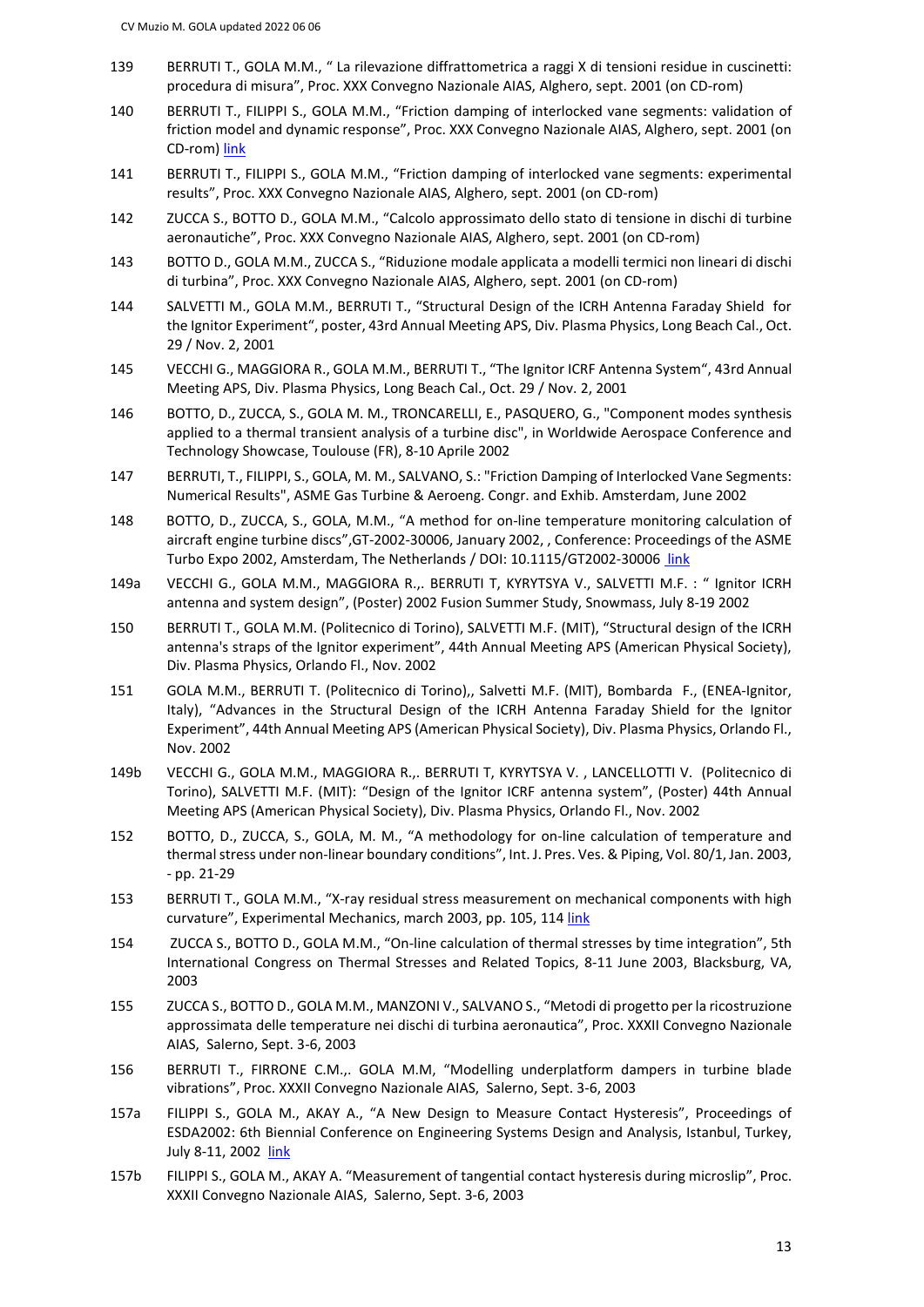- 158 FILIPPI, S., AKAY, A., GOLA, M. M., 2004, Measurement of Tangential Contact Hysteresis During Microslip, ASME Journal of Tribology, v. 126-3 July, pp. 482-489 link
- 159 ZUCCA S., BOTTO D., GOLA M.M., Faster on-line calculation of thermal stress by time integration, Int. J. Press. Vessels and Piping, Vol. 81/5 pp. 381-387, 2004. link
- 160 MARTENA M., BOTTO D., FINO P. SABBADINI S., GOLA M.M., BADINI C., Modelling of TBC system failure: stress distribution as a function of TGO thickness and thermal expansion mismatch, Failure Engineering Analysis, 13 (2006) 409-426, Elsevier
- 161 BERRUTI T., GOLA M.M., SALVETTI M.F., Thermo-mechanical analysis of the ICRH antenna for the ignitor experiment, Part I:Faraday shield, J. Fusion Engineeering and Design, 73 (2005) 155-169
- 162 SALVETTI M.F., BERRUTI T., GOLA M.M., Thermo-mechanical analysis of the ICRH Antenna for the Ignitor Experiment Part II: Antenna Straps, Fusion Engineering and Design, 73 (2005), 171-180
- 163 J. M. BORRAJO, D. BOTTO, M M..GOLA, S. ZUCCA, G. P. DE POLI, S. SALVANO, Sviluppo di un codice di calcolo per la progettazione di smorzatori sotto-pala per pale di turbina, XXXIV Convegno Nazionale AIAS, 14–17 Settembre 2005, Politecnico di Milano
- 164a FILIPPI S. , RODRIGUES E.B., GOLA M.M., A technique for the experimental contact characterization at high temperature, XXXIV Convegno Nazionale AIAS, 14–17 Settembre 2005, Politecnico di Milano
- 164b FILIPPI S. , RODRIGUES E.B., GOLA M.M., Experimental characterization of contact hysteresis at high temperatures, ASME Turbo Expo 2006: Power for Land, Sea and Air, May 8-11, 2006, Barcelona, Spain
- 165 BERRUTI T., GOLA M.M., ZUCCA S., DE POLI G.P., Underplatform damper performance with turbine blades, NATO AVT-121 Symposium October 2005
- 166 BOTTO D., ZUCCA S., GOLA M. M., Methods for reducing a thermal finite element model including the advection network contribution, Proceedings of GT2006: ASME Turbo Expo 2006: Power for Land, Sea and Air, May 8-11, 2006, Barcelona, Spain link
- 167 FILIPPI S., BIASI RODRIGUES E., GOLA, M.M., Experimental characterization of contact hysteresis at high temperatures, Proceedings of GT2006: ASME Turbo Expo 2006: Power for Land, Sea and Air, May 8-11, 2006, Barcelona, Spain
- 168a ALLARA M., FILIPPI S., GOLA M.M., Misura sperimentale dello smorzamento generato all'attacco radice pala-disco in turbomotore, XXXIV Convegno Nazionale AIAS, 14–17 Settembre 2005, Politecnico di Milano
- 168b ALLARA M., FILIPPI S., GOLA M. M., An experimental method for the measurement of blade-root damping, Proceedings of GT2006: ASME Turbo Expo 2006: Power for Land, Sea and Air, May 8-11, 2006, Barcelona, Spain link
- 169 ZUCCA S., FILIPPI S., DROETTI F., GOLA M.M, Forced response of interlocked vane segments: numerical predictions and experimental results, Proceedings of ESDA2006 8th Biennial ASME Conference on Engineering Systems Design and Analysis, July 4-7, 2006, Torino, Italy link
- 170 BOTTO D., CHIONETTI E., GOLA M. M., Analysis of the stress in thermal barrier coatings of turbine blades, Proceedings of GT 2006 ASME Turbo Expo 2006: Power for Land, Sea and Air, May 8-11 2006, Barcelona, Spain link
- 170 bis BOTTO D., GOLA M. M., Parametric analysis of the stress distribution in thermal barrier coatings, Proceedings of ESDA2006 8th Biennial ASME Conference on Engineering Systems Design and Analysis, July 4-7, 2006, Torino, Italy
- 171 BOTTO D., FIRRONE C., GOLA M.M., Modeling a friction damper: analysis of the experimental data and comparison with numerical results, Proceedings of ESDA2006 8th Biennial ASME Conference on Engineering Systems Design and Analysis, July 4-7, 2006, Torino, Italy
- 172 NORGIA M., GIULIANI G., FILIPPI S., GOLA M., DONATI S., Self-Mixing Laser Diode Vibrometer for the Measurement of Differential Displacements, ODIMAP V - 5th Topical Meeting on Optoelectronic Distance/Displacement Measurements and Applications, University Carlos III of Madrid, Spain, October 2-4, 2006, ISBN 84-690-0938-9
- 173 BORRAJO J.M; ZUCCA S.; GOLA M.M, Analytical Formulation of the Jacobian Matrix for Non-linear Calculation of the Forced Response of Turbine Blade Assemblies with Wedge Friction Dampers, INTERNATIONAL JOURNAL OF NON-LINEAR MECHANICS, pp. 1118-1127, 2006, Vol. 41, ISSN: 0020- 7462 link
- 174 MARTENA M, BOTTO D., FINO P, S. SABBADINI, M.M. GOLA, BADINI C. (2006). Modelling of TBC system failure: Stress distribution as a function of TGO thickness and thermal expansion mismatch. ENGINEERING FAILURE ANALYSIS. vol. 13, pp. 409-426 ISSN: 1350-6307 link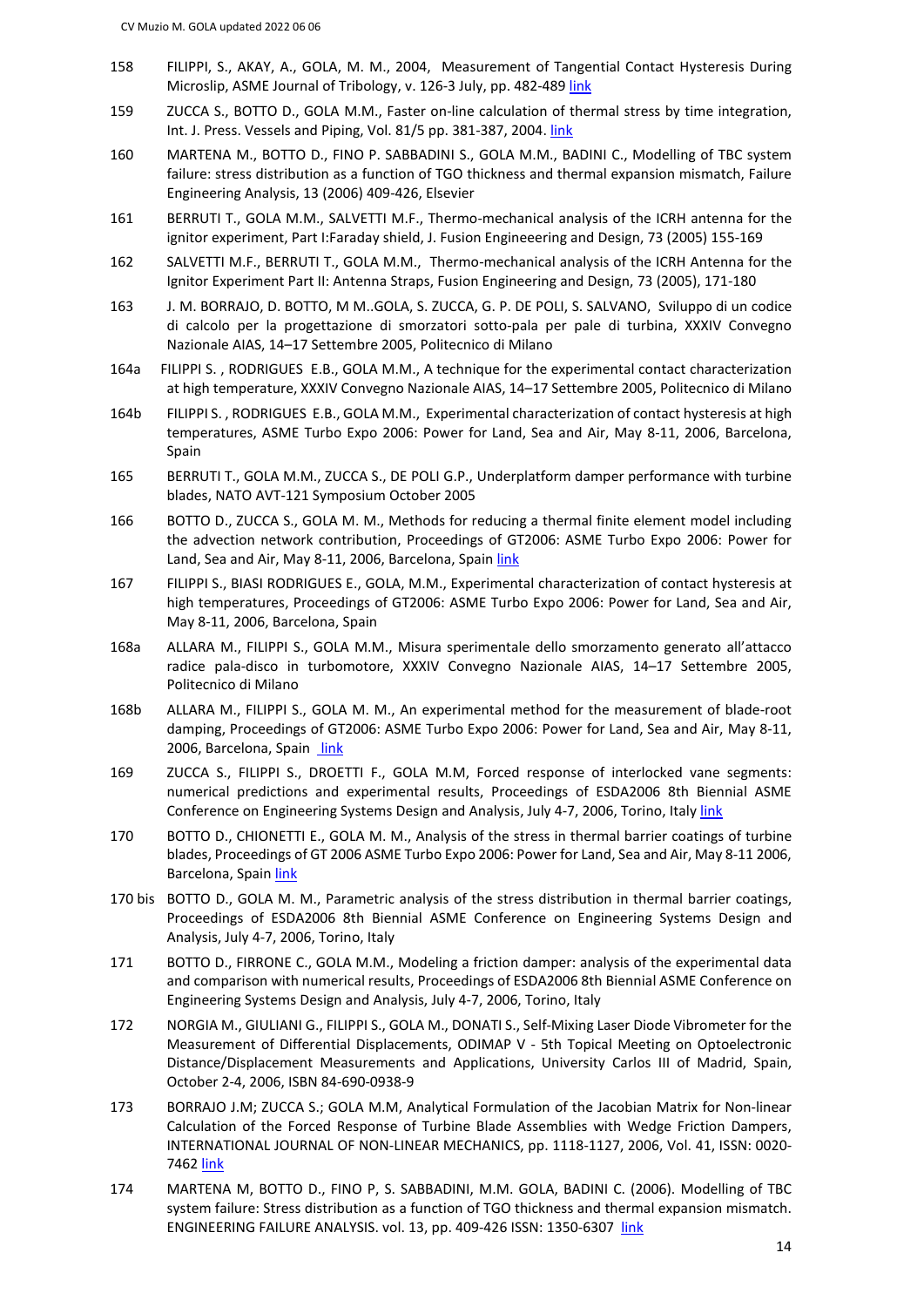- 175 BERRUTI T.M. FIRRONE C.M, PIZZOLANTE M., GOLA M.M. Fatigue damage prevention on turbine blades: study of underplatform damper shape. Key Engineering Materials. vol. 347, pp. 159-164 <https://doi.org/10.4028/www.scientific.net/kem.347.159> (2007) link
- 176 ALLARA M. ZUCCA S. GOLA M.M, Effect of crowning of dovetail joints on turbine blade root damping, KEY ENGINEERING MATERIALS, pp. 317-322, 2007, Vol. 347, ISSN: 1013-9826
- 177 BOTTO D. ZUCCA S. GOLA M.M, Reduced-Order Models for the Calculation of Thermal Transients of Heat Conduction/Convection FE Models, JOURNAL OF THERMAL STRESSES, pp. 819-839, 2007, Vol. 30, ISSN: 0149-5739
- 178 BOTTO D, LAVELLA M, DE POLI G.P, GOLA M.M. (2008). Analisi comparativa dell'usura in provini con e senza ricoprimento superficiale. In: WORKSHOP AIT 2008. Polo Tecnologico di Navacchio, Pisa, Italy, 17-18 April 2008
- 179 ZUCCA S., BOTTO D., GOLA M.M., Range of Variability in the Dynamics of Semi-Cylindrical Friction Dampers for Turbine Blades, ASME Turbo Expo 2008: Power for Land, Sea and Air, Berlin, Germany, June 9-13, 2008 link
- 180 BOTTO D, ZUCCA S., PAVONE S., GOLA M.M., Parametric study of the kinematic behaviour of the underplatform damper and correlation with experimental data, International Conference on Noise and Vibration Engineering ISMA 2008, Leuven (Belgium) September 15-17, 2008 link
- 181 FIRRONE C.M., ALLARA M., GOLA M.M., A contact model for nonlinear forced response prediction of turbine blades: calculation techniques and experimental comparison, ASME Turbo Expo 2008: Power for Land, Sea and Air, Berlin, Germany, June 9-13 2008 link
- 182 ZUCCA S., BOTTO D., GOLA M.M., The calculation of thermal transients in mechanical components with reduced order models based on component mode synthesis, October 31 - November 6, 2008. Sheraton Boston Hotel. Boston, MA USA IMECE 2008 link
- 183 FIRRONE C, ZUCCA S, GOLA M.M. (2009). Effect of static/dynamic coupling on the forced response of turbine bladed disks with underplatform dampers. In: Vol. 6. Orlando, Florida, USA, June 8-12, 2009, vol. 6, p. 429-440, doi: 10.1115/GT2009-59905
- 184a LAVELLA M., BOTTO D., GOLA M.M., Fretting wear of cmsx4 at blade tip interface with and without coating, ASME/STLE International Joint Tribology Conference, Oct. 19-21 2009, Memphis, USA
- 184b LAVELLA M., BOTTO D., GOLA M.M., Fretting damage of contact interfaces of CMSX 4 with and without T800 coating, Key Engineering Materials Vols. 417-418 (2010) pp 553-556, online at [http://www.scientific.net,](http://www.scientific.net/) © (2010) Trans Tech Publications, Switzerland
- 185 BERRUTI T.M, LAVELLA M, GOLA M.M. (2009). Residual stresses on inconel 718 turbine shaft samples after turning. MACHINING SCIENCE AND TECHNOLOGY, vol. 13/4; p. 543-560, ISSN (Print) 1091- 0344, ISSN (On Line) 1532-2483 link
- 186 FIRRONE C, ZUCCA S, GOLA M.M. (2010). Coupled static/dynamic modeling of wedge dampers for turbine blades. In: GT2010. Glasgow, UK, 14-18 June 2010
- 187 BERRUTI T, FIRRONE C, GOLA M.M. (2010). A test rig for non-contact travelling wave excitation of a bladed disk with underplatform dampers. In: GT2010. Glasgow, UK, 14-18 June 2010
- 187b BERRUTI T, FIRRONE C, GOLA M.M. (2010). A test rig for non-contact travelling wave excitation of a bladed disk with underplatform dampers.In: ASME Journal of engineering for Gas Turbines and Power, march 2011, Vol. 133
- 188 BOTTO D, CAMPAGNA A, LAVELLA M, GOLA M.M. (2010). Experimental and numerical investigation of fretting wear at high temperature for aeronautical alloys. In: ASME Turbo Expo 2010. Glasgow, UK, June 14-18, 2010 link
- 188b BOTTO D., LAVELLA M., GOLA M. M., (2010), Analisi numerica e sperimentale dell'usura per sfregamento di superleghe per applicazioni aerospaziali, AIAS 2010 Atti del XXXIX Convegno Nazionale, Nuova Editoriale Bios s.n.c. (ITA), XXXIX Convegno nazionale AIAS (Maratea, Italia) 7-10 Settembre 2010, pp.10 (pp.1546-1555) ISBN:9788860930743
- 189 C.M. FIRRONE, ZUCCA S., M.M. GOLA, Static/dynamic coupling of gears with a ring damper for the nonlinear forced response calculation, In: Proceedings of the IV European Conference on Computational Mechanics, IV European Conference on Computational Mechanics, Paris, France May 16-21, 2010, 2010
- 190 S. ZUCCA, FIRRONE C.M., M.M.GOLA, Coupled static/dynamic modeling of wedge dampers for turbine blades, In: GT2010, ASME Turbo Expo 2010: Power for Land, Sea and Air, GT2010, ASME Turbo Expo 2010: Power for Land, Sea and Air, Glasgow, UK 14-18 June 2010, 2010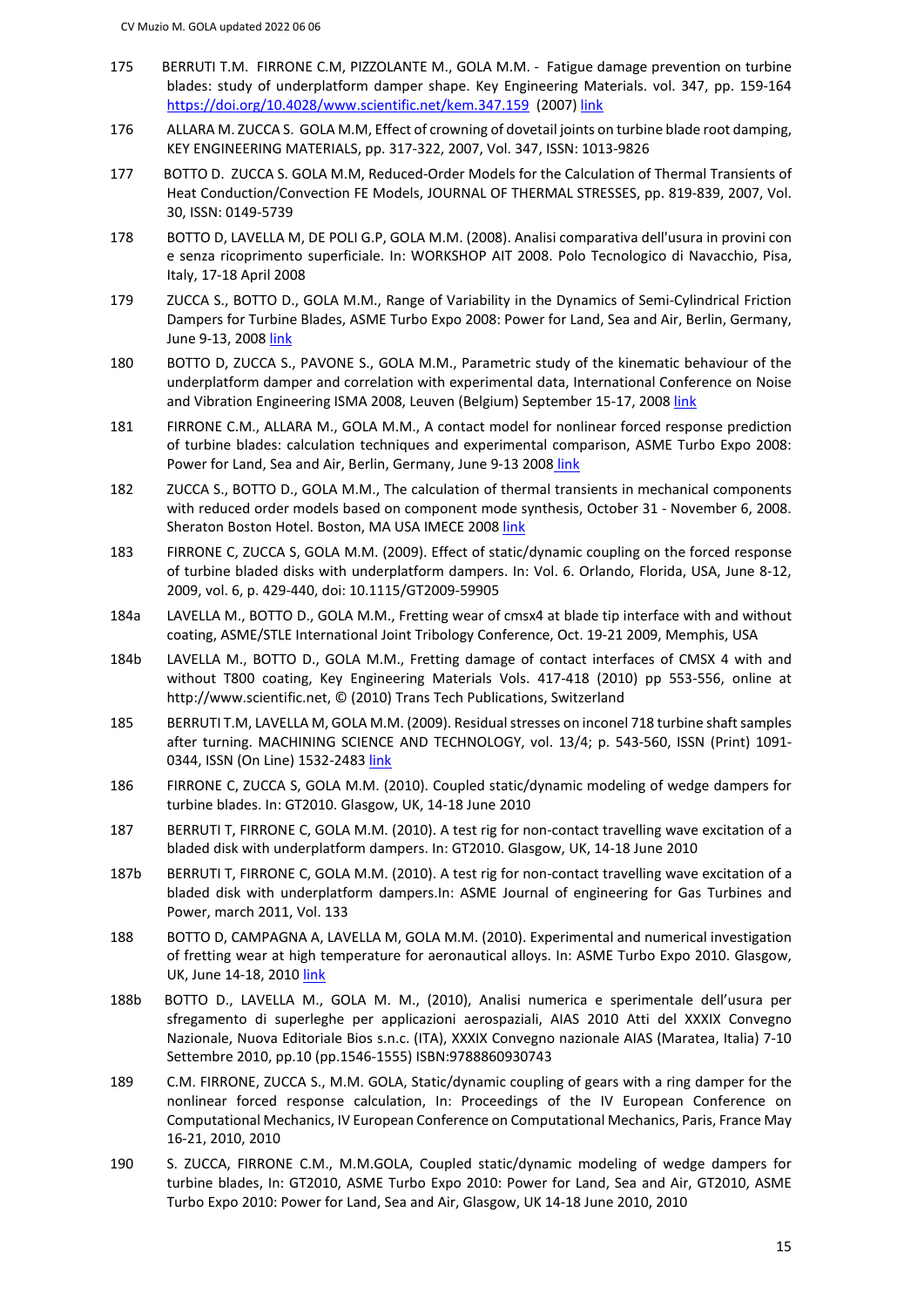- 191 FIRRONE C, ZUCCA S, GOLA M.M. (2010). A Method for the Calculation of Friction Damping in Blade Root Joints. In: ESDA2010 Proceedings of ASME 2010 10th Biennial Conference on Engineering Systems Design and Analysis, ASME 2010 10th Biennial Conference on Engineering Systems Design and Analysis, Istanbul (Turkey) July 12-14, 2010
- 192 GOLA M. M., BRAGA DOS SANTOS M., LIU T. , (2010). Design of a new test rig to evaluate underplatform damper performance. ESDA2010. Istanbul, Turkey, ASME 2010 10th Biennial Conference on Engineering Systems Design and Analysis, ESDA2010, 5, pp. 85-94 link
- 193 VARGIU P, FIRRONE C, ZUCCA S, GOLA M.M. (2010). A reduced order model based on sector mistuning for the dynamic analysis of mistuned bladed disks. In: ISMA. Leuven, Belgium, 20-22 September 2010
- 193b VARGIU P., FIRRONE C.M., ZUCCA S., GOLA M.M. (2011). [A reduced order model based on sector](http://porto.polito.it/id/eprint/2424041)  [mistuning for the dynamic analysis of mistuned bladed disks](http://porto.polito.it/id/eprint/2424041)**,** INTERNATIONAL JOURNAL OF MECHANICAL SCIENCES, Elsevier, Vol.8 pp.8 (pp.639-646) ISSN:0020-7403 DOI:10.1016/j.ijmecsci.2011.05.010
- 194 BERRUTI T., FIRRONE C.M., GOLA M.M., (2011). A test rig for non-contact travelling wave excitation of a bladed disk with underplatform dampers, JOUR. ENGINEERING FOR GAS TURBINES AND POWER, Vol.133 pp.8 (pp.032502-1-032502-8) ISSN:0742-4795 DOI:10.1115/1.4002100
- 194b BERRUTI T., FIRRONE C.M., GOLA M.M., (2011), Banco sperimentale per la risposta forzata non lineare di dischi palettati con un sistema di eccitazione non a contatto, 40° Convegno Nazionale AIAS, Palermo sept. 2011
- 195 ZUCCA S., BOTTO D., GOLA M.M. (2011). [A new reduction technique for thermal models with fluid](http://porto.polito.it/id/eprint/2377902)  [networks](http://porto.polito.it/id/eprint/2377902)**,** JOURNAL OF THERMAL STRESSES, Taylor & Francis Vol.34 pp.20 (pp.667-686) ISSN:0149-5739 DOI:10.1080/01495739.2010.550826 link
- 196 FIRRONE C.M.; ZUCCA S; GOLA M.M. (2011). [The effect of underplatform dampers on the forced](http://porto.polito.it/id/eprint/2303330)  [response of bladed disks by a coupled static/dynamic harmonic balance method](http://porto.polito.it/id/eprint/2303330)**,** INTERNATIONAL JOURNAL OF NON-LINEAR MECHANICS, Vol.46 pp.13 (pp.363-375) ISSN:0020-7462 DOI:10.1016/j.ijnonlinmec.2010.10.001 link
- 197 M. Lavella, D. Botto, M.M Gola, Test rig for wear and contact parameters extraction for flat-on-flat contact surfaces, ASME/STLE 2011 International Joint Tribology Conference, IJTC 2011, Los Angeles, CA, United States, 24-26 October 2011, DOI: 10.1115/IJTC2011-61234 link
- 197 bis BOTTO D.; LAVELLA M.; GOLA M.M., (2011), Macchina di prova ad accostamento libero ed alta temperatura per la microtribologia di superfici vibranti piane, 40° Convegno Nazionale AIAS, Palermo sept. 2011
- 198 ZUCCA S., FIRRONE C.M., GOLA M.M. (2011), Smorzatori sotto-pala per turbomacchine: un nuovo metodo basato sul calcolo simultaneo delle forze statiche e dinamiche di contatto, 40° Convegno Nazionale AIAS, Palermo sept. 2011
- 199 BOTTO D., LAVELLA M., GOLA M.M., (2012), Measurement of Contact Parameters of Flat on Flat Contact Surfaces at High Temperature, In: ASME Turbo Expo 2012 (GT2012) (USA), ASME Turbo Expo 2012, Copenhagen, Denmark June 11-15, 2012, pp. 8, 2012, ISBN: 9780791854662
- 200 ZUCCA S., PIRACCINI F., GOLA M.M. (2012), Non-linear Dynamics of Steam Turbine Blades with Shroud: Numerical Analysis and Experiments., ASME (USA), ASME Turbo Expo 2012, Copenhagen (Denmark) June 11-15 2012, pp. 10, 2012 link
- 201 BOTTO D., LAVELLA M., GOLA M.M. (2012), Test Rig for Extraction of the Contact Parameters for Plane on Plane Contact., ASME 2012 International Design Engineering Technical Conferences & Computers and Information in Engineering Conference IDETC/CIE 2012, CHICAGO August 12-15, 2012, DETC2012-70950
- 202 GOLA M.M., BRAGA DOS SANTOS M., LIU T. (2012), Measurement of the scatter of underplatform damper hysteresis cycle: experimental approach, ASME 2012 International Design Engineering Technical Conferences & Computers and Information in Engineering Conference IDETC/CIE 2012, CHICAGO August 12-15, 2012, IDETC2012-70269
- 203 ZUCCA S., FIRRONE C.M., GOLA M.M. (2012), Modeling Underplatform Dampers for Turbine Blades: a Refined Approach in the Frequency Domain., JOURNAL OF VIBRATION AND CONTROL, SAGE, pp. 16, 2012, ISSN: 1077-5463, DOI: 10.1177/1077546312440809 link
- 204 ZUCCA S., FIRRONE C.M., GOLA M. M. (2012), Numerical Assessment of Friction Damping at Turbine Blade Root Joints by Simultaneous Calculation of the Static and Dynamic Contact Loads, Nonlinear Dynamics 01/2012; 67:1943-1955. DOI: 10.1007/s11071-011-0119-y link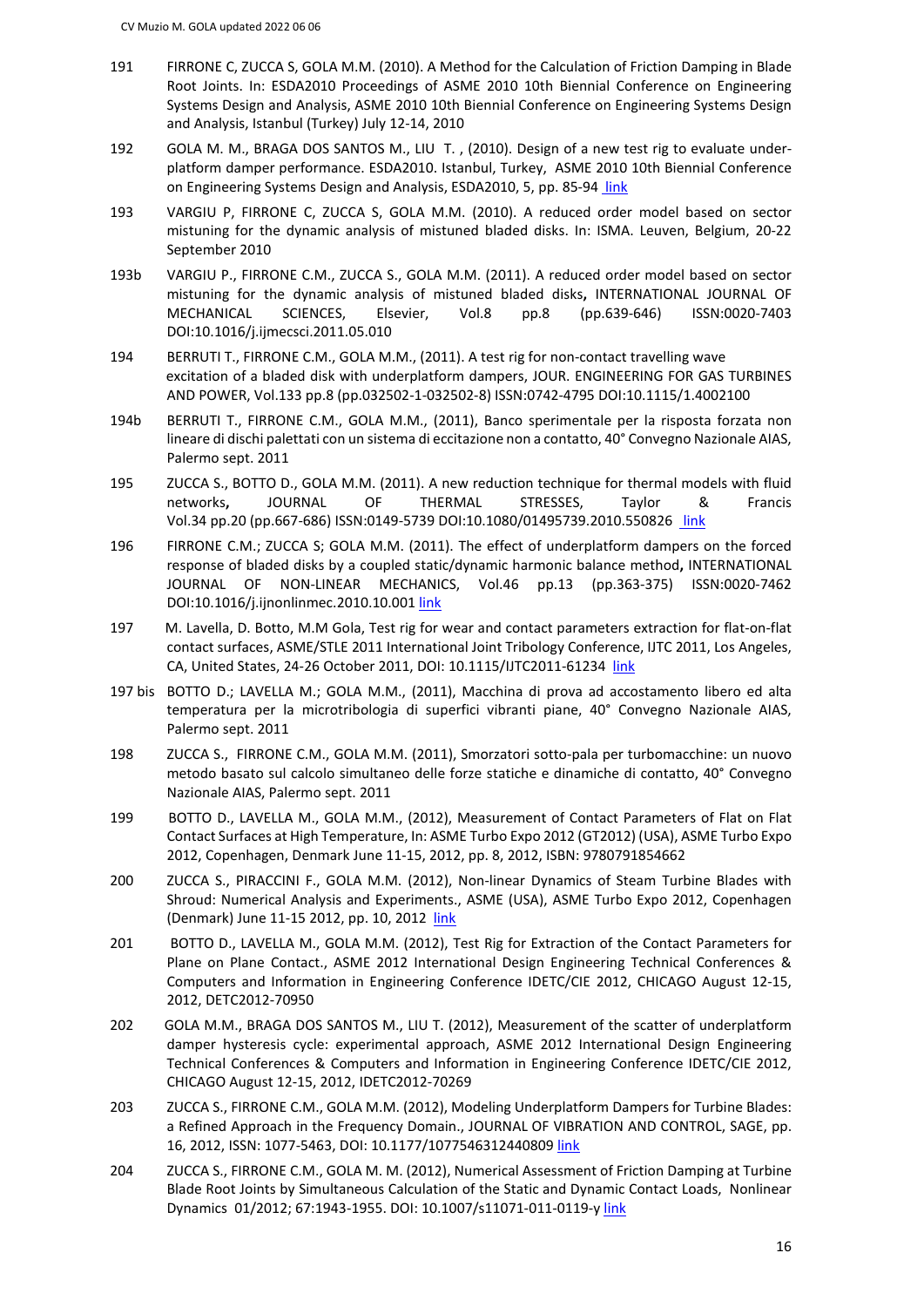- 205 LAVELLA M., BOTTO D., GOLA M.M., Design of a high-precision, flat-on-flat fretting test apparatus with high temperature capability., WEAR, [Volume 302, Issues 1–2,](http://www.sciencedirect.com/science/journal/00431648/302/1) April–May 2013, Pages 1073– 1081 link
- 206 FIRRONE C.M., BERRUTI T., GOLA M.M. On force control of an engine order type excitation applied to a bladed disk with underplatform dampers, [JOURNAL OF VIBRATION AND ACOUSTICS,](http://porto.polito.it/view/publication/JOURNAL_OF_VIBRATION_AND_ACOUSTICS.html) vol. 135 n. 4, 2013, ISSN 1048-9002 link
- 207 LAVELLA M., BOTTO D., GOLA M.M., Characterization of contact parameters and fretting wear behavior of T-800 coating on Inconel 718, T. Raparelli, E. Ciulli, B. Piccigallo, L. Mazza, F. Colombo, A. Trivella Ed., WTC 2013, 5th World Tribology Congress, Torino, September 8 – 13, 2013, ISBN 978- 88-90818509
- 208 BOTTO D., FIRRONE C., CALZA P., GOLA M.M., Dynamic Identification of Friction Damping in the Joints of an Engine-Like Bladed-Disks, T. Raparelli, E. Ciulli, B. Piccigallo, L. Mazza, F. Colombo, A. Trivella Ed.,WTC 2013, 5th World Tribology Congress, Torino, September 8 – 13, 2013, ISBN 978-88- 90818509
- 209 BOTTO D., LAVELLA M., GOLA M.M., ZANON G.P., PETRACHI M. R., High Temperature Comparative Tribological Study of CoCrTaAlY Coatings Reinforced with Different Percentages of Alumina, T. Raparelli, E. Ciulli, B. Piccigallo, L. Mazza, F. Colombo, A. Trivella Ed., WTC 2013, 5th World Tribology Congress, Torino, September 8 – 13, 2013, ISBN 978-88-90818509
- 210 BOTTO D., LAVELLA M., GOLA M.M., Utilization of Abbott-Firestone Curves to Characterize the Wear Behavior of Low Wear Rate Coating Layers, T. Raparelli, E. Ciulli, B. Piccigallo, L. Mazza, F. Colombo, A. Trivella Ed., WTC 2013, 5th World Tribology Congress, Torino, September 8 – 13, 2013, ISBN 978-88-90818509
- 211 GOLA M.M., LIU T., BRAGA DOS SANTOS M., Investigation of under-platform damper kinematics and its interaction with contact parameters (nominal friction coefficient), T. Raparelli, E. Ciulli, B. Piccigallo, L. Mazza, F. Colombo, A. Trivella Ed., WTC 2013, 5th World Tribology Congress, Torino, September 8 – 13, 2013, ISBN 978-88-90818509
- 212 BERRUTI T., FIRRONE C., GOLA M.M., CALZA P., The effect of friction contacts on the dynamics of a rotating vane segments array : simulation and comparison with experimental result, T. Raparelli, E. Ciulli, B. Piccigallo, L. Mazza, F. Colombo, A. Trivella Ed., WTC 2013, 5th World Tribology Congress, Torino, September 8 – 13, 2013, ISBN 978-88-90818509
- 213 SQUARCELLA N., FIRRONE C.M., ALLARA M., GOLA M., The importance of the material properties on the burst speed of turbine disks for aeronautical applications, International Journal of Mechanical Sciences 84 (2014) 73-83 link
- 214 GOLA M. M. , GASTALDI C., Understanding Complexities in Underplatform Damper Mechanics, Proc. ASME Turbo Expo 2014, Düsseldorf, June 16-20, 2014, Paper No. GT2014-25240, Volume 7A: Structures and Dynamics, pp. V07AT34A002, 12 pages, DOI:10.1115/GT2014-25240
- 215 GOLA M. M. , GASTALDI C., Latest Investigations on Underplatform Damper inner Mechanics, Int. Conf. on Science and Technology Problems and Prospects of the Propulsion Engineering Development, SSAU, Samara, June 25–27, 2014,
- 215 bis In: ВЕСТНИК САМАРСКОГО УНИВЕРСИТЕТА АЭРОКОСМИЧЕСКАЯ ТЕХНИКА, ТЕХНОЛОГИИ И МАШИНОСТРОЕНИЕ (Bulletin of Samara University - aerospace and mechanical engineering), Vol 13, No 5-1 (2014): Special Issue, Pages: 215-226, *link*  URL: [https://journals.ssau.ru/vestnik/article/view/2500,](https://journals.ssau.ru/vestnik/article/view/2500) DOI: [https://doi.org/10.18287/1998-6629-](https://doi.org/10.18287/1998-6629-2014-0-5-1(47)-215-226) [2014-0-5-1\(47\)-215-226](https://doi.org/10.18287/1998-6629-2014-0-5-1(47)-215-226)
- 216 GOLA M. M. , GASTALDI C., Numerical and experimental investigations on underplatform damper mechanics, paper 462, 43° Convegno Nazionale [AIAS, Rimini, Sept. 9-12 2014](http://www.aiasnet.it/Convegni/Convegno-2014/In-Evidenza/43-Convegno-Nazionale-AIAS-9-12-Settembre-2014)
- 217 GOLA M. M. , GASTALDI C., An improved Microslip Model for variable normal Loads, 9th IFToMM International Conference on Rotor Dynamics, IFToMM ICORD 2014, September 22-25, 2014, Milano
- 217 bis …. Proceedings of the 9th IFToMM International Conference on Rotor Dynamics, Mechanisms and Machine Science, editor Paolo Pennacchi, Springer, 2015, print ISBN: 978-3-319-06589-2, Electronic ISBN: 978-3-319-06590-8 link
- 218 GOLA M. M. , GASTALDI C., Tools and methods for investigations on underplatform damper inner Mechanics, ICSDV-14: 1st International Conference on Structural Dynamics and Vibrations, Institute of Space Technology, Nov. 18-19 2014, Islamabad, Pakistan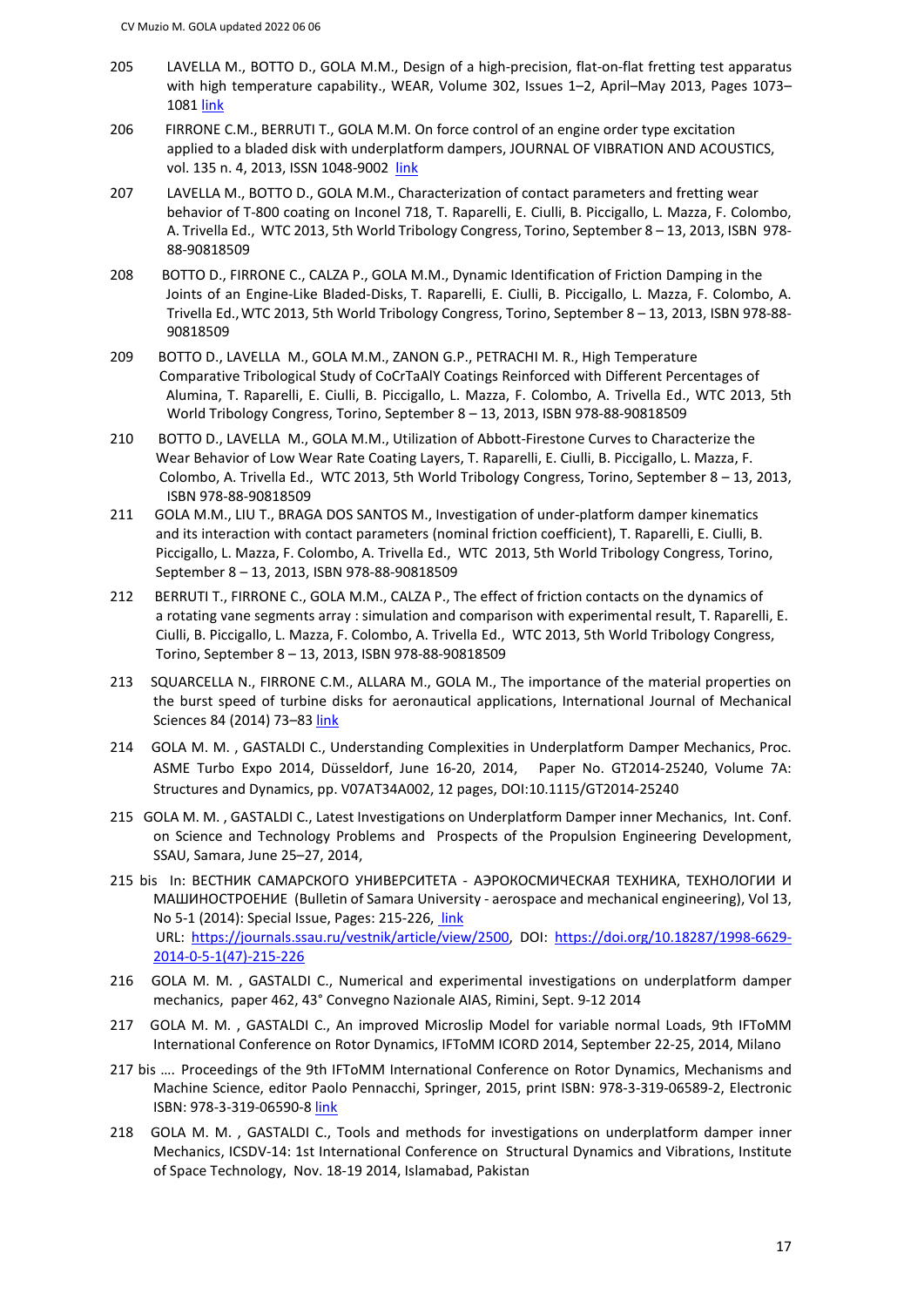- 219 GOLA M. M., LIU T., A direct experimental–numerical method for investigations of a laboratory underplatform damper behaviour[, International Journal of Solids and Structures,](http://www.sciencedirect.com/science/journal/00207683) Aval. online Sept. 6 2014, DOI: 10.1016/j.ijsolstr.2014.08.011, Volume 51, Issues 25-26, December 2014, pag. 4245-4259 link
- 220 BOTTO D., LAVELLA M., GOLA M., Numerical Model for Elastic Contact Simulation, IMAC XXXIII, Orlando FL, USA, Feb. 2-5 2015
- 221 PANUNZIO A.M., SALLES Loïc*,* SCHWINGSHACKL C., GOLA M.M., Asymptotic numerical method and polynomial chaos expansion for the study of stochastic non-linear normal modes, GT2015-43560 Proceedings of ASME Turbo Expo 2015 TE2015 June 15-19, 2015, Montreal, Canada link
- 222 ASAI K., GOLA M.M., Experimental verification of friction behaviors under periodically-varied normal force by developing a two-directional friction test system, GT2015-42318, Proceedings of ASME Turbo Expo 2015 TE2015 June 15-19, 2015, Montreal, Canada
- 223 GASTALDI C., GOLA M.M., A random sampling strategy for tuning contact parameters of underplatform dampers, GT2015-42834, Proceedings of ASME Turbo Expo 2015 TE2015 June 15-19, 2015, Montreal, Canada
- 224 GOLA M. M., Overview of Test Rigs at AERMEC Laboratory, in Proceedings of the Fourth International Workshop on Jointed Structures, SANDIA REPORT *SAND 2016*-9962 (Unlimited Release) Printed October, 2016; p. 308-323 link
- 225 GASTALDI C., GOLA M.M., Testing, Simulating and Understanding Underplatform Damper Dynamics. In Proceedings of ECCOMAS, VII European Congress on Computational Methods in Applied Sciences and Engineering, M. Papadrakakis, V. Papadopoulos, G. Stefanou, V. Plevris (eds.), Crete Island, Greece, 5-10 June 2016 link
- 226 GASTALDI C., GOLA M.M.: On the relevance of a microslip contact model for under-platform dampers. DOI:10.1016/j.ijmecsci.2016.06.015. In INTERNATIONAL JOURNAL OF MECHANICAL SCIENCES - ISSN:0020-7403, Volumes 115–116, September 2016, Pages 145–156, online at <http://www.sciencedirect.com/science/article/pii/S0020740316301023> link
- 227 GASTALDI C., GOLA M.M.: Pre Optimization of Asymmetrical Underplatform Dampers, GT2016-57359. In Proceedings of ASME Turbo Expo 2016: Turbine Technical Conference and Exposition, June 13-17, 2016, Seoul, South Korea link
- 227 bis GASTALDI C., GOLA M.M.: Pre-optimization of Asymmetrical Underplatform Dampers, ASME JOURNAL OF ENGINEERING FOR GAS TURBINES AND POWER, 2016-07-18T22:34:49Z, DOI 10.1115/1.4034191, <http://gasturbinespower.asmedigitalcollection.asme.org/article.aspx?articleid=2536540>link
- 228 GASTALDI C., GOLA M. M.: Estimation accuracy vs. engineering significance of contact parameters for solid dampers, Int. Conf. Global Power and Propulsion Society Forum, Zurigo, January 16-18, 2017. pp. 1-7
- 228 bis In: JOURNAL OF THE GLOBAL POWER AND PROPULSION SOCIETY. ISSN 2515-3080. (2017), pp. 1- 13.
- 229 GASTALDI C., GOLA M. M.: "Underplatform damper measurements at Politecnico di Torino", book chapter in: The mechanics of jointed structures / Matthew R. Brake, Springer International Publishing, pp. 181-204, online July 2017, doi: 10.1007/978-3-319-56818-8\_13, ISBN: 978-3-319- 56816-4, paper issue July 2018 link
- 230 BOTTO D., UMER M., GASTALDI C., GOLA M. M., An experimental investigation of the dynamic of a blade with two under-platform dampers, ASME Turbo Expo 2017, Charlotte, June 26-30, 2017, Journal Quality,
- 230 bis (same) (ASME) JOURNAL OF ENGINEERING FOR GAS TURBINES AND POWER. published online October 17, 2017, DOI: 10.1115/1.4037865 - link <https://gasturbinespower.asmedigitalcollection.asme.org/article.aspx?articleid=2653982>
- 231 GASTALDI C., BERRUTI, T.M., GOLA M. M., The relevance of damper pre-optimization and its effectiveness on the forced response of blades, ASME Turbo Expo 2017, Charlotte, NC, US, June 26- 30, 2017 link
- 231 bis (ASME) JOURNAL OF ENGINEERING FOR GAS TURBINES AND POWER. ISSN 0742-4795. 140:6(2017), pp. 0625051-06250511 link
- 232 GOLA M.M., GASTALDI C., The present state of "solid" underplatform damper mechanics at AERMEC POLITO, 2017 International Conference on Aerospace Technology, Communications and Energy Systems (ATCES 2017), Samara University, Russia, September. 28-30th, 2017 - OP Conf. Series: Materials Science and Engineering 302 (2018) 012016 DOI: 10.1088/1757-899X/302/1/012017 Open a**ccess:** <http://iopscience.iop.org/article/10.1088/1757-899X/302/1/012017>link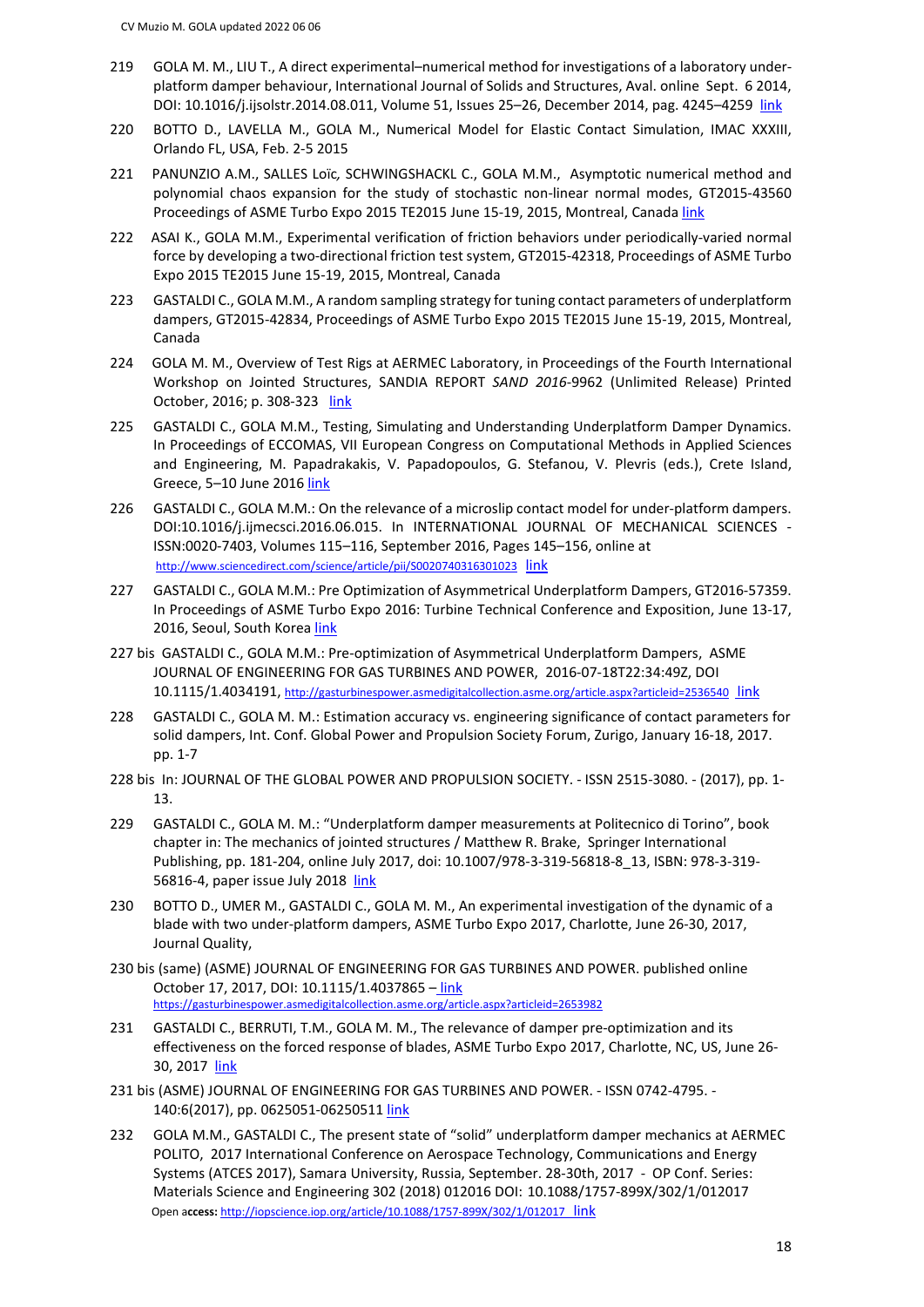- 232 bis (MMG-invited Keynote presentation) 2007-2017: A DECADE OF RESEARCH ON "SOLID" UNDERPLATFORM DAMPER MECHANICS AT AERMEC – POLITO, ATCES 2017), Samara University, Russia, September. 28-30th, 2017 link
- 232 ter (invited keynote presentation) 2007-2017: A DECADE OF RESEARCH ON "SOLID" UNDERPLATFORM DAMPER MECHANICS AT AERMEC – POLITO, 1st SDJS - Symposium on the Dynamics of Jointed Structures November 3-5 2017, Northwestern Polytechnical University Xi'an China link
- 233 BOTTO D., GASTALDI C., GOLA M. M., UMER M., Experimental study of under-platform damper kinematics in presence of blade dynamics, 2017 International Conference on Aerospace Technology, Communications and Energy Systems (ATCES 2017), Samara University, Russia, September. 28-30th, 2017 link
- 233 bis IOP Conf. Series: Materials Science and Engineering 302 (2018) 012016 doi:10.1088/1757- 899X/302/1/012016

Open access[: http://iopscience.iop.org/article/10.1088/1757-899X/302/1/012016](http://iopscience.iop.org/article/10.1088/1757-899X/302/1/012016) link

- 234 GASTALDI C., BERRUTI T.M, GOLA M. M., Best practices for underplatform damper designers, Proc. Inst. Mech. Eng., Part C, Jour. Mech. Eng. Sci. - ISSN 0954-4062. - (2018), pp. 1-15 link
- 235 XU Chao, LI Dongwu , GASTALDI C., GOLA M. M., A Comparison of Two Microslip Contact Models for Studying the Mechanics of Under-platform Dampers, GT2018-77007, ASME TurboExpo 2018, Lillestrøm (Oslo), Norway, June 11-15, 2018 link
- 236 ALINEJAD F., BOTTO D., GOLA M., BESSONE A., Reduction of the design space to optimize blade firtee attachments, GT2018-75781, ASME TurboExpo 2018, Lillestrøm (Oslo), Norway, June 11-15, 2018 link
- 237 GASTALDI C., GOLA M. M., Criteria for best performance of pre-optimised solid dampers, GT2018- 75961, ASME TurboExpo 2018, Lillestrøm (Oslo), Norway, June 11-15, 2018 link
- 237 bis J. Eng. Gas Turbines Power, (same title) 2018, DOI: 10.1115/1.4040820 link
- 238 LI D., XU C., LIU T., GOLA M.M., WEN L., A modified IWAN model for micro-slip in the context of dampers for turbine blade dynamics, Mechanical Systems and Signal Processing, online 2018.11.17 , <https://doi.org/10.1016/j.ymssp.2018.11.002> ,Vol. 121, 15 April 2019, Pages 14-30 link
- 239 LI D., XU C., GOLA M., BOTTO D., Reduced-order modelling friction contact for cylinder-flat contact and experimental validation in an under-platform damper, NODYCON 2019, First International Nonlinear Dynamics Conference, Roma, February 17-20 2019 link
- 239 bis Reduced-Order Modeling Friction for Line Contact in a Turbine Blade Damper System, Chapter in book: Nonlinear Dynamics and Control, DOI: 10.1007/978-3-030-34747-5\_20, January 2020, [https://link.springer.com/chapter/10.1007%2F978-3-030-34747-5\\_20](https://link.springer.com/chapter/10.1007%2F978-3-030-34747-5_20) link
- 240 GOLA M. M., invited keynote presentation "IMPROVING AND REVISING IDEAS ON UNDERPLATFORM DAMPER RESEARCH AT AERMEC – POLITO", 3rd SDJS - Symposium on the Dynamics of Jointed Structures May 27-28 2019 Nanjing China link
- 240 bis GOLA M. M., invited keynote presentation "Revising and improving ideas on turbine underplatform damper research at AERMEC-POLITO", 25th ABCM International Congress of Mechanical Engineering, Oct. 20-25, 2019, Uberlândia, MG, Brazil link
- 241 GASTALDI C., GOLA M. M., Design tools to the best coupling of dry-friction solid underplatform dampers to turbine blades, ASME TurboExpo 2019, Phoenix Convention Center, Phoenix, AZ (US), June 17 - 21, 2019, DOI:10.1115/GT2020-16317 link
- 241 bis Volume 7B: Structures and Dynamics. American Society of Mechanical Engineers, 2019. DOI:10.1115/gt2019-91040.
- 242 Gastaldi C., Berruti T., Gola M. M., Bessone A., Experimental Investigation on Real Under-platform Dampers: the Impact of Design and Manufacturing, ASME TurboExpo 2019, Phoenix Convention Center, Phoenix, AZ (US), June  $17 - 21$ , 2019 link
- 243 LI D., BOTTO D., XU C., LIU T., GOLA M., A micro-slip friction modeling approach and its application in underplatform damper kinematics, International Journal of Mechanical Sciences, [https://doi.org/10.1016/j.ijmecsci.2019.105029,](https://doi.org/10.1016/j.ijmecsci.2019.105029) Available online 16 July 2019, Volumes 161–162, October 2019, 105029 link
- 244 GASTALDI C., BERRUTI T., GOLA M. M., A novel test rig for friction parameters measurement on underplatform dampers, International Journal of Solids and Structures,2019,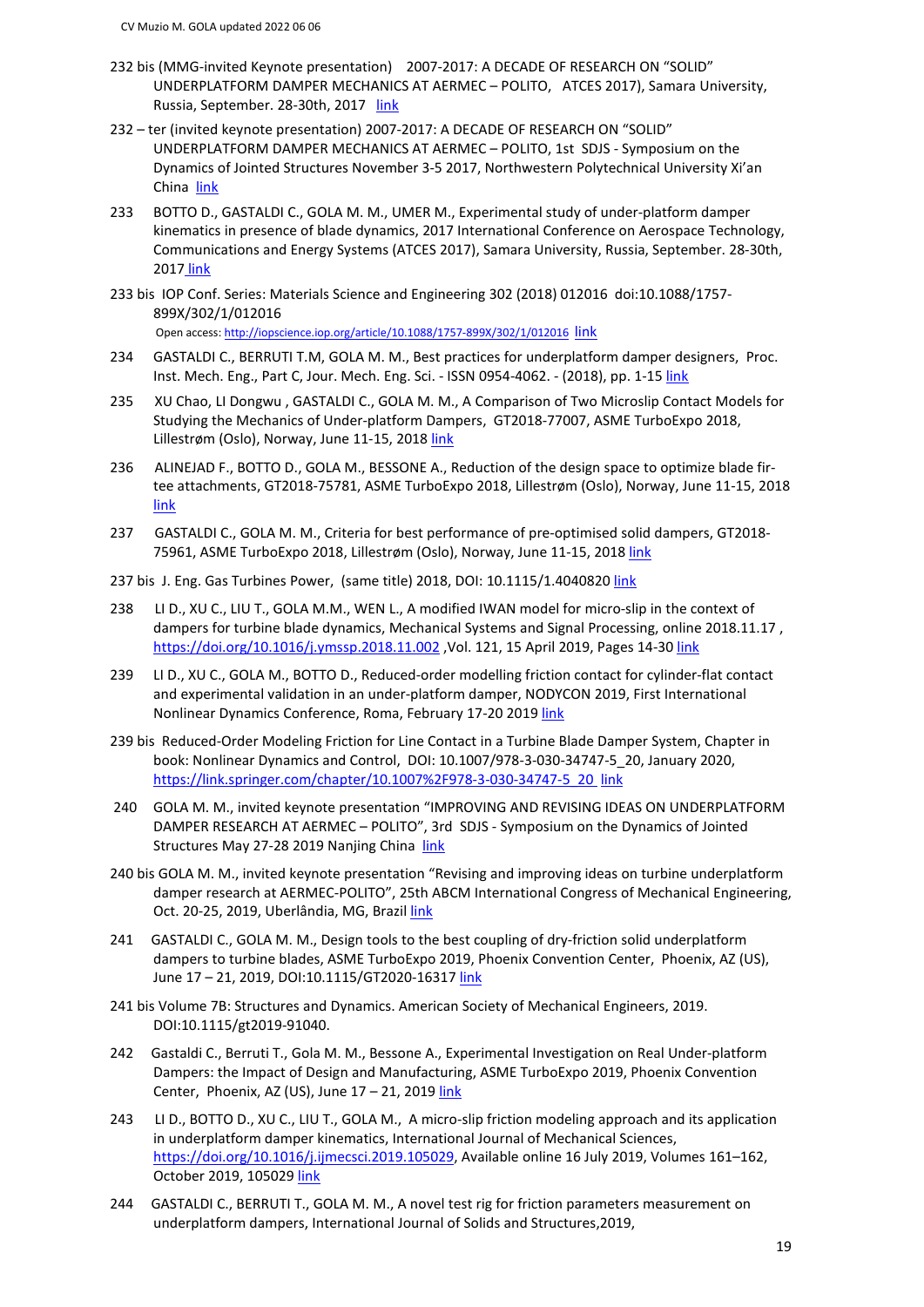[https://doi.org/10.1016/j.ijsolstr.2019.08.030,](https://doi.org/10.1016/j.ijsolstr.2019.08.030) Online 22 August 2019, ISSN 0020-7683. Vol. 185- 186(2020), pp. 170-181 link

- 245 GASTALDI C., BERRUTI T., GOLA M. M., The effect of surface finish on the proper functioning of underplatform dampers, Tribomechadynamics 2019, Rice Univ. USA link
- 245 bis GASTALDI C., BERRUTI T., GOLA M. M., The Effect of Surface Finish on the Proper Functioning of Underplatform Dampers, J. Vib. Acoust. Oct 2020, 142(5): 051103 link
- 246 BRAGA DOS SANTOS M., GOLA M.M., GASTALDI C., LIU T., The AERMEC test-rigs for the investigations on turbine blade friction dampers, 25th ABCM International Congress of Mechanical Engineering, Oct. 20-25, 2019, Uberlândia, MG, Brazil, doi://10.26678/ABCM.COBEM2019.COB2019-2375 link

246 bis - GOLA M. M. keynote speech at COBEM 2019.10.21 at COBEM Uberlandia link

- 247 LI D., BOTTO D., XU C., GOLA M., A new approach for the determination of the Iwan density function in modeling friction contact, International Journal of Mechanical Sciences, ISSN 0020-7403. Vol. 180, 2020,<https://doi.org/10.1016/j.ijmecsci.2020.105671> , link
- 248 LI D., XU C., BOTTO D., ZHANG Z., GOLA M., A fretting test apparatus for measuring friction hysteresis of bolted joints, Tribology International, Vol. 151, Nov. 2020, Article number 106431 link
- 249 GASTALDI C., GOLA M., Platform centered reduction: a process capturing the essentials for bladedamper coupled optimization, ASME Turbo Expo 2020: Turbomachinery Technical Conference and Exposition, DOI:10.1115/GT2020-16317 link
- 249 bis (November 21, 2020). "Platform Centered Reduction: a Process Capturing the Essentials for Blade-Damper Coupled Optimization." ASME. Journal of Engineering for Gas Turbines and Power, 2021, 143(8), 081001, DOI[: https://doi.org/10.1115/1.4049187](https://doi.org/10.1115/1.4049187)
- 250 LI D., BOTTO D., XU C., GOLA M., Fretting wear of bolted joint interfaces, WEAR, Vol. 458–459, 2020, ISSN 0043-1648, https://doi.org/10.1016/j.wear.2020.203411. link
- 251 WU Y. G., LI L., FAN Y., MA H. Y., ZUCCA S., GOLA M., Design of wave-like dry friction and piezoelectric hybrid dampers for thin-walled structures, Journal of Sound and Vibration, 2021, 493, 115821 link
- 252 LI D., BOTTO D., XU C., GOLA M., Fretting wear of bolted joint interfaces, WEAR, https://doi.org/10.1016/j.wear.2020.203411. 2020 Elsevier B.V. link
- 253 GASTALDI C., GOLA M., An application of the platform centered reduction to the design of dampers according to blade size, 14th World Congress on Computational Mechanics (WCCM), ECCOMAS Congress 2020, Virtual Congress 11-15 January, 2021 link (paper), link (presentation)
- 254 GOLA M. M., invited keynote presentation "An updated 2020 overview of turbine blade underplatform damping research at AERMEC-POLITO", IBCAST Int. Bhurban Conf. Applied Sciences & Technology, 12 - 16 Jan 2021, Prof. Abdus Salam Centre for Physics, Islamabad, Pakistan link
- 254 bis GOLA M.M., Vibration Mitigation in Turbomachinery The non-linear Damper-Blade matching boils down to the essentials, invited presentation, 2021 Silk Road International Symposium on the Cooperation and Integration of Industry, Education, Research and Application of Aeronautics and Astronautics , Oct 29, 2021, Xi'an, China link
- 254 ter Gola M.M. Vibration Mitigation in Turbomachinery The non-linear Damper-Blade matching boils down to the essentials, invited presentation at the BUAA online joint seminar Nov. 23, 2021 link
- 255 GASTALDI C., GOLA M.M., A Method to Minimize the Effort for Damper–Blade Matching Demonstrated on Two Blade Sizes. Appl. Sci. 2021, 11, 5171.<https://doi.org/10.3390/app11115171> link
- 256 GASTALDI C., GOLA M.M., Non-Linear Damper-Blade Coupling Calculations Reduced to Essentials, Proceedings of ASME Turbo Expo 2022: Turbine Technical Conference and Exposition GT2022 June 13-17, 2022, Rotterdam, The Netherlands - paper n. GT2022-14630 link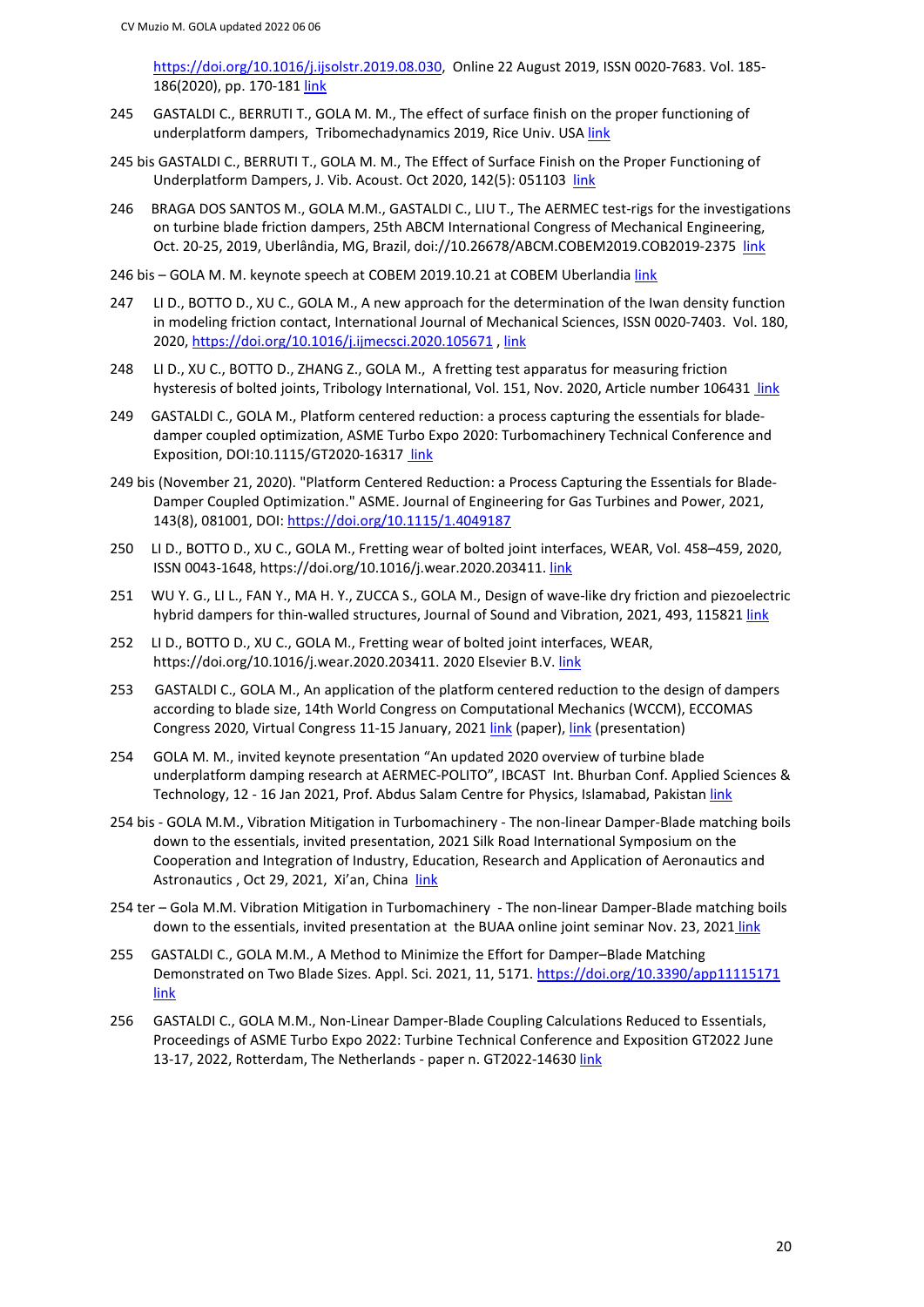

**SCOPUS 2022.05.xx -** h-index 22, 135 indexed papers from 1976, 67 co-authors, 1673 citations by 957 docs

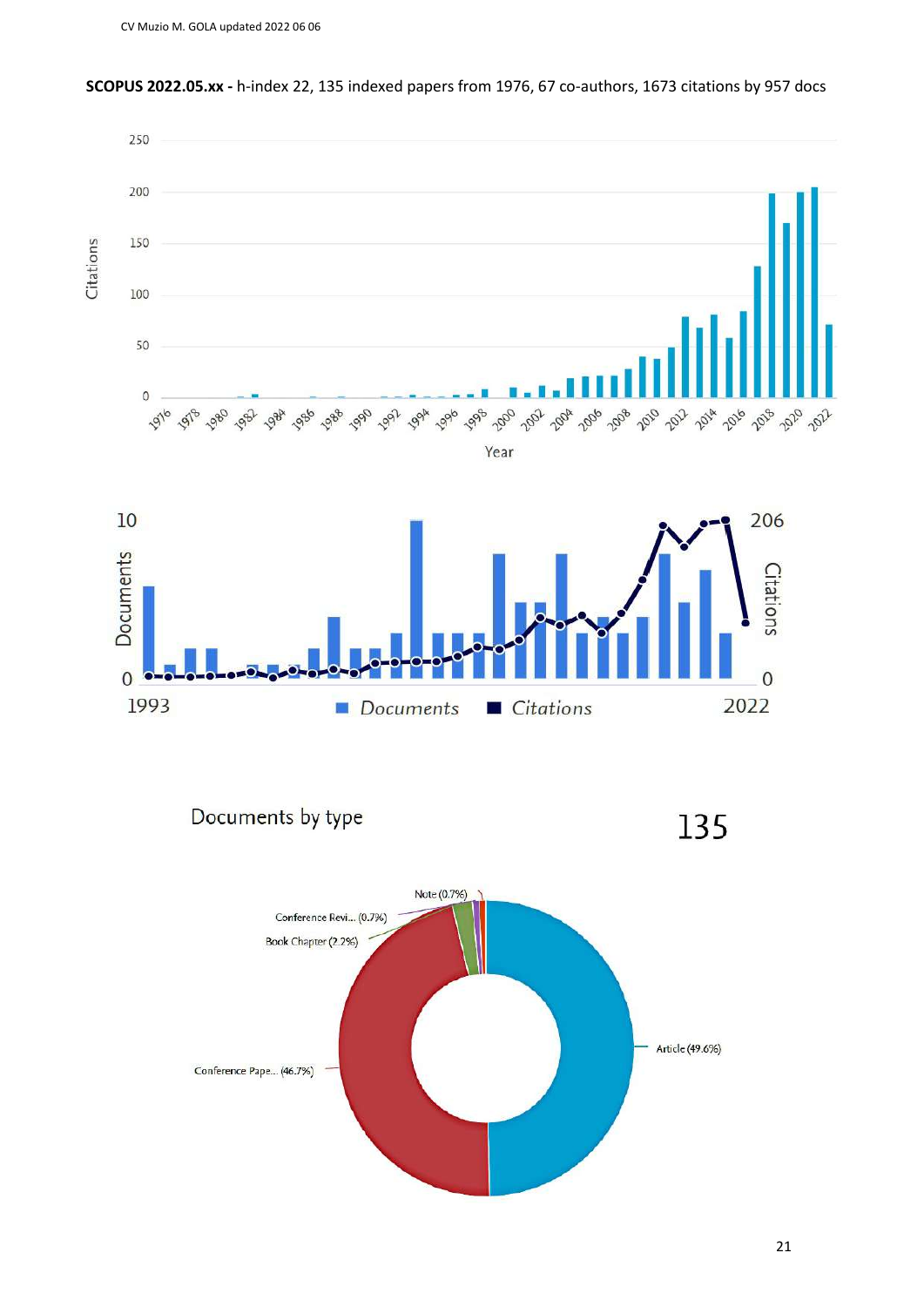| <b>QUALITY ASSURANCE,</b>           | The activity developed on three main fronts:                                                                                                                                                                                                                                                                                                                                                                                                                                                                                                                                                                                                                                                 |
|-------------------------------------|----------------------------------------------------------------------------------------------------------------------------------------------------------------------------------------------------------------------------------------------------------------------------------------------------------------------------------------------------------------------------------------------------------------------------------------------------------------------------------------------------------------------------------------------------------------------------------------------------------------------------------------------------------------------------------------------|
|                                     |                                                                                                                                                                                                                                                                                                                                                                                                                                                                                                                                                                                                                                                                                              |
| EVALUATION,<br><b>ACCREDITATION</b> | Study, development and application of systems to address various aspects of<br>Quality Assurance in university courses                                                                                                                                                                                                                                                                                                                                                                                                                                                                                                                                                                       |
|                                     | Formulation of guidelines for the evaluation and accreditation of university<br>$\bullet$<br>training activities                                                                                                                                                                                                                                                                                                                                                                                                                                                                                                                                                                             |
|                                     | Participation in evaluation and accreditation activities on behalf of Italian or<br>$\bullet$<br>foreign agencies                                                                                                                                                                                                                                                                                                                                                                                                                                                                                                                                                                            |
|                                     | Chronologically, the following characterizing periods can be distinguished:                                                                                                                                                                                                                                                                                                                                                                                                                                                                                                                                                                                                                  |
|                                     | 2014-2019: conducting accreditation visits, training activities for teachers and TA<br>$\bullet$<br>staff on University Quality Assurance, consultancy for the development of<br>structures and documents for the University QA                                                                                                                                                                                                                                                                                                                                                                                                                                                              |
|                                     | 2012-2014: collaboration with ANVUR as an expert for the development of the<br>$\bullet$<br>ANVUR-AVA system                                                                                                                                                                                                                                                                                                                                                                                                                                                                                                                                                                                 |
|                                     | 2003-2010: activities within the Turin Polytechnic, development of the<br>$\bullet$<br>Information Model and the related QA system, development of documents and<br>methods for the Piedmont Region Accreditation, implementation of the<br>computerized QA system of the Turin Polytechnic in the occasion of the<br>transition to Ministerial Decree 270/2004 of 100% of the Degree Courses at the<br>end of 2009 (In line with the decision of the Academic Senate of 12 March 2008,<br>the Rector provided for the establishment of the Quality Assurance Group on the<br>21st of October 2008 Academic Senate approved the start of the development<br>of the online INFORMATION MODEL) |
|                                     | 1999-2004: consultancy initially for the National Observatory of the University<br>$\bullet$<br>System, later for CNVSU (National committee for the evaluation of the University<br>system), culminating in the "Information model for the accreditation of Degree<br>Programs", Final report of the research group "Evaluation of teaching and<br>accreditation", RdR 01-04, February 2004<br>http://www.cnvsu.it/publidoc/comitato/default.asp?id_documento_padre=11137                                                                                                                                                                                                                    |
|                                     | 1997-2002: initial activity at the Polytechnic of Turin, later in the context of CRUI-<br>$\bullet$<br>CAMPUS national project                                                                                                                                                                                                                                                                                                                                                                                                                                                                                                                                                               |
|                                     | Participation to "Presidî della Qualità di Ateneo" (University Quality Boards)<br>2015/2021 President, Presidio Università di Scienze Gastronomiche, Pollenzo                                                                                                                                                                                                                                                                                                                                                                                                                                                                                                                                |
|                                     | Participation to "Nuclei di Valutazione" (External Evaluation Boards)<br>2020/ Università della Calabria                                                                                                                                                                                                                                                                                                                                                                                                                                                                                                                                                                                     |
|                                     | 2020/ Università di Padova<br>$\bullet$                                                                                                                                                                                                                                                                                                                                                                                                                                                                                                                                                                                                                                                      |
|                                     | 2013/2019-01 Alma Mater Studiorum Università di Bologna (President)<br>$\bullet$                                                                                                                                                                                                                                                                                                                                                                                                                                                                                                                                                                                                             |
|                                     | 2008/2015 Univ. degli studi di Scienze Gastronomiche, Pollenzo<br>$\bullet$                                                                                                                                                                                                                                                                                                                                                                                                                                                                                                                                                                                                                  |
|                                     | 2006/2013 Università di Trento                                                                                                                                                                                                                                                                                                                                                                                                                                                                                                                                                                                                                                                               |
|                                     | 2003/2013 Università di Messina (President)<br>$\bullet$                                                                                                                                                                                                                                                                                                                                                                                                                                                                                                                                                                                                                                     |
|                                     | 2002/2006 Politecnico di Milano                                                                                                                                                                                                                                                                                                                                                                                                                                                                                                                                                                                                                                                              |
|                                     | 2009/2013 Università della Calabria                                                                                                                                                                                                                                                                                                                                                                                                                                                                                                                                                                                                                                                          |
|                                     | 2000/2006 Università della Calabria                                                                                                                                                                                                                                                                                                                                                                                                                                                                                                                                                                                                                                                          |
|                                     | 1998/2001 Università di Bologna                                                                                                                                                                                                                                                                                                                                                                                                                                                                                                                                                                                                                                                              |
|                                     |                                                                                                                                                                                                                                                                                                                                                                                                                                                                                                                                                                                                                                                                                              |
|                                     | <b>Collaboration with Agencies, Bodies and other entities</b>                                                                                                                                                                                                                                                                                                                                                                                                                                                                                                                                                                                                                                |
|                                     | 2015/16 Member of the "AVA Working Group", (CD ANVUR 10/2015)<br>$\bullet$                                                                                                                                                                                                                                                                                                                                                                                                                                                                                                                                                                                                                   |
|                                     | 2015.3.1 Invitation by prof. Li Huaxing, Director of "Office of International<br>$\bullet$<br>Cooperation", to visit Northwestern Polytechnical University (NPU), Xi'an, China,<br>and to present the training experiences of the Polytechnic of Turin and Quality<br>Assurance, in May 2015                                                                                                                                                                                                                                                                                                                                                                                                 |
|                                     | 2014 Nov / Dec, University of Turin, assignment for 4 training sessions for the<br>$\bullet$<br>training course "Self-Assessment, Evaluation and Accreditation for the<br>Management of Study Programs"                                                                                                                                                                                                                                                                                                                                                                                                                                                                                      |
|                                     |                                                                                                                                                                                                                                                                                                                                                                                                                                                                                                                                                                                                                                                                                              |

• 2014-2020 registered in the ANVUR System Experts register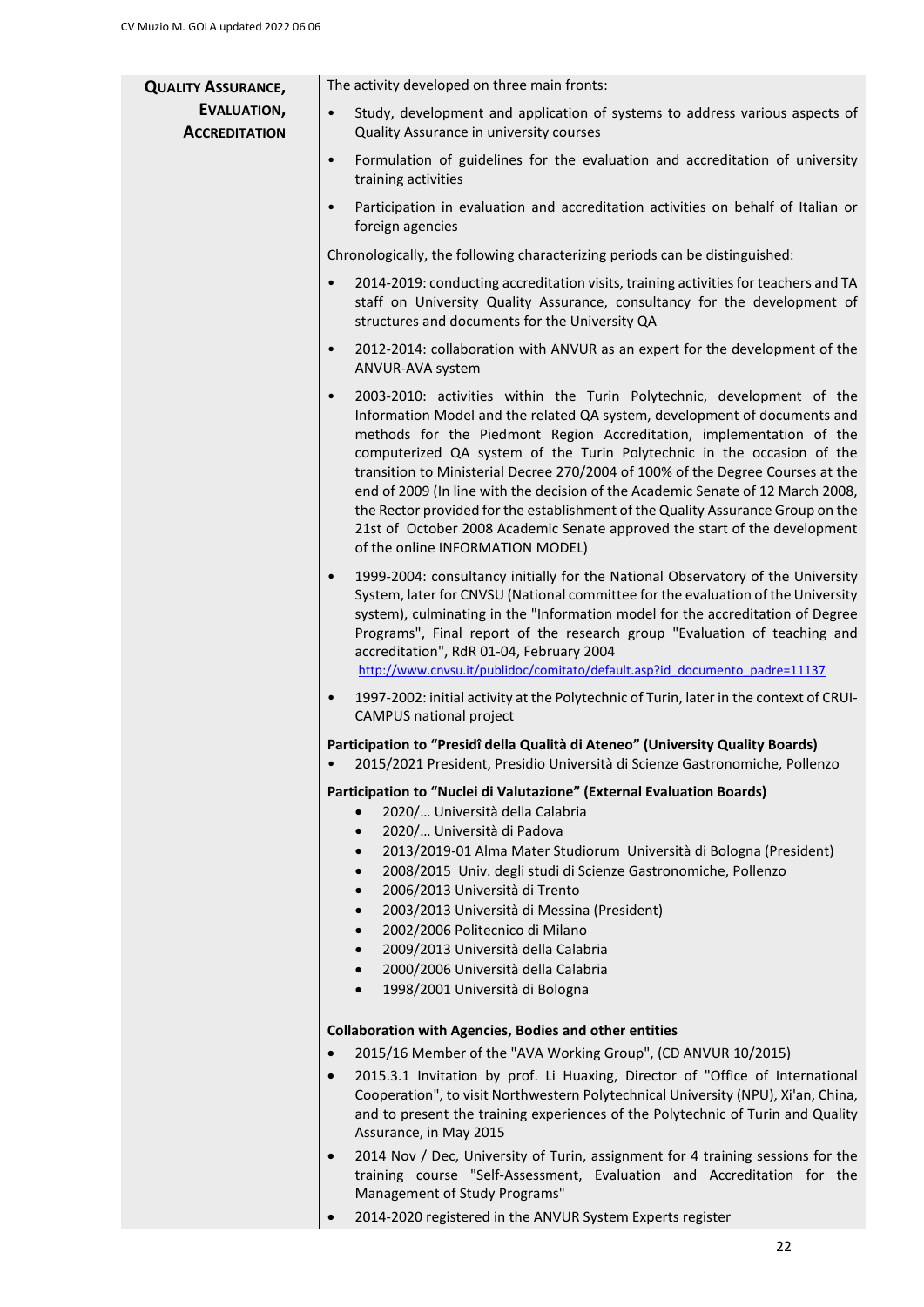| 2014-15 contracted as ANVUR Expert for "Support activities for the drafting and<br>testing of guidelines for carrying out visits by evaluation experts as part of the<br>initial and periodic accreditation of university structures and study courses"                                                                                                                                                                                        |
|------------------------------------------------------------------------------------------------------------------------------------------------------------------------------------------------------------------------------------------------------------------------------------------------------------------------------------------------------------------------------------------------------------------------------------------------|
| 2013-2016 member of the "Scientific-Strategic Committee" of "AlmaLaurea",<br>$\bullet$<br>Bologna                                                                                                                                                                                                                                                                                                                                              |
| 2012-13 contracted as ANVUR Expert for "Support activities for the development<br>$\bullet$<br>of the national system for quality assurance and university evaluation"                                                                                                                                                                                                                                                                         |
| 2011-2013 Speaker at the ANVUR Days on AVA (Self-Assessment, Evaluation and<br>$\bullet$<br>Accreditation System): Bari 2011 11 09, Bologna 2012 11 05, Bolzano 2012 12<br>03, Catania 2013 02 14, Ferrara 2014 10 24, Florence 2012 03 14, Milan 2012 11<br>15, Modena 2013 02 25, Naples 2013 01 24, Padua 2012 11 21, Padua 2013 07<br>11, Palermo 2012 11 19, Rome 2012 10 29, Salerno 2013 02 26, Turin 2012 10<br>26, Trieste 2012 11 26 |
| from 2011 to 2019, member of the QUACING EUR-ACE Agency Control Room,<br>$\bullet$<br>Rome2009-2013, elected member of Co-CONVUI, Organizing Committee<br>"Coordination of Evaluation Nuclei of Italian Universities"                                                                                                                                                                                                                          |
| 2008.4.22 (6 months) designated to be part of the CLESSIDRA working group of<br>$\bullet$<br>CINECA and KION to make tools available to support Quality Assurance                                                                                                                                                                                                                                                                              |
| 2004-2005 contract with Alma Mater Studiorum - University of Bologna, for<br>$\bullet$<br>teacher training and TA "Project accreditation of qualifications in Europe"                                                                                                                                                                                                                                                                          |
| 2003-2004 development of the OPERATING MANUAL for ACCREDITATION of<br>$\bullet$<br>OPERATING OFFICES Type L (Degrees) - within Macrotype B, Politecnico di Torino<br>- GESD and PIEDMONT REGION - Vocational Training Management - Training<br><b>Activity Sector</b>                                                                                                                                                                          |
| 2002-2004 coordinator of the Evaluation and Accreditation Working Group of<br>the CNVSU (National Committee for the Evaluation of the University System) of<br>the MIUR                                                                                                                                                                                                                                                                        |
| 2002, participation in CRUI in the development of the CampusOne evaluation<br>$\bullet$<br>model                                                                                                                                                                                                                                                                                                                                               |
| 2001, external observer aggregated to one of the CAPES commissions (Brazil) "45<br>Comissões de Avaliação - 2001", for the basic areas: Mechanical engineering,<br>production engineering, naval and oceanic engineering, marine and oceanic<br>structures, aerospace engineering, mechanical and industrial engineering<br>2001.2.12-17 AICQ-SICEV (Italian Quality Association) qualification following the                                  |
| CAMPUS-AICQ course / final exam                                                                                                                                                                                                                                                                                                                                                                                                                |
| 2000, project manager of the pilot project "Accreditation - Evaluation Model"<br>$\bullet$<br>(Quality Program in Level I Training) of the Politecnico di Torino                                                                                                                                                                                                                                                                               |
| 2000, member of the research group "Accreditation of study courses", appointed<br>$\bullet$<br>by MIUR - Observatory for the evaluation of the university system                                                                                                                                                                                                                                                                               |
| 1999-2000, SINAI Development Committee, pilot project for the evaluation of<br>the Faculties of Engineering in Italy                                                                                                                                                                                                                                                                                                                           |
| 1999, member of the research group "Research group - Basic questionnaire to<br>$\bullet$<br>be used for the implementation of a program for the evaluation of teaching by<br>students", appointed by MIUR - Observatory for the evaluation of the university<br>system                                                                                                                                                                         |
| 1998, co-ordinator of the Research Group "Student Opinions" (Research Group<br>for the "Evaluation of teaching by students"), appointed by MIUR                                                                                                                                                                                                                                                                                                |
| <b>Evaluations on behalf of Agencies and Institutions</b>                                                                                                                                                                                                                                                                                                                                                                                      |
| 2021.10.11-13 (visit) Coordinator of the Expert Panel appointed by the Free<br>University of Bolzano, assessment of the Faculty of Science and Technology -<br><b>Engineering Area</b>                                                                                                                                                                                                                                                         |
| 2020.02.24-25 (visit) President of the Commission of Experts for the meta-<br>evaluation of processes related to the quality of SUPSI - basic training                                                                                                                                                                                                                                                                                         |
| 2019.01.14-18 (visit) President of the Commission of Evaluation Experts (CEV-<br>$\bullet$<br>ANVUR) for the accreditation of Link Campus University                                                                                                                                                                                                                                                                                           |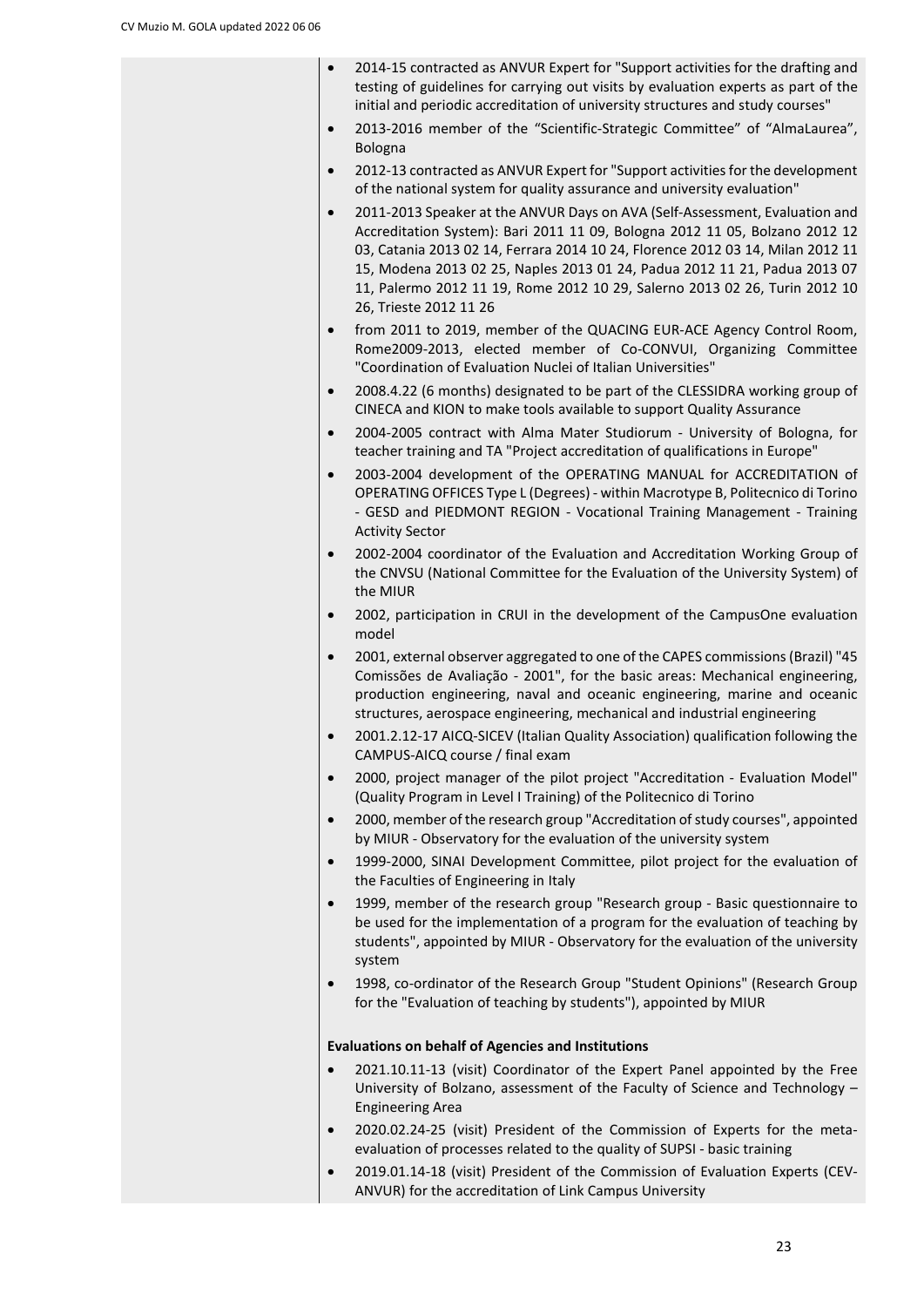Î.

| 2018.11.26-29 (visit) President of the Commission of Evaluation Experts (CEV-<br>ANVUR) for the accreditation of the University of Trieste                                                                                                                                                                 |
|------------------------------------------------------------------------------------------------------------------------------------------------------------------------------------------------------------------------------------------------------------------------------------------------------------|
| 2017.12.11-15 (visit) President of the Commission of Evaluation Experts (CEV-<br>$\bullet$<br>ANVUR) for the accreditation of the University of Naples Federico II                                                                                                                                         |
| 2016.12.12-16 (visit) President of the Commission of Evaluation Experts (CEV-<br>$\bullet$                                                                                                                                                                                                                 |
| ANVUR) for the accreditation of the University of Udine<br>2016.11.7-11 (visit) President of the Commission of Evaluation Experts (CEV-<br>$\bullet$                                                                                                                                                       |
| ANVUR) for the accreditation of the Polytechnic University of Marche, Ancona                                                                                                                                                                                                                               |
| 2016.10.24-28 (visit) President of the Commission of Evaluation Experts (CEV-<br>$\bullet$<br>ANVUR) for the accreditation of the IUAV-University Institute of Architecture of<br>Venice                                                                                                                   |
| 2016.06.8-12 (visit) President of the Commission of Evaluation Experts (CEV-<br>$\bullet$<br>ANVUR) for the accreditation of the "Niccolò Cusano" University                                                                                                                                               |
| 2015.03.23-27 (visit) President of the Commission of Evaluation Experts (CEV-<br>$\bullet$<br>ANVUR) for the accreditation of the University of Camerino                                                                                                                                                   |
| 2014.11.24-28 (visit) President of the Commission of Evaluation Experts (CEV-<br>$\bullet$<br>ANVUR) for the accreditation of the University of Perugia                                                                                                                                                    |
| 2014.10 (visit) Member of the assessment committee, Institutional Accreditation<br>$\bullet$<br>of Tallinn University of Technology (TUT), Estonian Higher Education Quality<br>Agency (EKKA) 2014.03, component "CEV 4" for pre-activation visits, study<br>courses of the CUN 1 areas -2-3-8-9, ANVUR    |
| 2013.06.3-4-5 Evaluation of the study courses of Mechanical Engineering (CL)<br>$\bullet$<br>and Mechanical Engineering (LM) at the University of Salerno, QUACING - Agency<br>for quality certification and EUR-ACE accreditation of study courses in<br>engineering                                      |
| 2009, Yerevan, Armenia, Assessor for "Assessment of the current state of<br>$\bullet$<br>formulation of internal QA standards for Armenian HEI's", Ref. Project funded by<br>OSIAF / Open Society Institution Support Foundation                                                                           |
| 2010.10.22: evaluator for OAQ - Switzerland: team leader, verification of<br>$\bullet$<br>requirement for accreditation process of the BA "Ingénieur-e Designer" de la<br>Haute école spécialisée de la Suisse Occidentale (HES-SO)                                                                        |
| 2008.11.16-18: evaluator for OAQ - Switzerland: team leader, accreditation of<br>$\bullet$<br>the BA course "Ingénieur-e Designer" de la Haute école spécialisée de la Suisse<br>Occidentale (HES-SO)                                                                                                      |
| 2008.6.5-6: evaluator for OAQ - Switzerland: team leader, accreditation of the<br>BA course "Technology of machines", DTI-Department of Innovative<br>Technologies, SUPSI-Professional University School of Italian Switzerland                                                                            |
| 2008.5.6-7: evaluator for OAQ - Switzerland: member of the 2007/08 Quality<br>$\bullet$<br>Audit group of the "USI - Università della Svizzera Italiana"                                                                                                                                                   |
| 2006 nov., 2007 feb., Evaluator for OAQ - Switzerland: member of the group for<br>$\bullet$<br>the joint evaluation OAQ-CTI (Commission du Titre D'Ingenieur - France) at the<br>École Politechnique Fèderale Lausanne                                                                                     |
| 2004, evaluator for OAQ - Switzerland: member of the Accreditation team,<br>$\bullet$<br>L.U.de.S. Paradiso (Lugano)                                                                                                                                                                                       |
| 2002, external evaluator of the Finnish part for the Leonardo 2 European Project<br>$\bullet$<br>"Expérimentation de l'Evaluation européenne de la Qualité de la formation<br>supérieure pour l'Industrie" of the "European Network for Quality of Higher<br>Engineering Education for Industry" (ENQHEEI) |
| 1998, 1999, 2000, external evaluator for CAMPUS, CRUI<br>$\bullet$                                                                                                                                                                                                                                         |
| 1997, SECAI evaluator at the Univ. Católica Valparaíso, Chile (Civil-Mechanica<br>and Civil-Industrial Eng.)                                                                                                                                                                                               |
| <b>International Projects</b>                                                                                                                                                                                                                                                                              |
| 2010-2013, Partner of the European project TEMPUS - UNIQTOOL<br>$\bullet$<br>"Implementing tools and policies for quality work at institutional level"                                                                                                                                                     |
| 2010-1012, Partenaire et Membre du Comité de Pilotage, European project<br>$\bullet$<br>TEMPUS - GRINSA "Graduate's Insertion and Assessment as tools for Moroccan                                                                                                                                         |

Higher Education Governance and Management"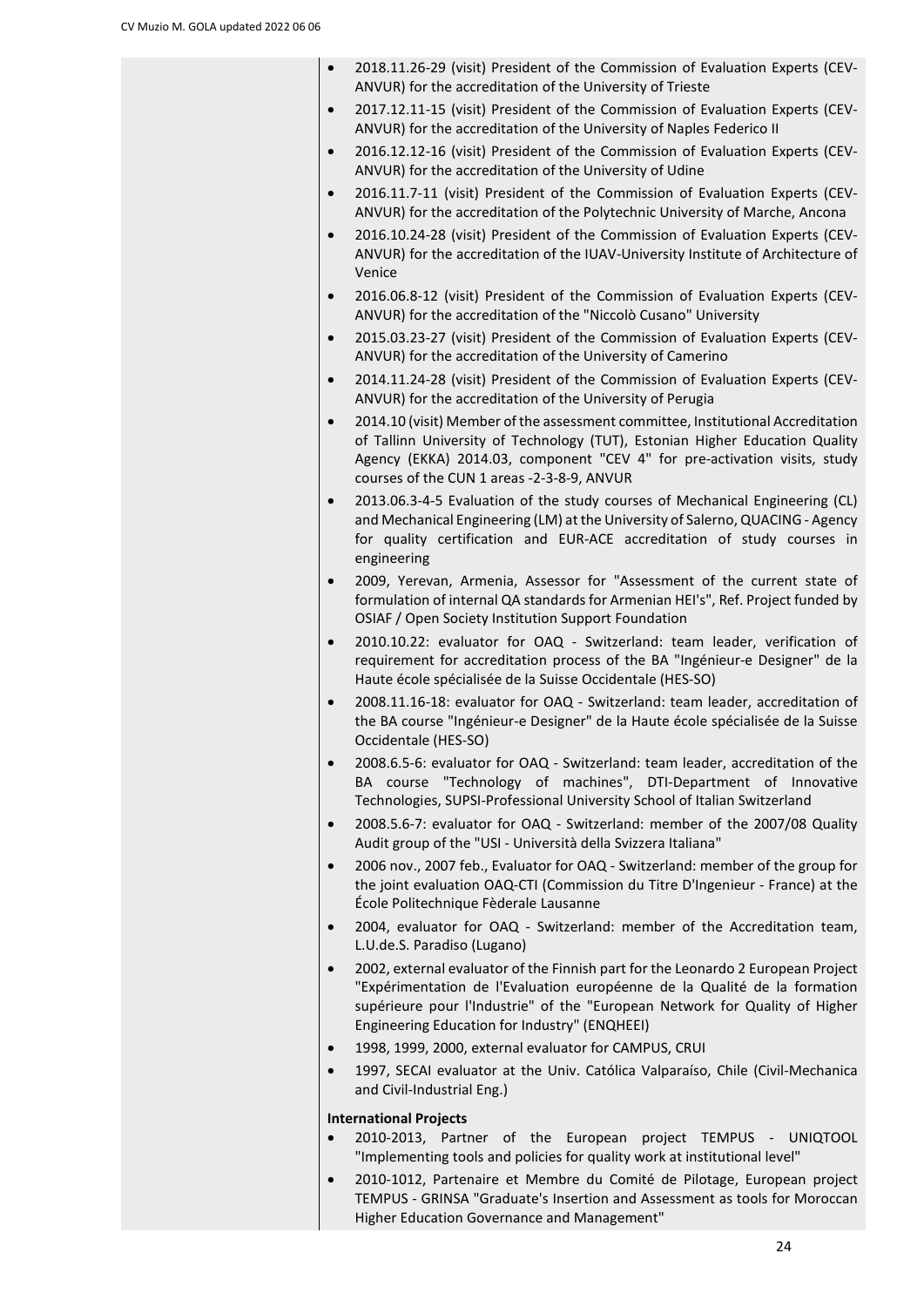|           | 2008-2010, Grant Holder, TEMPUS - AIRQUAL European project "Development<br>of Qualifications Framework for Cycles of Higher Education in Aircraft<br>Engineering"                                                                                                                           |
|-----------|---------------------------------------------------------------------------------------------------------------------------------------------------------------------------------------------------------------------------------------------------------------------------------------------|
| $\bullet$ | 2007-2009 Europe-Latin America project ALFA - MIRROR, "Development of a<br>reference model for comparison and recognition of engineering programs",<br>EuropeAid Co-operation office, Reference Team co-leader                                                                              |
| $\bullet$ | 2004-2007: Leader of working group "SIG A4 - Tools for Quality Assurance and<br>Assessment of Engineering Education" of the European Project TREE (Teaching<br>and Research in Engineering in Europe)                                                                                       |
| $\bullet$ | 2001-2003, participant and "Rapporteur" of the European project E4, Activity 2:<br>Quality Assessment and Quality Assurance (higher education),                                                                                                                                             |
| $\bullet$ | 1998-2000 participation in H3E (European project Higher Engineering Education<br>for Europe), Working Group n. 2 "Quality Recognition in Engineering Education";<br>rapporteur: of the State-of-the-art Report "Quality Assessment and Quality<br>Assurance" (higher education)             |
| $\bullet$ | 1995 and 1997, participation in the CRE-Columbus SECAI School for Assessors<br>(Cartagena de Indias)                                                                                                                                                                                        |
|           | Seminars, Courses, Meetings, Conferences                                                                                                                                                                                                                                                    |
| $\bullet$ | 2022.4.12-13, UNIVPM Università Politecnica delle Marche, n. 3 training events<br>"Scheda SUA-CdS: making it an effective tool"                                                                                                                                                             |
| $\bullet$ | 2021.10.21&27 Univ. Piemonte Orientale UNIUPO: Training meetings on the<br>contents of the "Annual Monitoring Form for Study Courses (SMA - Scheda<br>Monitoraggio Annuale)                                                                                                                 |
| $\bullet$ | 2020.11.12 (online, Paris, South America), seminar "Aseguramiento de la<br>Calidad", Programa para formación de directivos universitarios, Columbus                                                                                                                                         |
| $\bullet$ | 2019.03.26 Lucca, speech "Nettle as a beneficial plant" at the Accreditation<br>conference: comparing experiences, IMT Scuola Alti Studi Lucca                                                                                                                                              |
| $\bullet$ | 2018.09.24 Salerno, PTA training in the Quality Assurance system, intervention<br>at the III National Organizational Coordination of MdQNext Quality Didactic<br>Managers, UNISA                                                                                                            |
| $\bullet$ | 2018.05.3-4 Pisa, 2018.06.23-24 Parma, 2018.07.9-11 Naples, 2018.10.4-5 Pavia,<br>MdQNext, course for TA training: (Re) Design in the quality of Study Programs:<br>rules, documents and tools                                                                                              |
| $\bullet$ | 2018, January 12 & April 11, Univ. di Parma UNIPR: training course for teachers<br>of the University of Parma entitled "AVA 2.0 - CYCLIC REVIEW and SUA-CdS",<br><b>UNIPR</b>                                                                                                               |
| $\bullet$ | 2017.10.2-4, Training activities for teachers and TAs on "Cyclical review of study<br>courses", Ca 'Foscari University, Venice                                                                                                                                                              |
| $\bullet$ | 2017.06.8-9, 2017.07.10-11 and 2017.07.18-19, teacher in three "Training Days<br>for system experts", ANVUR, Rome                                                                                                                                                                           |
| $\bullet$ | 2015.05.26, introductory report "Quality assessment: comparing experiences in<br>Italy and Europe" at the Conference "Quality Paths to Insubria", University of<br>Insubria, Varese                                                                                                         |
| $\bullet$ | 2014.12.4-5, presentation "The rationale behind ANVUR on-site visits for<br>periodic accreditation" and participation in the round table "On-site visits" at the<br>ANVUR International Conference "Teaching and Research evaluation in Europe"                                             |
| $\bullet$ | 2014.10.24, presentation "Periodic accreditation: guidelines and judgment<br>criteria" at the ANVUR Conference "In-Training Self-Assessment, Evaluation and<br>Accreditation System", University of Ferrara                                                                                 |
| $\bullet$ | 2013.7.11, participation in the round table "Procedures, evaluation and follow<br>up of the surveys of student opinion" by ANVUR at the University of Padua,<br>intervention "Procedures, evaluation and follow up of the surveys of the opinion<br>of students at the Politecnico of Turin |
| $\bullet$ | 2013.7.4, presentation "Self-Assessment, Evaluation and Accreditation System"<br>at the ANVUR Conference "Self-Assessment, Evaluation and Accreditation<br>System", University of Verona                                                                                                    |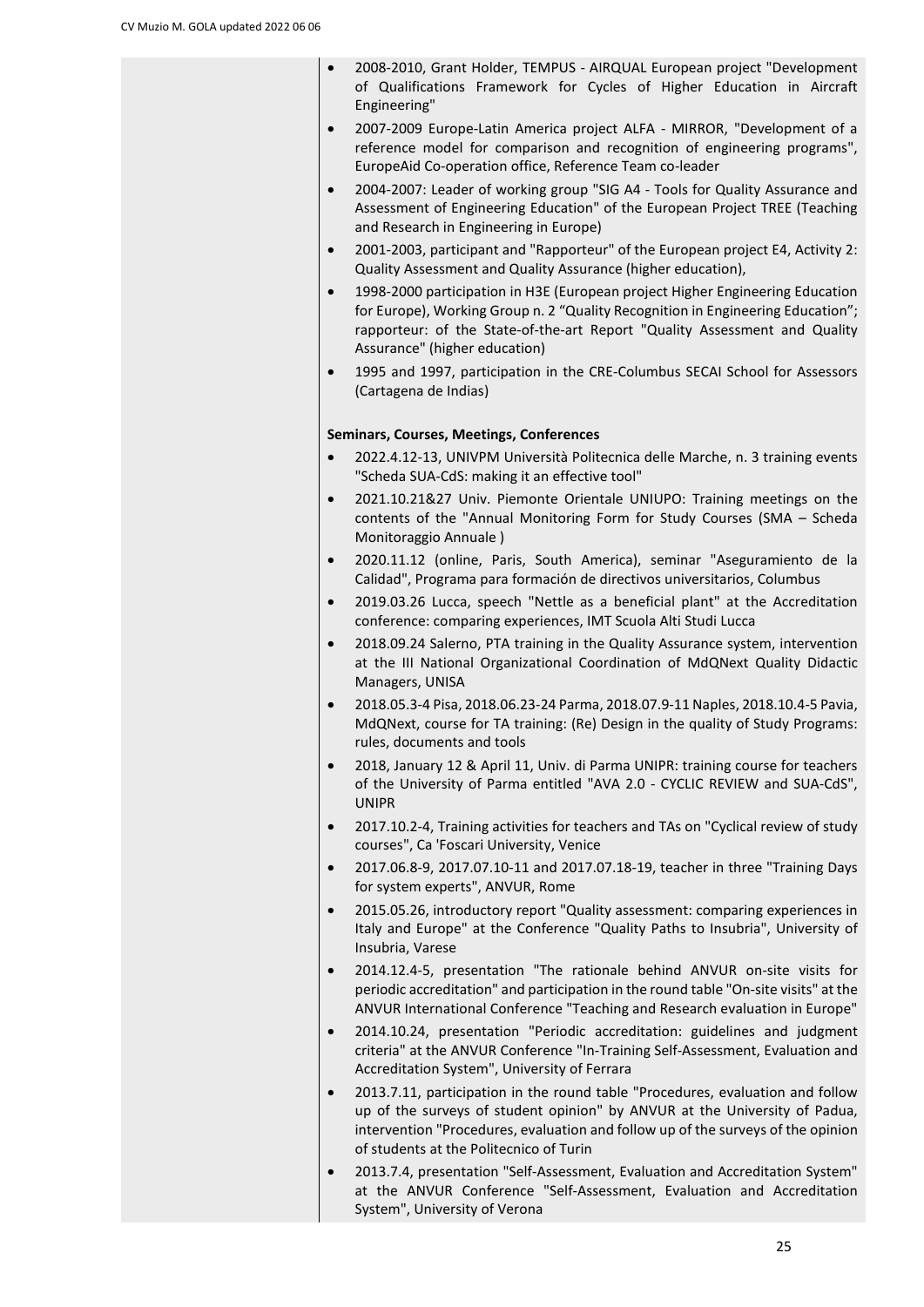| 2013.02.25, presentation "The compilation of the SUA Form and the Review         |
|----------------------------------------------------------------------------------|
| Report - Examples of best practices in the compilation of the SUA Form", at the  |
| ANVUR Conference "In-Training Self-Assessment, Evaluation and Accreditation      |
| System", at: University of Studies of Modena and Reggio Emilia 2012-2013,        |
| presentation "The structure and contents of the SUA sheet and the Review         |
| sheet, at the ANVUR Conference" In-Training Self-Assessment, Evaluation and      |
| Accreditation System ", at: University of Bari 9.11.2012, Catholic University of |
| Milan 15.11.2012, University of Palermo 19.11.2012, University of Padua          |
| 21.11.2012, University of Trieste 26.11.2012, University of Naples Federico II   |
| 24.1.2013, University of Catania 14.2. 2013, University of Modena 25.2.2013,     |
| University of Salerno 26.2.2013, University of Florence 14.3.2013,               |
|                                                                                  |

- 2012, presentation "The critical elements of the University AQ system", at the ANVUR Conference "In-Training Self-Assessment, Evaluation and Accreditation System", at: University of Rome La Sapienza 29.10.2012, University of Bologna 5.11.2012
- 2011.11.10-11, presentation "Evaluation and Accreditation: the European context", Seminar "Evaluation and accreditation practices in the Gelmini reform (L. 240/10), CRUI Foundation, Rome
- 2012.10.26, presentation "University QA Experiences", at the ANVUR Conference "In-Training Self-Assessment, Evaluation and Accreditation System", Politecnico di Torino
- 2011.9.28, Keynote Speech at the "SISMEC" VI National Congress, Ancona
- 2011.09.13, presentation "Quality Assurance and accreditation of study courses" at the Workshop - University teaching: evaluation and accreditation, NV University of Milan Bicocca and CONVUI
- 2010.12.16, Turin, Conference "Internal Quality Assurance of Study Programs grasping the nettle: four years later", organization, presentation of the contribution "With the contribution of many - POLITO towards quality assurance" 2010.10.19-21, presentation " Development of Qualification Frameworks for Cycles of Higher Education in Aircraft Engineering (AIRQUAL) ", Conference on" International Standards, Accreditation and Certification in Engineering Education & Profession ", MISIS, MOSCA
- 2010.04.20-21, invited presentation "Quality Assurance of education at POLITO: why, for whom, how", Colloque International de l'Instance Nationale d'Évaluation du système d'Éducation et de Formation, Rabat, Maroc
- 2009.1.26, presentation of "Actions for the advancement of the AiQ Project" at the "CODAU Conference" Quality in teaching and research: correlations and tools ", University of the Sacred Heart - Milan
- 2008.10.2, presentation "Quality assurance: a priority of the Bologna Process", THE BOLOGNA PROCESS DEVELOPMENTS AND TRENDS TOWARDS THE EUROPEAN AREA OF HIGHER EDUCATION, University of Turin
- 2008.9.5-6, presentation "The state of art of university assessment in Italy", International conference on "Statistical Modeling for University Evaluation: an International Overview", University of Foggia
- 2008.3.14, invited lecture, Seminar on internal quality assurance "Quality and Quality Assurance of training in Europe and the new Italian teaching system", University of Cagliari
- 2008.2.29, invited lecture "Efficacy of the degree" (with Furio Camillo), ALMA LAUREA conference "University Training and Labor Market Needs", Catania
- 2007.11.29, lecture "Quality assurance in Italy: a general framework", MIP-SUM School "Quality assurance of teaching in universities", Politecnico di Milano
- 2007.11.24, presentation "ESG & current issues in Italy in the field of QA", Conv. Internaz. AVE-PRO "Current trends in the European Quality Assurance and the Situation in Southern Europe", Pontifical Academy of Sciences, Vatican City
- 2007.10.5, invited lecture "" The quality of study courses and their accreditation: methods and experiences of internal assessment of teaching quality in Italian universities ", NV seminar, University of Sassari 2007.7.23-27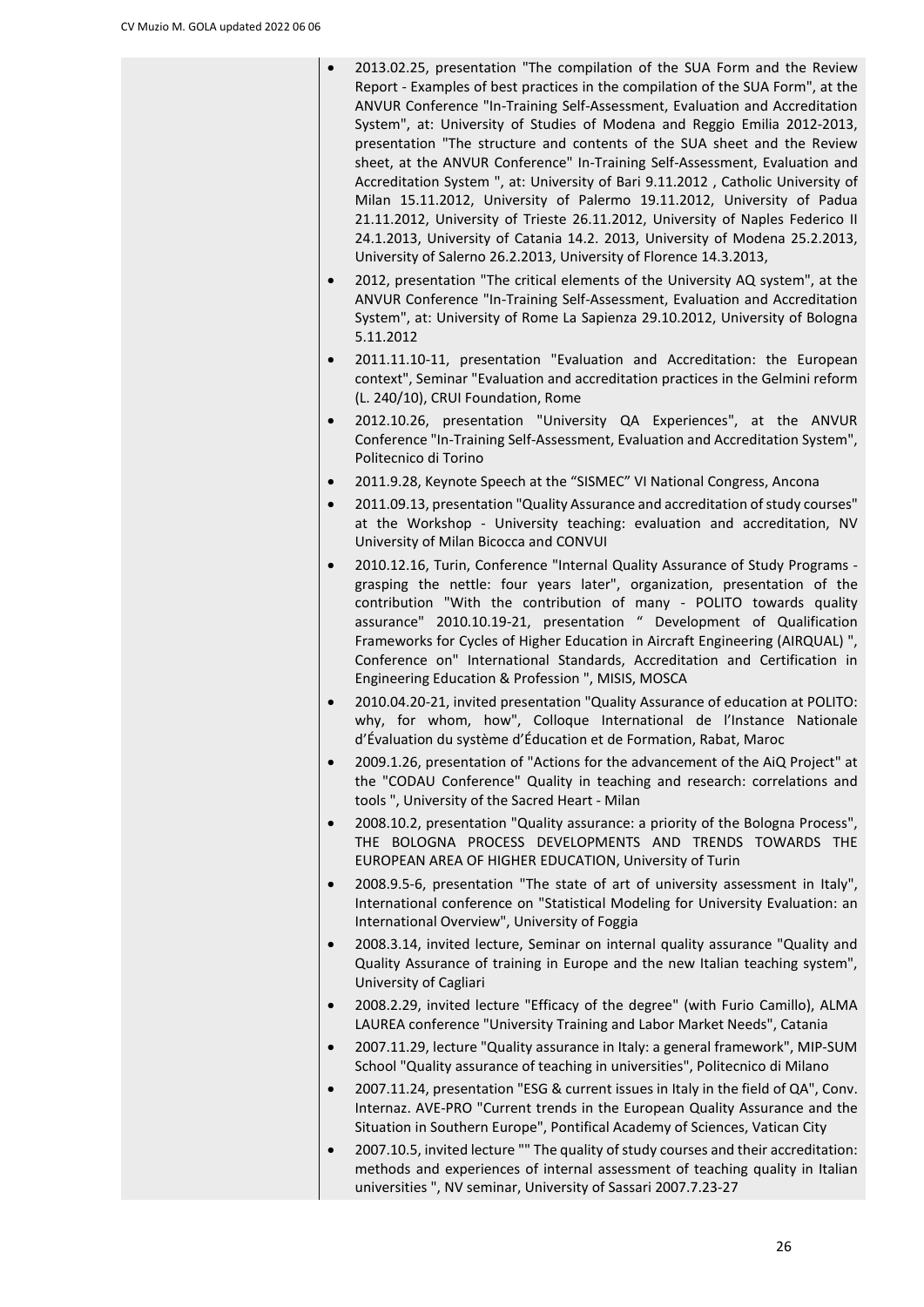| Summer School, Main Lecturer, "Development and Implementation of Internal<br>Quality Assurance Mechanisms in Armenia", State Engineering Univ. of Armenia,<br>Yerevan State Univ., Open Society Institution, July 23-27 2007                                                                                       |
|--------------------------------------------------------------------------------------------------------------------------------------------------------------------------------------------------------------------------------------------------------------------------------------------------------------------|
| 2007.1.22, presentation "Cogliere l'ortica (Picking the nettle) - The perspectives<br>$\bullet$<br>of quality assurance from a European viewpoint", University Conference on<br>teaching, Mediterranean University of Reggio Calabria                                                                              |
| 2006.06.23, Turin, Conference "Internal Quality Assurance of Study Programs -<br>$\bullet$<br>AIQ of the Degree Programs", organization, presentation of the contribution<br>"Effectiveness and sustainability of a model for the AIQ of the Degree Programs<br>(Proceedings in Annex 2)                           |
| 2006.2.7, lecture "Accreditation of study courses", MIP-SUM School "The<br>$\bullet$<br>qualification of University Colleges: objectives and tools", Rome                                                                                                                                                          |
| 2005.11.4, lecture "Accreditation and certification institutions: aims and<br>$\bullet$<br>characteristics", MIP-SUM School "Services for teaching", Politecnico di Milano                                                                                                                                         |
| 2005.10.13, lecture "An international comparison", School "Training,<br>$\bullet$<br>accreditation and certification: methods and experiences", MIP-SUM School<br>"Services for teaching", Politecnico di Milano                                                                                                   |
| 2005.6.27-28, presentation "Ongoing experience in Italy with the MIUR-CNVSU<br>$\bullet$<br>RdR 1/04 Quality Assurance and Accreditation Protocol (Information Model)",<br>Luxembourg EU Presidency 3rd ENQHEEI Colloquium                                                                                         |
| 2005.3.17, presentation of an invited memoir "Evaluation and Accreditation of<br>$\bullet$<br>University Study Programs" at the international seminar "THE EVALUATION OF<br>UNIVERSITY ACTIVITIES: STRUCTURES AND RESEARCH", Accademia dei Lincei,<br>Rome                                                         |
| 2005.2.7, presentation "The experimentation of the information model RdR 1/04<br>MIUR / CNVSU in the University of Bologna: form and meaning, values,<br>requirements", conference on Quality Assurance of University Study Courses and<br>Accreditation: Problems and Perspectives, Alma Mater Studiorum, Bologna |
| 2004, principal teacher of the INTERNACIONAL SEMINAR "Validación<br>Institucional y Acreditación Universitaria", Universidad Católica Santo Toribio de<br>Mogrovejo, Chiclayo - Lambayeque, Perú                                                                                                                   |
| 2004.07.14, Training Course "The quality of administrative services" (with Tiziana<br>Cianni), REGIONAL ACCREDITATION of Degree Programs co-financed by the<br>European Social Fund - II directive of the Piedmont Region - GESD Politecnico di<br>Torino                                                          |
| 2000.9.14, presentation "Evaluation in the university system", Conference "The<br>$\bullet$<br>change of the Italian university: opportunities, risks, prospects", University of<br>Siena                                                                                                                          |
|                                                                                                                                                                                                                                                                                                                    |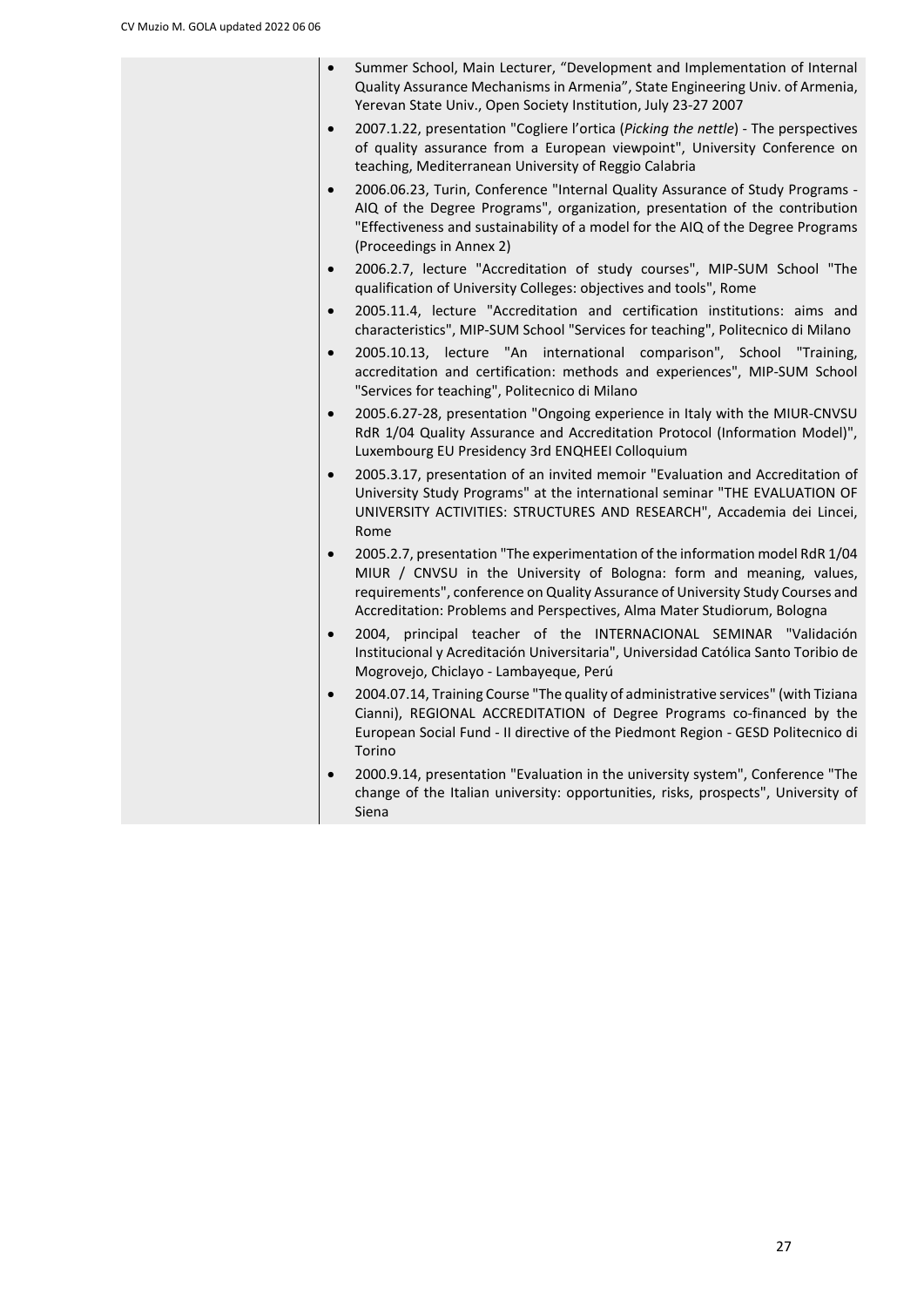#### **PUBLICATIONS ON QUALITY ASSURANCE, ACCREDITATION, EVALUATION**

# **Research reports for the "Observatory for the evaluation of the university system" and for the CNVSU - MIUR**

"Valutazione della didattica da parte degli studenti" (Evaluation of teaching by students), RdR 1-98 July 1998

*Gruppo di Ricerca MIUR-Osservatorio: Lorenzo Bernardi, Lucia Boncori, Muzio Gola (Coord.), Carlo Magni, Maria Gabriella Ottaviani* link

" Questionario di base da utilizzare per l'attuazione di un programma per la valutazione della didattica da parte degli studenti " (Basic questionnaire to be used for the implementation of a program for the evaluation of teaching by students) RdR 1-00 January 2000

Gruppo di Ricerca MIUR-Osservatorio: Bruno Chiandotto, Muzio M. Gola link

"Accreditamento dei Corsi di Studio" ("Accreditation of Degree Programs" - proposal for an Information Model for the Quality Management of Level I University Degree Programs) - , RdR 1-01 June 2001 *Gruppo di lavoro MIUR-CNVSU: Pietro Alessandrini, Elio Borgonovi, Muzio Gola, Antonio Padoa Schioppa, Livio Paolillo* link

"Proposta di un insieme minimo di domande per la valutazione dell'esperienza universitaria da parte degli studenti frequentanti" (Proposal of a minimum set of questions for the evaluation of the university experience by attending students) RdR 9-02 July 2002

*Gruppo di Ricerca MIUR-CNVSU: Muzio GOLA (coord.), Bruno CHIANDOTTO, Luigi FABBRIS, Paolo MASSIMI, Nice TERZI, Renata VIGANO', Cristiano VIOLANI* link

"Proposta di un insieme minimo di domande per la valutazione dell'esperienza universitaria da parte degli studenti che concludono gli studi", (Proposal of a minimum set of questions for the evaluation of the university experience by students who complete their studies) Doc 4-03 April 2003

*Gruppo di Ricerca MIUR-CNVSU: Muzio GOLA (coord.), Bruno CHIANDOTTO, Luigi FABBRIS, Paolo MASSIMI, Nice TERZI, Renata VIGANO', Cristiano VIOLANI* link

"Modello informativo per l'accreditamento dei Corsi di Studio" (Information model for the accreditation of Degree Programs), Final report of the research group "Valutazione della didattica e accreditamento" (Evaluation of teaching and accreditation) RdR 01-04 *February* 2004

[http://www.cnvsu.it/publidoc/comitato/default.asp?id\\_documento\\_padre=11137](http://www.cnvsu.it/publidoc/comitato/default.asp?id_documento_padre=11137)

*Gruppo di Ricerca MIUR-CNVSU: Muzio GOLA (coord.), Piero ALESSANDRINI, Bruno CHIANDOTTO, Luigi FABBRIS, Paolo MASSIMI, Nice TERZI, Renata VIGANO', Cristiano VIOLANI* link (it) link (en)

## **Books and chapters on Quality Assurance**

- 1 Gola M.M., Luciano A. (a cura di), "Insegnare all'Università: formazione dei docenti e qualità della didattica", Utet Libreria, Apr. 1999
- 2 GOLA M. M., Quality assurance in Engineering Education on a National and European Scale, Chapter 2 in Vol. D – Quality Assessment and Transparency for Enhanced Mobility and Trans-European recognition, E4 Thematic Network, Firenze University Press, 2003, ISBN 9788884531629, pp. 55-99
- 3 GOLA M.M., Quality assurance in higher education. A case study: Helsinki Technical University, Chapter in Orsingher Chiara (Ed.) [Assessing Quality in European Higher Education Institutions. Dissemination,](http://ebooks.bibliothek.uni-regensburg.de/1894/)  [Methods and Procedures.](http://ebooks.bibliothek.uni-regensburg.de/1894/) Physica-Verlag Heidelberg. 2006, ISBN 9783790816884, pp. 121-132
- 4 GOLA M.M. (ed.) Proceedings of "Il Convegno di Torino L'Assicurazione Interna della Qualità dei Corsi di Studio - AIQ dei CdS", 23 giugno 2006 , ISBN 9788879922562
- 5 GOLA M. M., The Quality Assurance Framework: development of a communication tool for QA of Engineering Education, Chapter 5.3 in Reengineering Engineering Education in Europe, TREE Erasmus Thematic Network, Firenze University Press 2007, C. Borri, F. Maffioli editors., ISBN 9788884536754, pp. 97-102
- 6 GOLA M.M., "La qualità dei corsi di studio universitari: prima realizzarla, poi valutarla" Capitolo in "Capitale Umano - Esiti dell'istruzione universitaria", Andrea Cammelli e Giorgio Vittadini editori, Il Mulino, Bologna, Aug. 2008, pp. 61-102, ISBN 9788815127136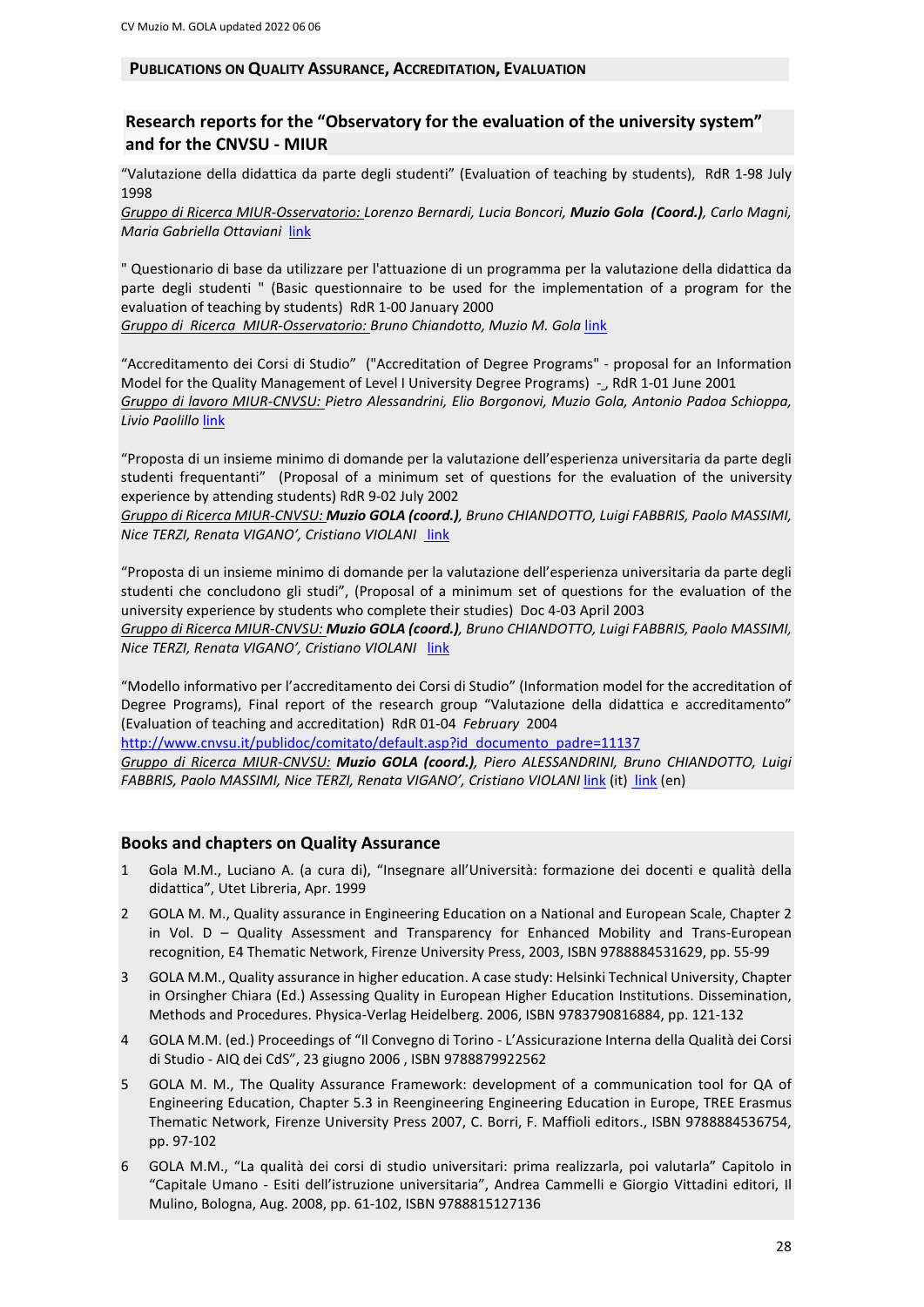- 7 CAMILLO F., GOLA M.M., Efficacia della laurea, Chapter 3 in "Formazione Universitaria ed esigenze del mercato del lavoro", X Rapporto sulla condizione occupazionale dei laureati ALMA LAUREA, il Mulino, Bologna 2008, ISBN 8815126457, 9788815126450, pp. 113-128
- 8 GOLA M. M. (ed.), Development of Qualifications Framework for Cycles of Higher Education in Aerospace Engineering, AirQual Project Final Report, aAccademia University Press, Torino July 2011, ISBN 9788897523031
- 9 GOLA M.M. ed., ALFA-Mirror Project , "Development of a reference model for comparison and recognition of engineering programmes, Final Report July 2011", aAccademia University press, Torino July 2011, ISBN 978-88-97523-04-8
- 10 GOLA M., cap. pag. 81-99, in DAL LOCKDOWN LE SFIDE ALL'UNIVERSITÀ, Autori Vari, 2020 Eurilink University Press S.r.l., ISBN: 978 88 85622 98 2

#### **Papers and articles on Quality Assurance**

- 11 GOLA M.M., "The Trend and The Methods of Quality Assessment at the Politecnico di Torino", 13<sup>th</sup> General Conference of IMHE Member Institutions, Setting New Priorities For Higher Education Management, Paris, Sept. 1996
- 12 GOLA M.M., "Evaluation Of Teaching Quality At Politecnico Di Torino", SEFI/CDWG Seminar 1997: A Tool to Improve the Learning Process. Evaluation and Quality Development in Engineering Education, june 18-21 1997 - Grimstad, Norway
- 13 GOLA M.M., "Quality Assessment, Quality Assurance and the students", invited keynote lecture, 1998 IBS (International BEST Symposium), Helsinki, Febr. 1998
- 14 GOLA M.M., "La Didattica Universitaria e la sua Valutazione Introduzione al corso di formazione della docenza: Strumenti e Metodologie per il Formatore" CPD - COREP, Politecnico di Torino, april - may 1998
- 15 GOLA M.M., "Quality Assessment and Quality Assurance", chapter II of Working Group n.2 , State-ofthe-art Report *"Quality and Recognition in Engineering Education",* H3E - Higher Engineering Education for Europe, july 1998
- 16 GOLA M.M., "La Valutazione della Didattica: realtà e utopia", Conv. Autonomia e valutazione: verso un sistema di valutazione della didattica negli Atenei, Siena, Certosa di Pontignano, Nov. 1998
- 17 GOLA M.M., "Modelli di valutazione dei corsi di studio universitari", in 'Valutazione della didattica con i sistemi computer assisted', Civardi, Fabbri ed., CLEUP Milano, dec. 2000, pp. 249-258
- 18 GOLA M.M., "La valutazione nel sistema universitario", in Didattica Universitaria Teorie e Pratiche, Atti III Biennale Internazionale sulla Didattica Universitaria, Padova 25-27 ottobre 2000
- 19 GOLA M. M.: "Valutazione, accreditamento dei servizi formativi: il caso del sistema universitario", Università e Scuola, CONCURED, FORUM, Ed. Univ. Udinese, n. 2/R – 2001
- 20 GOLA M. M.: "Università della Calabria / Dalla raccolta dei dati agli interventi migliorativi, Anno XXIV, Numero 90, Dic. 2003
- 21 GOLA, M. M. , Premises to Accreditation : A Minimum Set of Accreditation Requirements in Accreditation Models in Higher Education Experiences and Perspectives in ENQA, Workshops Reports 3, European Network for Quality Assurance in Higher Education, Helsinki, 2003, pp.25-31.
- 22 GOLA M. M., TOTOLO A.: "Piemonte Parametri comuni e specificità universitarie ", Anno XXV, Num. 92, Giugno 2004
- 23 GOLA. M. M.: "Valutazione e Accreditamento dei Corsi di Studio Universitari", Accademia Nazionale dei Lincei, Seminario internazionale LA VALUTAZIONE DELL'ATTIVITÀ UNIVERSITARIA: STRUTTURE E RICERCA, Roma 17 MARZO 2005
- 24 GOLA M. M.: "Quality assurance in engineering education on a national and European scale", European Journal of Engineering Education, Vol. 30, No. 4, December 2005, 423–430, DOI: 10.1080/03043790500213094 link
- 25 DEL CORSO D., GOLA M.M., REBAUDENGO M., "Curricula design flow with embedded accreditation", EAEEIE Annual Conference, 2009, 22-24 June 2009 Page(s): $1 - 5$ , Digital Object Identifier 10.1109/EAEEIE.2009.5335480
- 26 GOLA M.M., "The POLITO-Q.A. FRAMEWORK : a possible genetic modification of internal Quality Assurance?", EUA 4th European Quality Assurance Forum, Copenhagen 19 – 21 November 2009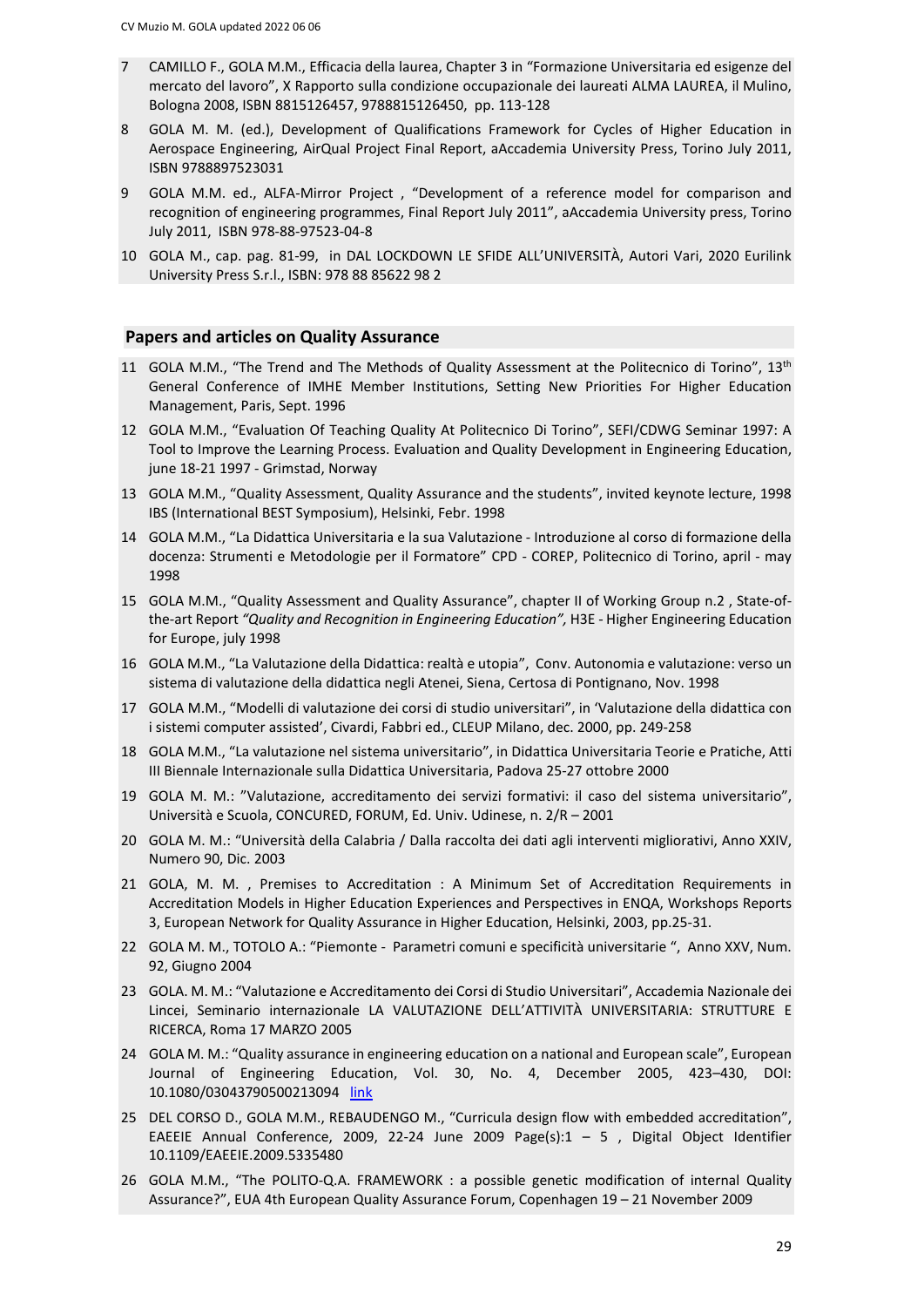- 27 GOLA M.M. , "Quality Assurance of education at POLITO: why, for whom, how", Colloque International : « L'évaluation de la qualité et de l'équité des systèmes d'éducation et de formation : quels enjeux pour la recherche et l'action ? », Instance Nationale d'Évaluation du système d'Éducation et de Formation, Rabat, Maroc, april 20-21 2010; <http://www.csefrs.ma/pdf/Actesducolloque-SymposiumProceedings.pdf>
- 28 GOLA M.M., "Con il contributo di molti POLITO verso l'assicurazione della qualità", Atti Convegno "L'Assicurazione Interna della Qualità dei Corsi di Studio - cogliere l'ortica: quattro anni dopo" – Torino, 16 dicembre 2010
- 29 GOLA M.M., "Assicurare la qualità della formazione: perché, per chi, come", Scuola Democratica, n. 5, giugno 2012, ISSN 1129-731X, ISBN 978-88-6250-401-0, pp. 173-178 link
- 30 GOLA M. M., " L'importanza di valutare anche la didattica", capitolo in volume "I Voti all'Università la valutazione della qualità della ricerca in Italia", Il Corriere della Sera, ISSN 1828-55230, pp. 39-53
- 31 GOLA M. M., "Contributo di Muzio Gola al dibattito sul rapporto promosso dalla Fondazione Agnelli e curato da Matteo Turri, Università di Milano: *Calimero all'università: valutazione della didattica e sistema AVA***"**, Torino 2.10.14, [http://www.fga.it/interventi-e-analisi/tutti-gli-interventi/dettaglio/article/la](http://www.fga.it/interventi-e-analisi/tutti-gli-interventi/dettaglio/article/la-valutazione-della-didattica-alluniversita-presentazione-del-rapporto-a-torino-512.html#.VWBVf0Y9n-Y)[valutazione-della-didattica-alluniversita-presentazione-del-rapporto-a-torino-512.html#.VWBVf0Y9n-Y](http://www.fga.it/interventi-e-analisi/tutti-gli-interventi/dettaglio/article/la-valutazione-della-didattica-alluniversita-presentazione-del-rapporto-a-torino-512.html#.VWBVf0Y9n-Y)
- 32 GOLA M. M., "The new ANVUR accreditation and QA framework, ongoing experience and caveats for its effective implementation", Actes du Colloque International "L'Evaluation en Education et Formation - Approches, enjeux et défis", Rabat, (Maroc) 22-23 Octobre 2015
- 33 GOLA M: M:, GUGLIERI G:, CHIOCCHIA G:, "National Qualification Frameworks for Aerospace Engineering Education in Western Europe and in the Russian Federation: the Airqual Project 2009-11", PROCEEDINGS OF MINI-SYMPOSIUM AIDAA 2017, AIDAA XXIV International Conference 18-22 September 2017, Palermo – Enna, Italy
- 33-bis idem, in: AEROTECNICA, MISSILI E SPAZIO. ISSN 0365-7442. STAMPA. 96 Proceedings of Mini-Symposium "Internationalization: the Gateway to Implement Academic Resource for the Aviation Sector": 2 (2017), pp. 108-115 link
- 34 GOLA M., capitolo contributo al volume " DAL LOCKDOWN, LE SFIDE ALL'UNIVERSITÀ", pp. 81-99, Eurilink University Press Roma, www.eurilink.it - [ufficiostampa@eurilink.it,](mailto:ufficiostampa@eurilink.it) ISBN: 978 88 85622 98 2, 2020, link
- 35 GOLA M.M., review of the book: Berthiaume, D., Bosson, M., Elston, V. e Skakni, I. (2020), L'expérience doctorale: état des lieux et propositions de structurations, "Scuola democratica", 2/2021, pp. 401-403, DOI: 10.12828/101877 link

## **Organization and teaching in training courses**

- Co.In.Fo. Module 1 Definition and management of quality assurance at university level and of study courses in line with the AVA approach, Permanent School of Administrative Managers of Autonomous Management Centers, Rome 28 November 2019
- MDQNext In-House courses:
	-
	- o Università degli Studi dell'Insubria 24 January2019, Università degli Studi di Bergamo 14-15 may 2019,
	- o Università degli Studi di Firenze 11-12 June 2019
- MDQNext (Re) Design in the quality of Degree Programs: rules, documents and tools
	-
	- o Università degli Studi di Pisa 3 e 4 May 2018, o Università degli Studi di Parma 26-26 June 2018,
	- Università degli Studi di Napoli Federico, 10 e 11 July 2018,
	- o Università degli Studi di Pavia 4 e 5 October 2018
- Assignments from Universities:
	- o Università Ca' Foscari Venezia Teacher training on Cyclical Review 2/4 October 2017,
	- o Università degli Studi di Parma Teacher and staff training on issues of the Quality Assurance Management System in the Degree Courses of UNIPR –12 January, 11 April, 14 December 2018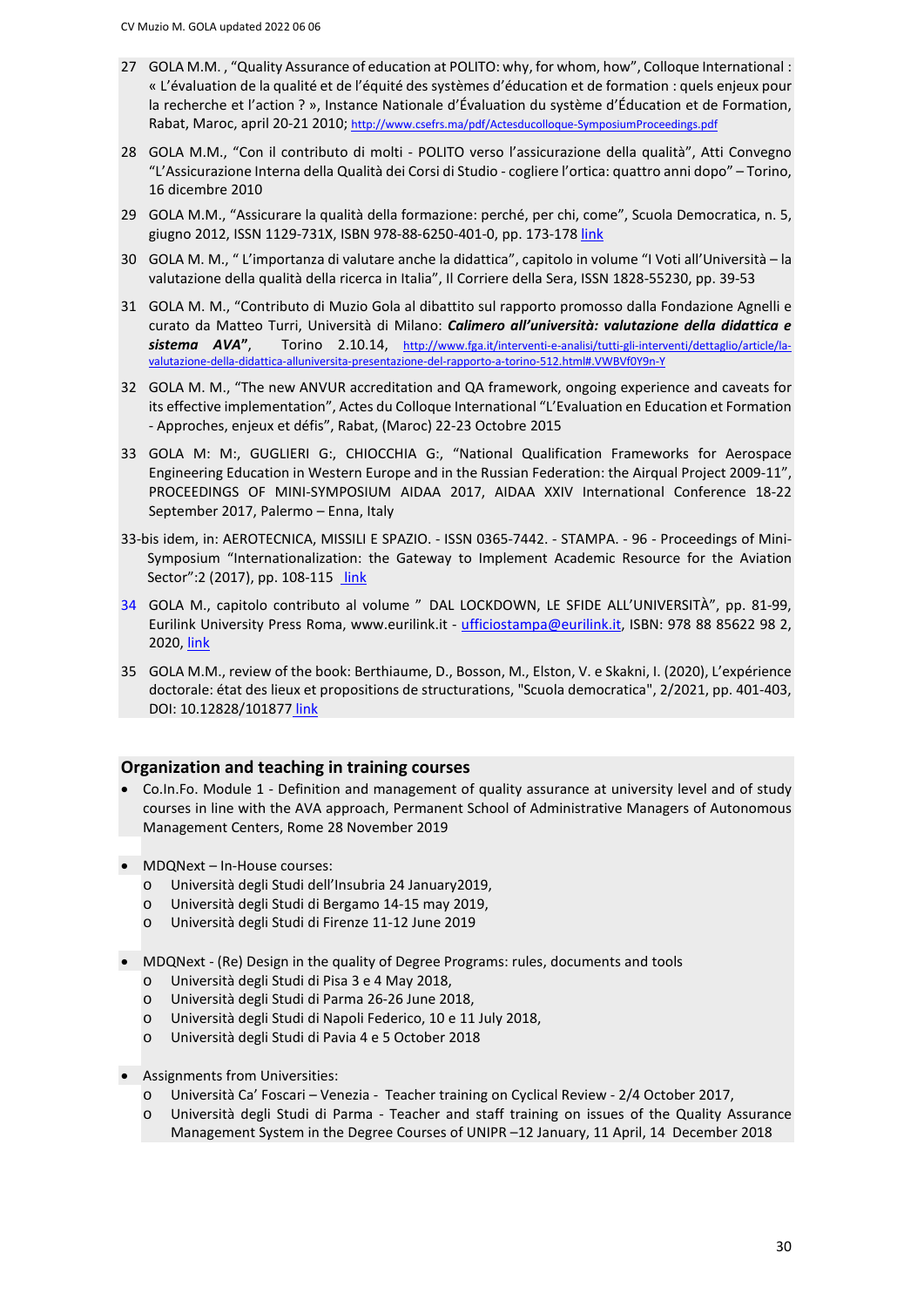



- 1. l carico di studio complessivo degli insegnamenti previsti nel periodo didattico è accettabile?
- 2. L'orario degli insegnamenti del periodo didattico è ben organizzato?
- 3. Le regole d'esame, gli obiettivi e il programma dell'insegnamento sono stati resi noti in modo chiaro?
- 4. L'insegnamento è stato svolto in maniera coerente con quanto dichiarato sul portale della didattica?
- 5. Le conoscenze preliminari da me possedute sono risultate sufficienti per la comprensione della materia?
- 6. Il carico di studio richiesto da questo insegnamento è proporzionato ai crediti assegnati?
- 7. Il materiale didattico, indicato o fornito, è adeguato per lo studio della materia?
- 8. Le attività didattiche integrative (esercitazioni, laboratori, seminari, visite, ecc.) sono utili per l'apprendimento della materia?
- 9. Il docente rispetta gli orari di svolgimento dell'attività didattica?
- 10. Il docente è disponibile a fornire chiarimenti e spiegazioni?
- 11. Il docente interagisce efficacemente con gli studenti, stimolando l'interesse verso la materia?
- 12. Il docente espone gli argomenti in modo chiaro?
- 13. Ritieni che l'azione di coordinamento svolta dal docente titolare del corso sull'attività didattica del collaboratore sia stata efficace?
- 14. Le aule in cui si svolgono le lezioni sono adeguate?
- 15. I locali e le attrezzature per le attività didattiche integrative sono adeguati?
- 16. Sono interessato agli argomenti di questo insegnamento? (Indipendentemente da come è stato svolto)
- 17. Sono soddisfatto di come è stato svolto questo insegnamento?
- 18. Al fine dell'apprendimento, la frequenza alle attività didattiche è utile?
- 1. Is the overall study load of the courses foreseen in the teaching period acceptable?
- 2. Is the teaching schedule of the teaching period well organized?
- 3. Are the exam rules, objectives and teaching schedule clearly disclosed?
- 4. Was the teaching carried out in a manner consistent with what was declared on the teaching portal?
- 5. Was the preliminary knowledge I possessed sufficient for understanding the subject?
- 6. Is the study load required by this course proportionate to the credits assigned?
- 7. Is the teaching material, indicated or provided, adequate for the study of the subject?
- 8. Are the supplementary educational activities (exercises, workshops, seminars, visits, etc.) useful for learning the subject?
- 9. Does the teacher respect the teaching hours?
- 10. Is the teacher available to provide clarifications and explanations?
- 11. Does the teacher interact effectively with the students, stimulating interest in the subject?
- 12. Does the teacher explain the arguments clearly?
- 13. Do you think that the coordination action carried out by the teacher in charge of the course on the collaborator's didactic activity was effective?
- 14. Are the classrooms in which the lessons take place adequate?
- 15. Are the premises and equipment for supplementary educational activities adequate?
- 16. Am I interested in the topics of this teaching? (Regardless of how it was done)
- 17. Am I satisfied with how this teaching was carried out?
- 18. For the purpose of learning, is attendance at educational activities useful?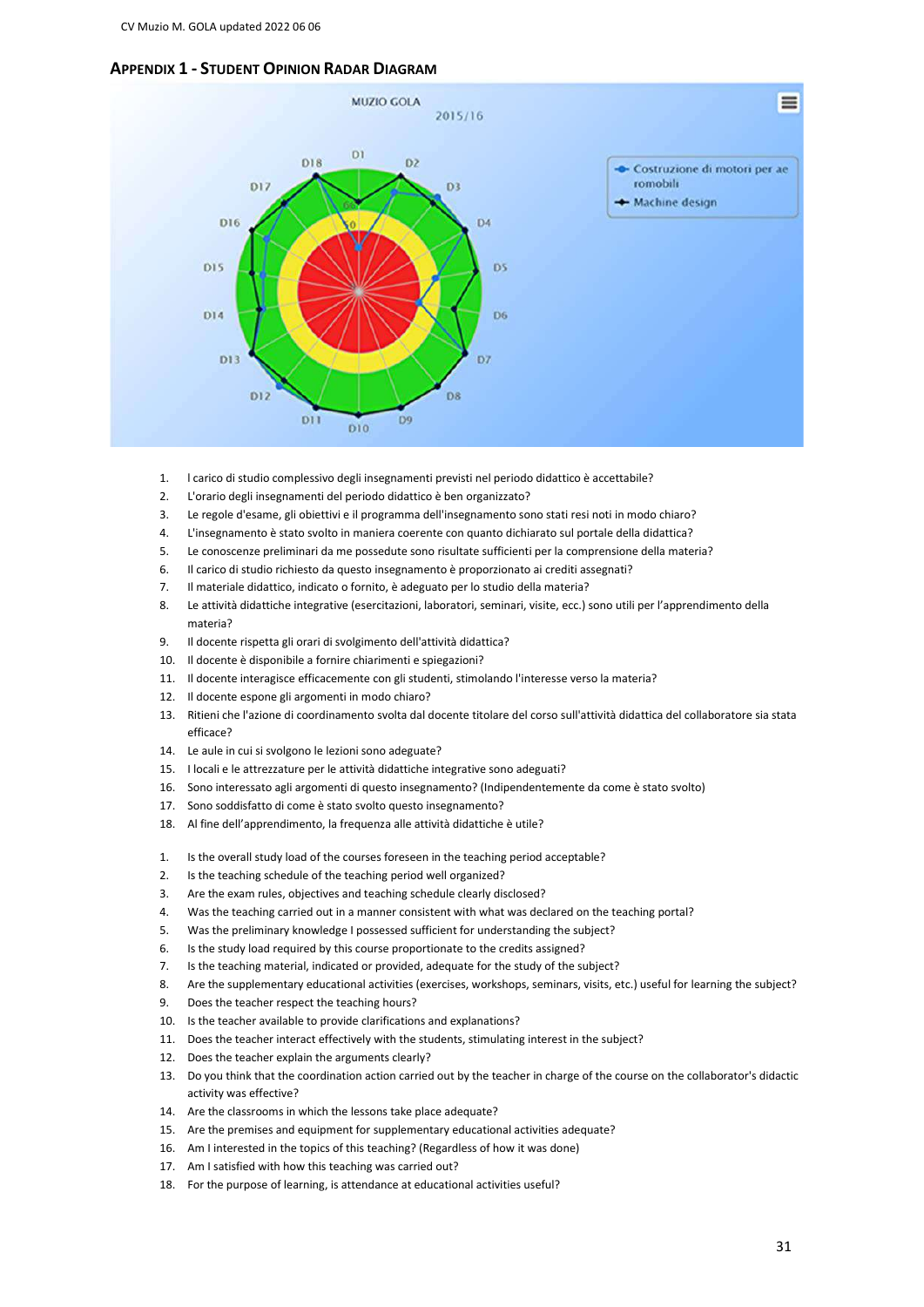## **APPENDIX 2 - STUDENT COMMENTS**

CPD - Politecnico di Torino Commenti espressi dagli studenti Docente: GOLA MUZIO ANNO ACCADEMICO: 2015/16 Insegnamento: 03MCHQD - Machine design (Corso Di Laurea Magistrale In Ingegneria Meccanica (Mechanical Engineering) - Torino)

- Muzio: simply the best!
- Dear Professor for me it was an honor and a privilege to have been your student. I hope for Italy and for universities that professors like you begin to guide the formation of this country and the challenges that stay ahead. However you still have a lot to say to us young engineers. I also wanted to say that your slides are widely used by your pupils; for example, a friend of mine who is currently working at Ferrari (field of transmission), and that was your student, he often uses the slide. The course was almost perfect; I only advise you to deal with the part on the fracture more calmly. Thanks for everything; I wish you all the best. God bless you.
- It is a very nice course, very nicely planned and if executed well by the student, it could help him/her in the professional career. The course information and the materials were very helpful and the references can be very beneficial in case we would like to study the course more comprehensively. Thank you Professor!!
- very good class
- TOO MANY TUTORIALS. YOU CAN NOT IMAGINE HOW MUCH TIME THEY NEED TO BE SOLVED. WE DO NOT HAVE ENOUGH TIME BECAUSE WE HAVE OTHER SUBJECTS IN THE SEMESTER.
- Per quanto riguarda le lezioni del prof. Gola, ho apprezzato molto i numerosi riferimenti alle esperienze professionali. Nel contesto del grigiore generale del Poli la parlantina, le belle cravatte/camicie e, soprattutto, l'umorismo British del prof rendono le lezioni più gradevoli e facili da seguire. D'altro canto avrei preferito che ci fossimo soffermati meno su alcune dimostrazioni lunghe e teoriche per concentrarci su altri aspetti più pratici. Per quanto riguarda le esercitazioni, invece, il problema principale è stato il rapporto numerico docenti/studenti. La sola prof Berruti (che è stata sempre disponibile, trattenendosi a volte anche oltre gli orari limite) doveva rispondere alle domande di una sessantina di studenti. Probabilmente per il prossimo anno sarebbe utile aggiungere degli assistenti/borsisti.
- le slides le trovo troppo confusionarie il corso è troppo teorico, si dovrebbe snellire un po' il programma , troppi argomenti da ricordare (ma tanto so che questo non sarà fatto, in Italia funziona così).
- I frequenti collegamenti tra teoria e esperienza lavorativa fatti dal Prof. Gola a lezione sono stati molto utili e hanno rappresentato un grosso valore aggiunto. La Prof.ssa Berruti risponde sempre in maniera chiara e completa alle domande fatte durante l'esercitazione. In aula 3D è impossibile leggere alla lavagna a meno che non si è seduti nelle prime file e spesso il microfono non funzionava rendendo difficile l'ascolto della lezione.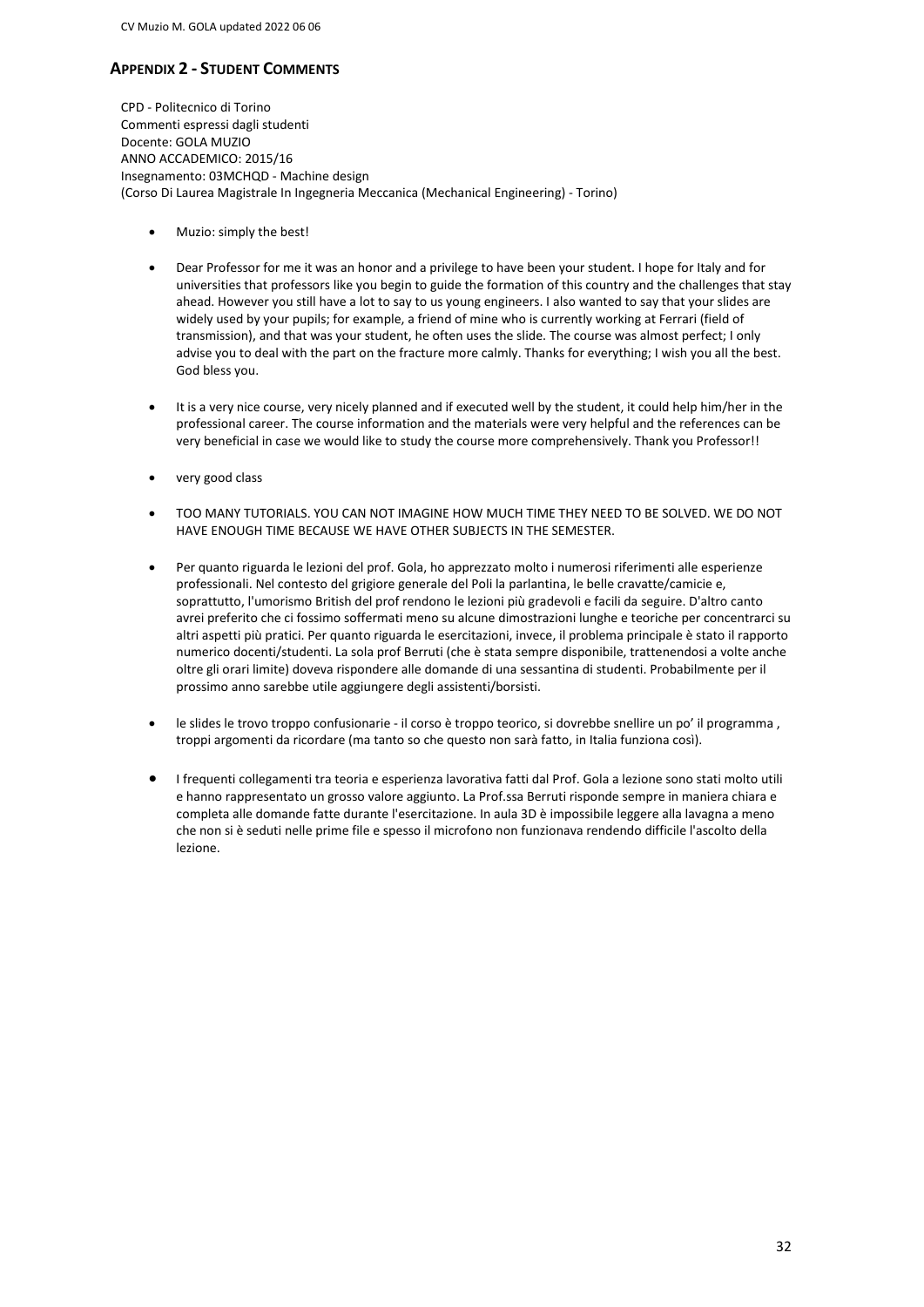CPD - Politecnico di Torino Commenti espressi dagli studenti Docente: GOLA MUZIO ANNO ACCADEMICO: 2015/16 Insegnamento: 01LKCMT - Costruzione di motori per aeromobili (Corso Di Laurea Magistrale In Ingegneria Aerospaziale - Torino)

- Cercherò di evidenziare alcuni punti nel seguito: Il corso è uno dei più belli e interessanti di tutta la mia carriera accademica. Sicuramente non è leggero ma l'accento sul metodo è quello che serve davvero. Un peccato il non essere riusciti a finire gli argomenti. - Sarebbe interessante affiancare alle esercitazioni (anche in orario extrascolastico) visite, laboratori, e magari qualche simulazione. Con ciò non intendo togliere spazio alla " vecchia scuola" che anzi trovo fondamentale. -Togliere un po' di spazio alle esercitazioni (svolgere gli esercizi in aula non favorisce un buon rendimento, spesso si perde del tempo) in favore delle lezioni\approfondimenti Visto il suo ruolo, anche se forse inappropriato in questa sede, le chiedo: - Perché non inserire un esame di costruzione di macchine anche alla triennale di aerospaziale? - Il questionario ha una valenza importante, ma spesso gli alunni temono la ritorsione del professore durante l'esame - Per assicurarsi il 100% di risposta al questionario perché non obbligare in sede di prenotazione all'esame la compilazione dello stesso ?
- La difficoltà che si nota nel seguire il professore durante le spiegazioni della teoria potrebbe essere alleviata se si rendesse lo studente un po' più partecipe alla lezione (più o meno come è stato fatto per le lezioni sugli ingranaggi); inoltre, nell'unica occasione in cui è capitato di fare prima un'esercitazione su un argomento e solo successivamente assistere alla spiegazione teorica dello stesso, personalmente ho notato come risultasse più semplice riuscire a seguire tale spiegazione: paradossalmente, quindi, forse converrebbe fare sempre in questo modo, perché magari la mente di quello che in futuro sarà un ingegnere riesce a capire meglio alcuni concetti se ne conosce l'applicazione pratica, e questo è tanto più vero quanto più il concetto è ostico e richiede lo sforzo di "immaginare qualcosa chiudendo gli occhi" (come giustamente il professore ci ha spesso consigliato di fare).
- Come lei stesso ha detto, credo che lei sia un "rompiscatole" e all'esame mi sa che saranno dolori. Tuttavia la mia opinione è tutt'altro che negativa, anzi. Di tutti i professori e assistenti che ho avuto (decine e decine e decine), lei è uno dei pochissimi (avanzerebbero le dita di una mano per contarli) che si è preso la briga di mettere a disposizione materiale ben curato nei minimi dettagli sia graficamente, sia nei contenuti. Per questo mille grazie non bastano. Purtroppo, gli argomenti trattati nel suo corso non mi affascinano molto, anzi ad essere onesti, nonostante io capisca perfettamente l'importanza e la criticità di ognuno di loro, un po' mi annoiano (ahimè, de gustibus non disputandum est). Questo tuttavia le fa guadagnare altri punti: nonostante la mia poca passione per tali argomenti, lei li ha saputi rendere piacevoli e ho seguito le sue lezioni praticamente fino alla fine con buon interesse (con un altro probabilmente avrei pensato al suicidio). Per concludere, aggiungo che ho apprezzato molto i cenni storici e gli aneddoti che ha raccontato e soprattutto che il suo modo d'esporre, oltre ad essere chiaro, è semplicemente fantastico. Le auguro di campare almeno altri cent'anni (nonostante la sua autoironia un po' pessimista sull'argomento età ) e di poter continuare ad insegnare ancora a lungo visto che di professori ce ne sono tanti, ma di INSEGNANTI come lei pochissimi.
- Qualità dell'insegnamento ottima ed esposizione dei concetti presentati a lezione chiarissima. Ho apprezzato particolarmente la capacità di trasmettere agli studenti, me compreso, la passione per ciò che si fa, unita ad un modo di esporre gli argomenti a mio parere unico, grazie al quale la lezione diventa una piacevole occasione per apprendere - aspetto non sempre così scontato -. Riesce ad unire grande professionalità a modi piacevolissimi e molto precisi nell'esporre argomenti spesso ostici. Materiale didattico eccellente - difficilmente mi sono imbattuto in materiale così 'maniacalmente' preciso. Se questa può rappresentare un'occasione in cui uno studente 'valuta' un professore: promosso a pieni voti! Di Professori ve ne sono tanti; più raro è incontrare Insegnanti.
- Partendo dal fatto che si tratta più di un corso di laurea a parte che di un esame, per la cura con cui vengono trattati gli argomenti, per la mole di nozioni da imparare e per quella che temo sarà la severità con cui verremo valutati all'esame, devo dire che probabilmente se tutti i corsi fossero oggetto di interesse e di continuo perfezionamento da parte del docente stesso (e il docente avesse le capacità straordinarie che ha Lei), la nostra sarebbe realmente una delle prime università in Europa. Devo dire che però ho notato come sia molto faticoso seguire e capire la teoria senza prima aver fatto le esercitazioni, anche se parrebbe illogico il contrario. Un plauso a Botto, il cui apporto è stato determinante a mio avviso nel farci comprendere cosa stesse dietro la teoria.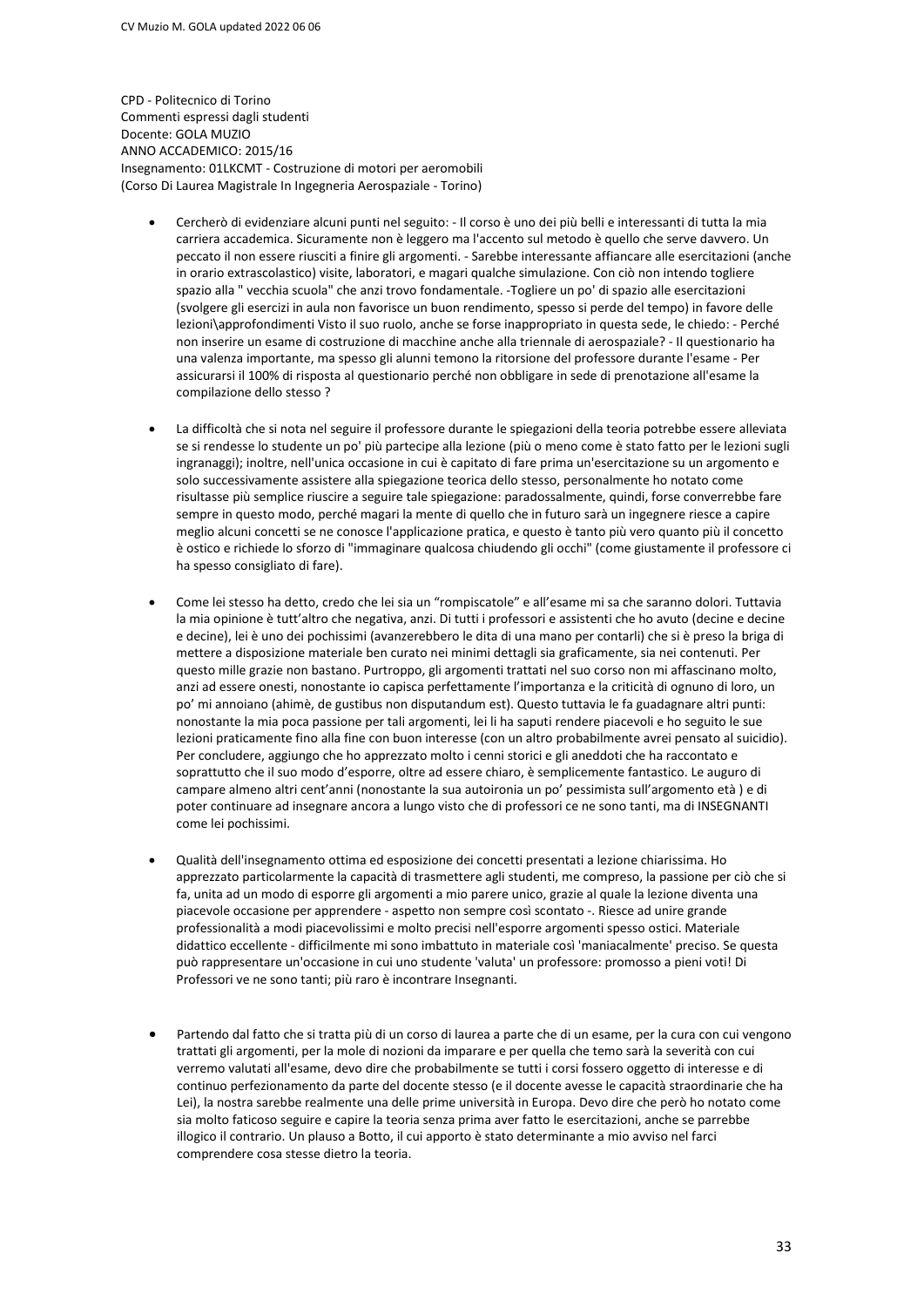## **APPENDIX 3**

**PROJECTS, FUNDING,**

| Research framed in the AERMEC laboratory - altogether over                                                                                                                                                                                                                                                                   | € | 4 milion euros |
|------------------------------------------------------------------------------------------------------------------------------------------------------------------------------------------------------------------------------------------------------------------------------------------------------------------------------|---|----------------|
| Partnerships with aerospace companies                                                                                                                                                                                                                                                                                        |   |                |
| 2013-2014 (AVIO) Prove di usura Nuove Leghe per Z-Notch                                                                                                                                                                                                                                                                      | € | 11.250,00      |
| 2013-2014 (AVIO) Prove di usura T800 per GE90                                                                                                                                                                                                                                                                                | € | 50.700,00      |
| 2013-2014 (Mitsubishi-Hitachi) Research on friction damping and friction model<br>at contact surfaces of turbine blades                                                                                                                                                                                                      | € | 38.000,00      |
| 2012-2014 (GENERAL ELECTRIC - NUOVO PIGNONE) Estensione dei codici di<br>calcolo per l'analisi dinamica di pale per turbine a vapore (pale HS e stadio di<br>controllo)                                                                                                                                                      | € | 46.000,00      |
| 2012-2014<br>(GENERAL ELECTRIC - NUOVO PIGNONE) Prove sperimentali di<br>caratterizzazione usura ai tettucci pale di bassa pressione HS per turbine a vapore                                                                                                                                                                 |   | 50.000,00      |
| 2012-2013 (GENERAL ELECTRIC - NUOVO PIGNONE) Stadio di Controllo - Test<br>statico con due pale e diverse geometrie di smorzatori – Convalida numerico-<br>sperimentale                                                                                                                                                      |   | 114.000,00     |
| 2011<br>(GENERAL ELECTRIC - NUOVO PIGNONE) Simulazione analitica di una<br>eccitante magnetica per prove di risposta dinamica su pale di turbina a vapore                                                                                                                                                                    |   | 10.000,00      |
| (GENERAL ELECTRIC - NUOVO PIGNONE) Indagini numeriche e<br>2010-2012<br>sperimentali su pale di bassa pressione HS per turbine a vapore                                                                                                                                                                                      |   | 178.000,00     |
| 2009-2011<br>(AVIO) Partnership -Sviluppo di metodologie avanzate per la<br>previsione e la verifica sperimentale del comportamento all'usura di rivestimenti<br>superficiali per applicazioni turbina di nuova generazione                                                                                                  | € |                |
| 2008-2012 (AVIO) Studio e sviluppo di modelli di calcolo e progetto di sistemi<br>smorzanti ad anello (damper ring) per applicazioni aeronautiche                                                                                                                                                                            |   | € 104.000,00   |
| 2009-2011 2009-2011 (AVIO) Partnership -Sviluppo di metodologie avanzate per<br>la previsione e la verifica sperimentale del comportamento all'usura di<br>rivestimenti superficiali per applicazioni turbina di nuova generazione                                                                                           | € | 44.000,00      |
| 2007-2010 (AVIO) Prove di fatica a ciclo combinato su provette di cmsx4<br>all'interno del programma di ricerca europeo Premeccy                                                                                                                                                                                             | € | 60.000,00      |
| 2007-2007 (AVIO) Studio di fenomeni dinamici del disco palettato di turbina in<br>presenza di effetti asimmetrici (mistuning) – LAQ AERMEC<br>2007-2008 (AVIO) Indagine tribologica ad alta temperatura per la valutazione dei<br>parametri di smorzamento e relativo effetto dell'usura per materiali di uso<br>aeronautico |   | 50.000,00      |
|                                                                                                                                                                                                                                                                                                                              |   | 80.000,00      |
| 2005-2006 (AVIO) Revisione del progetto degli smorzatori sottopala del primo<br>stadio di turbina lms 100 ipt                                                                                                                                                                                                                | € | 50.000,00      |
| 2004 (AVIO) Valutazione sperimentale e numerica dello smorzamento dovuto agli<br>smorzatori sotto pala nel primo stadio di turbina lms100 ipt                                                                                                                                                                                |   | 43.500,00<br>£ |
| 2001-2004 (AVIO) Studio dell'ottimizzazione del comportamento a fatica e<br>vibrazionale di componenti critici delle turbomacchine                                                                                                                                                                                           |   | 248.000,00     |
| 2001 (SKF) Progettazione di dispositivi di taratura e esecuzione di misure<br>diffrattometriche per determinazione dello stato tensionale residuo in anelli di<br>cuscinetti                                                                                                                                                 | € | 7.500,00       |
| <b>PRIN</b><br>2007-2009 Sviluppo e convalida di modelli per il mistuning indotto dagli                                                                                                                                                                                                                                      |   |                |
| smorzatori<br>Determinazione dei parametri di attrito in contatti vibranti per<br>2002-2004                                                                                                                                                                                                                                  | € | 55.000,00      |
| smorzatori passivi di pale di turbine avio: sperimentazione su banchi dedicati,<br>modelli del contatto e degli smorzatori sottopala, convalida numerica della<br>risposta dinamica di sistemi palettati in condizioni controllate di laboratorio<br>Progetti di Ricerca Europei                                             |   | 201.000,00     |
| 2012-2015 UPGRADE (Marie Curie) - complex dynamic interactions of nonlinear,<br>multistage and localization phenomena in turbine engines: development and<br>validation of efficient and accurate modeling techniques                                                                                                        | € | 307.000,00     |
| 2008-2012 FUTURE Flutter-Free Turbo machinery Blades - European Union 7th<br>FP-UE (AVIO)                                                                                                                                                                                                                                    |   | 158.000,00     |
| 2008-2011 DREAM - Validation of radical engine architecture systems                                                                                                                                                                                                                                                          | € | 110.000,00     |
| 2005-2009 VERDI - Virtual engineering for robust manufacturing with design<br>integration                                                                                                                                                                                                                                    | € | 133.000,00     |
| 2005-2009 VITAL - Environmentally friendly aero engine                                                                                                                                                                                                                                                                       | € | 158.000,00     |